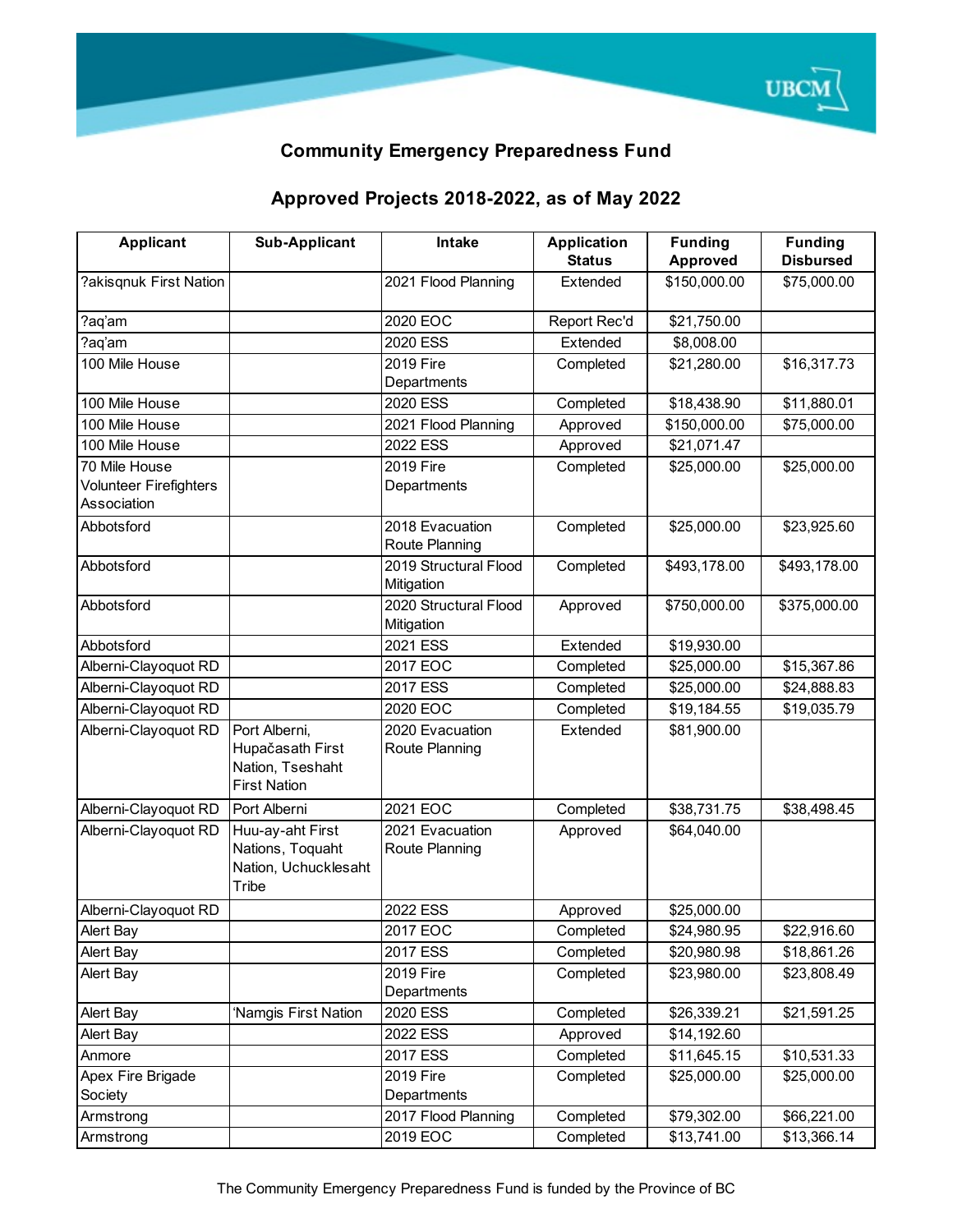| <b>Applicant</b>          | <b>Sub-Applicant</b>                                                                                           | Intake                                    | <b>Application</b> | <b>Funding</b> | <b>Funding</b>   |
|---------------------------|----------------------------------------------------------------------------------------------------------------|-------------------------------------------|--------------------|----------------|------------------|
|                           |                                                                                                                |                                           | <b>Status</b>      | Approved       | <b>Disbursed</b> |
| Armstrong                 |                                                                                                                | 2019 Structural Flood<br>Mitigation       | Extended           | \$730,370.00   | \$365,185.00     |
| Armstrong                 | Spallumcheen                                                                                                   | 2021 Evacuation<br>Route Planning         | Approved           | \$45,312.50    |                  |
| Ashcroft                  |                                                                                                                | 2017 EOC                                  | Completed          | \$25,000.00    | \$25,000.00      |
| Ashcroft                  |                                                                                                                | 2018 Evacuation<br>Route Planning         | Completed          | \$25,000.00    | \$25,000.00      |
| Ashcroft                  |                                                                                                                | 2022 ESS                                  | Approved           | \$11,128.51    |                  |
| Ashcroft Indian Band      |                                                                                                                | 2021 ESS                                  |                    |                |                  |
|                           |                                                                                                                | 2017 EOC                                  | Approved           | \$25,000.00    |                  |
| <b>Belcarra</b>           |                                                                                                                | 2017 ESS                                  | Closed             | \$24,895.00    | \$0.00           |
| Belcarra                  |                                                                                                                |                                           | Completed          | \$25,000.00    | \$10,492.00      |
| Boothroyd Band            |                                                                                                                | 2019 Fire<br>Departments                  | Completed          | \$25,000.00    | \$25,000.00      |
| Bowen Island              |                                                                                                                | 2017 EOC                                  | Completed          | \$25,000.00    | \$25,000.00      |
| Bowen Island              |                                                                                                                | 2017 ESS                                  | Completed          | \$23,841.91    | \$23,841.91      |
| Bowen Island              |                                                                                                                | 2018 ESS                                  | Completed          | \$25,000.00    | \$25,000.00      |
| Bowen Island              |                                                                                                                | 2018 Evacuation<br>Route Planning         | Completed          | \$25,000.00    | \$25,000.00      |
| Bowen Island              |                                                                                                                | 2019 EOC                                  | Completed          | \$25,000.00    | \$25,000.00      |
| Bowen Island              |                                                                                                                | 2020 EOC                                  | Completed          | \$25,000.00    | \$23,876.99      |
| <b>Bowen Island</b>       |                                                                                                                | 2020 ESS                                  | Extended           | \$25,000.00    |                  |
| <b>Bowen Island</b>       |                                                                                                                | 2021 EOC                                  | Approved           | \$25,000.00    |                  |
| <b>Bowen Island</b>       |                                                                                                                | 2022 ESS                                  | Approved           | \$25,000.00    |                  |
| <b>Bulkley-Nechako RD</b> |                                                                                                                | 2017 EOC                                  | Completed          | \$24,995.36    | \$17,727.00      |
| Bulkley-Nechako RD        |                                                                                                                | 2017 ESS                                  | Completed          | \$24,265.60    | \$9,950.34       |
| <b>Bulkley-Nechako RD</b> |                                                                                                                | 2017 Flood Planning                       | Completed          | \$121,000.00   | \$120,969.00     |
| <b>Bulkley-Nechako RD</b> |                                                                                                                | 2018 ESS                                  | Completed          | \$24,864.00    | \$18,100.45      |
| Bulkley-Nechako RD        |                                                                                                                | 2019 EOC                                  | Completed          | \$24,998.40    | \$18,871.71      |
| <b>Bulkley-Nechako RD</b> |                                                                                                                | 2019 Indigenous<br><b>Cultural Safety</b> | Completed          | \$8,741.06     | \$2,457.18       |
| <b>Bulkley-Nechako RD</b> |                                                                                                                | 2019 Fire<br>Departments                  | Completed          | \$23,626.65    | \$22,568.76      |
| <b>Bulkley-Nechako RD</b> |                                                                                                                | 2020 EOC                                  | Completed          | \$25,000.00    | \$25,000.00      |
| <b>Bulkley-Nechako RD</b> |                                                                                                                | 2020 ESS                                  | Completed          | \$174,999.88   | \$174,999.88     |
| <b>Bulkley-Nechako RD</b> | Burns Lake, Fraser<br>Lake, Fort St. James,<br>Granisle, Houston,<br>Saik'uz First Nation,<br>Smithers, Telkwa | 2020 Evacuation<br>Route Planning         | Report Rec'd       | \$160,590.31   |                  |
| <b>Bulkley-Nechako RD</b> |                                                                                                                | 2021 EOC                                  | Approved           | \$25,000.00    |                  |
| <b>Bulkley-Nechako RD</b> | Burns Lake, Fort St.<br>James, Granisle,<br>Houston                                                            | 2021 ESS                                  | Approved           | \$120,969.12   |                  |
| <b>Bulkley-Nechako RD</b> | Burns Lake, Fort St.<br>James, Granisle,<br>Vanderhoof                                                         | 2022 ESS                                  | Approved           | \$77,694.68    |                  |
| <b>Burnaby</b>            |                                                                                                                | 2017 EOC                                  | Completed          | \$25,000.00    | \$24,932.58      |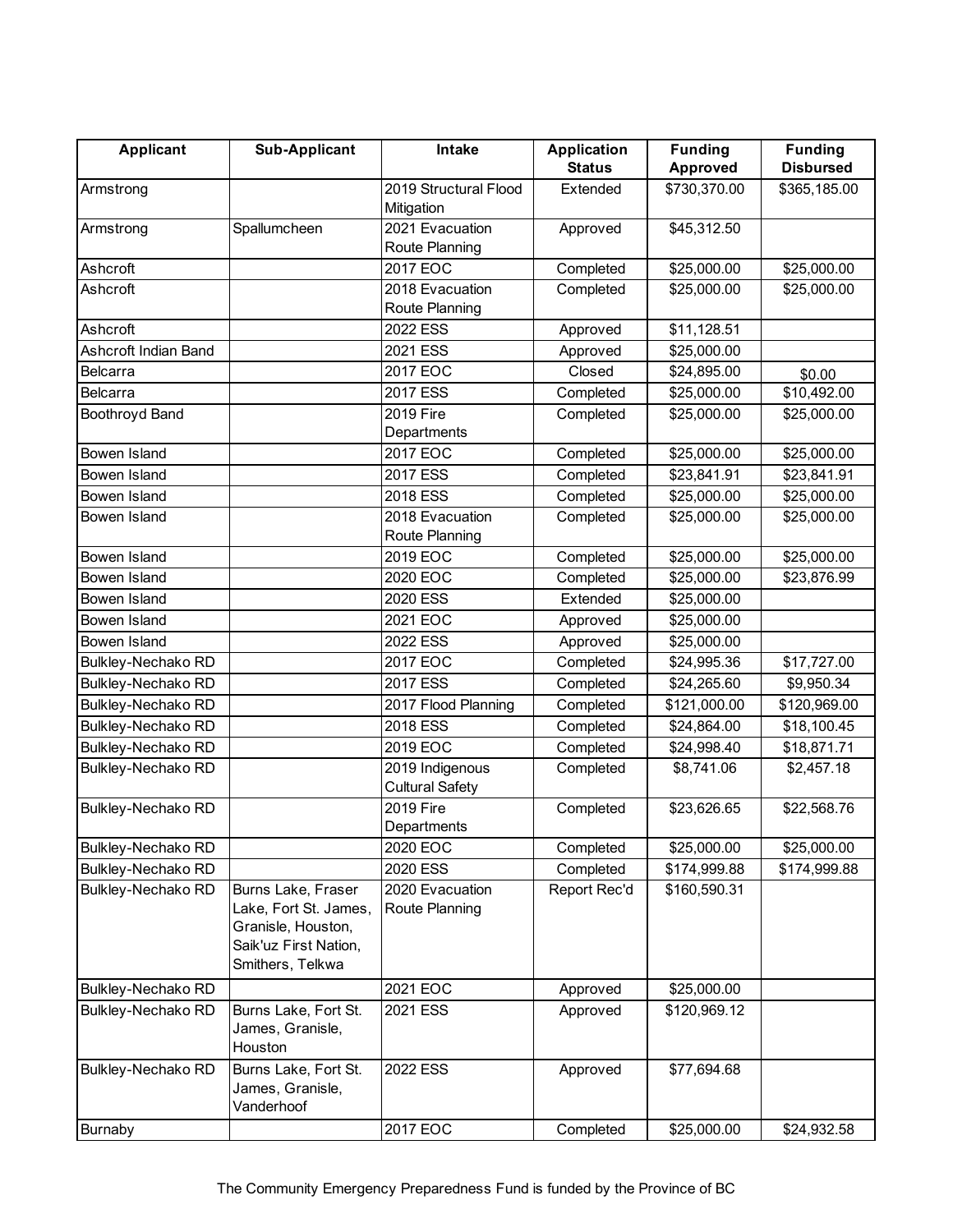| <b>Applicant</b>      | <b>Sub-Applicant</b> | Intake                  | <b>Application</b>     | <b>Funding</b>             | <b>Funding</b>   |
|-----------------------|----------------------|-------------------------|------------------------|----------------------------|------------------|
|                       |                      |                         | <b>Status</b>          | Approved                   | <b>Disbursed</b> |
| <b>Burnaby</b>        |                      | 2017 ESS                | Completed              | \$25,000.00                | \$24,454.30      |
| <b>Burnaby</b>        |                      | 2020 ESS                | Extended               | \$25,000.00                |                  |
| <b>Burns Lake</b>     |                      | 2017 EOC                | Completed              | \$25,000.00                | \$25,000.00      |
| <b>Burns Lake</b>     |                      | 2019 Fire               | Completed              | \$25,000.00                | \$25,000.00      |
|                       |                      | Departments             |                        |                            |                  |
| Cache Creek           |                      | 2017 EOC                | Completed              | \$24,996.84                | \$3,693.19       |
| Cache Creek           |                      | 2017 ESS                | Completed              | \$23,395.76                | \$8,390.66       |
| Cache Creek           |                      | 2018 Structural Flood   | Withdrawn              | \$750,000.00               | \$0.00           |
|                       |                      | Mitigation              |                        |                            |                  |
| Cache Creek           |                      | 2020 Flood Planning     | Completed              | \$147,170.00               | \$147,140.00     |
| Campbell River        |                      | 2017 EOC                | Completed              | \$24,800.00                | \$21,958.47      |
| <b>Campbell River</b> |                      | 2017 Flood Planning     | Completed              | \$150,000.00               | \$150,000.00     |
| Campbell River        |                      | 2018 Evacuation         | Completed              | \$24,700.00                | \$24,700.00      |
|                       |                      | Route Planning          |                        |                            |                  |
| <b>Campbell River</b> |                      | 2019 Fire               | Completed              | \$25,000.00                | \$24,343.37      |
|                       |                      | Departments             |                        |                            |                  |
| Campbell River        |                      | 2020 EOC                | Completed              | \$24,750.00                | \$22,006.10      |
| Campbell River        |                      | 2020 ESS                | Completed              | \$24,900.00                | \$23,748.25      |
| Canal Flats           |                      | 2019 Flood Planning     | Completed              | \$150,000.00               | \$143,300.38     |
| Capital RD            |                      | 2017 EOC                | Completed              | \$25,000.00                | \$24,970.24      |
| Capital RD            |                      | 2017 ESS                | Completed              | \$25,000.00                | \$24,978.19      |
| Capital RD            |                      | 2018 Evacuation         | Completed              | \$25,000.00                | \$17,440.62      |
|                       |                      | Route Planning          |                        |                            |                  |
| Capital RD            |                      | 2019 Fire               | Completed              | \$117,965.93               | \$114,190.55     |
| Capital RD            |                      | Departments<br>2020 EOC |                        |                            | \$23,760.00      |
| Capital RD            |                      | 2020 ESS                | Completed<br>Completed | \$25,000.00<br>\$24,983.00 | \$24,983.00      |
| Capital RD            |                      | 2021 EOC                | Approved               | \$25,000.00                |                  |
|                       |                      | 2021 ESS                |                        |                            |                  |
| Capital RD            |                      | 2021 Evacuation         | Approved               | \$24,993.87                |                  |
| Capital RD            |                      | Route Planning          | Approved               | \$25,000.00                |                  |
| Capital RD            |                      | 2022 ESS                | Approved               | \$22,502.40                |                  |
| Cariboo RD            |                      | 2017 EOC                | Completed              | \$25,000.00                | \$25,000.00      |
| Cariboo RD            |                      | 2019 EOC                | Completed              | \$25,000.00                | \$25,000.00      |
| Cariboo RD            |                      | 2019 Flood Planning     | Completed              | \$150,000.00               | \$149,942.75     |
| Cariboo RD            |                      | 2019 Fire               | Completed              | \$115,910.00               | \$113,127.71     |
|                       |                      | Departments             |                        |                            |                  |
| Cariboo RD            |                      | 2020 EOC                | Completed              | \$19,096.00                | \$10,562.47      |
| Cariboo RD            |                      | 2020 Flood Planning     | Report Rec'd           | \$150,000.00               | \$75,000.00      |
| Cariboo RD            |                      | 2021 Flood Planning     | Approved               | \$150,000.00               | \$75,000.00      |
| Castlegar             |                      | 2017 ESS                | Completed              | \$24,950.00                | \$17,436.11      |
| Castlegar             |                      | 2019 EOC                | Completed              | \$25,000.00                | \$21,929.10      |
| Castlegar             |                      | 2020 EOC                | Completed              | \$25,000.00                | \$23,671.76      |
| Castlegar             |                      | 2020 ESS                | Completed              | \$9,410.00                 | \$7,237.33       |
| Central Coast RD      |                      | 2017 EOC                | Completed              | \$25,000.00                | \$25,000.00      |
| Central Coast RD      |                      | 2017 ESS                | Completed              | \$24,999.83                | \$24,493.17      |
|                       |                      |                         |                        |                            |                  |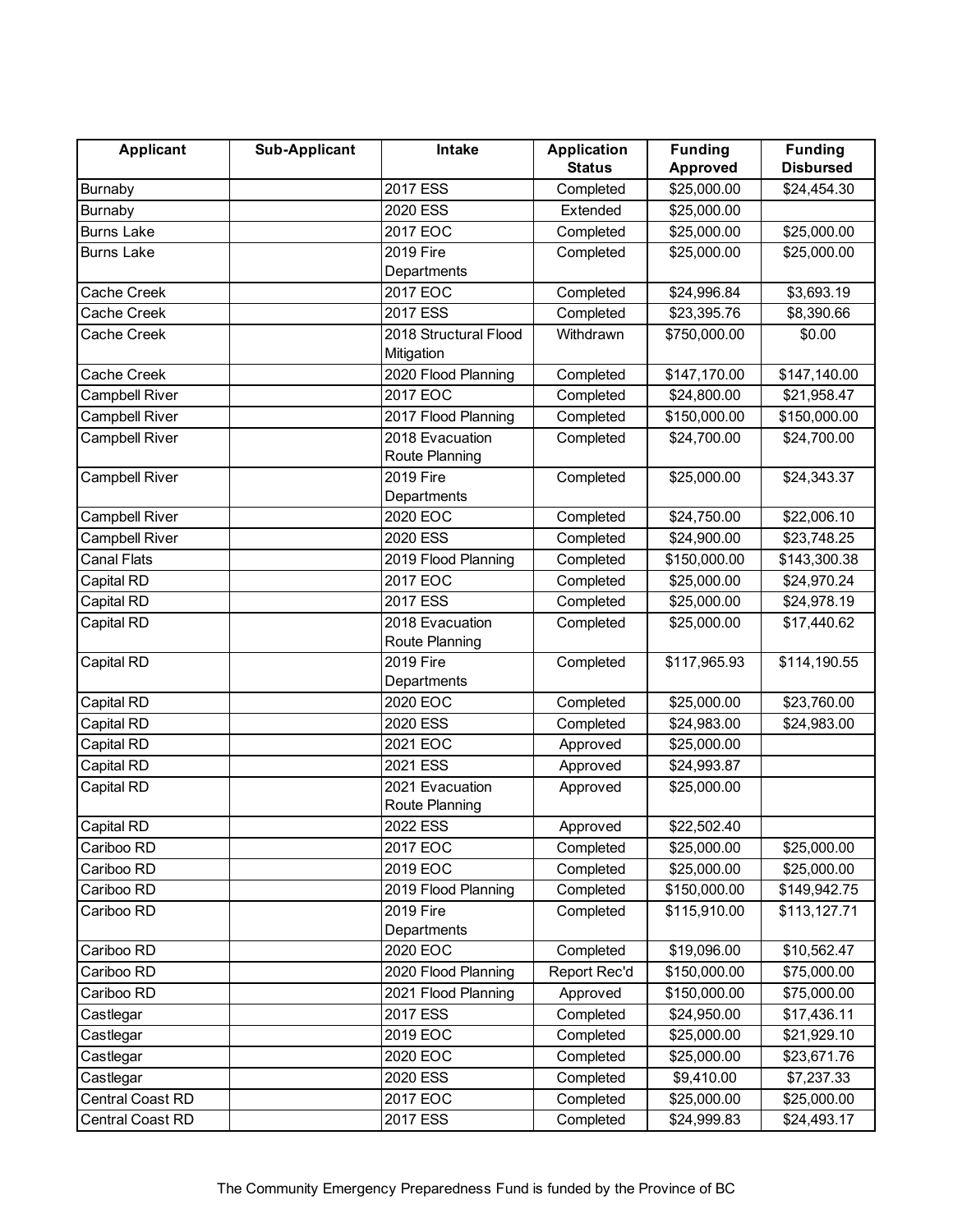| <b>Applicant</b>        | <b>Sub-Applicant</b>   | <b>Intake</b>                       | <b>Application</b> | <b>Funding</b> | <b>Funding</b>   |
|-------------------------|------------------------|-------------------------------------|--------------------|----------------|------------------|
|                         |                        |                                     | <b>Status</b>      | Approved       | <b>Disbursed</b> |
| <b>Central Coast RD</b> |                        | 2017 Flood Planning                 | Completed          | \$150,000.00   | \$149,970.00     |
| <b>Central Coast RD</b> | <b>Heiltsuk Nation</b> | 2019 Indigenous                     | Withdrawn          | \$49,967.50    |                  |
|                         |                        | <b>Cultural Safety</b>              |                    |                | \$0.00           |
| <b>Central Coast RD</b> |                        | 2019 Fire                           | Completed          | \$25,000.00    | \$25,000.00      |
|                         |                        | Departments                         |                    |                |                  |
| <b>Central Coast RD</b> |                        | 2021 ESS                            | Approved           | \$25,000.00    |                  |
| Central Kootenay RD     |                        | 2017 EOC                            | Completed          | \$25,000.00    | \$21,351.42      |
| Central Kootenay RD     |                        | 2017 ESS                            | Completed          | \$24,950.00    | \$17,436.11      |
| Central Kootenay RD     |                        | 2017 Flood Planning                 | Completed          | \$133,726.43   | \$133,726.43     |
| Central Kootenay RD     |                        | 2018 Evacuation                     | Completed          | \$24,500.00    | \$24,500.00      |
|                         |                        | Route Planning                      |                    |                |                  |
| Central Kootenay RD     |                        | 2019 Fire                           | Completed          | \$399,992.00   | \$399,992.00     |
|                         |                        | Departments                         |                    |                |                  |
| Central Kootenay RD     |                        | 2020 ESS                            | Completed          | \$25,000.00    | \$16,074.38      |
| Central Okanagan RD     |                        | 2017 EOC                            | Completed          | \$25,000.00    | \$25,000.00      |
| Central Okanagan RD     |                        | 2017 Flood Planning                 | Completed          | \$150,000.00   | \$148,146.76     |
| Central Okanagan RD     |                        | 2018 ESS                            | Completed          | \$24,835.32    | \$23,471.59      |
| Central Okanagan RD     |                        | 2019 Fire                           | Completed          | \$100,000.00   | \$100,000.00     |
|                         |                        | Departments                         |                    |                |                  |
| Central Okanagan RD     |                        | 2020 EOC                            | Report Rec'd       | \$24,985.88    |                  |
| Central Okanagan RD     |                        | 2020 ESS                            | Report Rec'd       | \$24,998.71    |                  |
| Central Okanagan RD     |                        | 2020 Evacuation                     | Extended           | \$25,000.00    |                  |
|                         |                        | Route Planning                      |                    |                |                  |
| Central Okanagan RD     |                        | 2020 Flood Planning                 | Report Rec'd       | \$150,000.00   | \$75,000.00      |
| Central Okanagan RD     | Kelowna, Lake          | 2021 EOC                            | Approved           | \$104,442.00   |                  |
|                         | Country, Peachland,    |                                     |                    |                |                  |
|                         | West Kelowna           |                                     |                    |                |                  |
| Central Okanagan RD     |                        | 2021 ESS                            | Approved           | \$22,426.31    |                  |
| Central Saanich         |                        | 2017 EOC                            | Completed          | \$23,215.00    | \$21,539.98      |
| Central Saanich         |                        | 2018 Evacuation                     | Completed          | \$25,000.00    | \$25,000.00      |
|                         |                        | Route Planning                      |                    |                |                  |
| <b>Central Saanich</b>  |                        | 2020 EOC                            | Completed          | \$20,671.00    | \$18,629.75      |
| Chase                   |                        | 2019 EOC                            | Completed          | \$24,200.00    | \$24,200.00      |
| Chase                   |                        | 2020 Evacuation                     | Report Rec'd       | \$17,500.00    |                  |
|                         |                        | Route Planning                      |                    |                |                  |
| Chase                   |                        | 2020 Flood Planning                 | Report Rec'd       | \$125,420.00   | \$62,710.00      |
| Chase                   |                        | 2021 Flood Planning                 | Approved           | \$109,759.00   | \$54,879.50      |
| Chetwynd                |                        | 2018 Structural Flood               | Extended           | \$717,100.00   | \$358,550.00     |
|                         |                        | Mitigation                          |                    |                |                  |
| Chetwynd                |                        | 2019 Fire                           | Completed          | \$25,000.00    | \$23,556.05      |
|                         |                        | Departments                         |                    |                |                  |
| Chilliwack              |                        | 2018 Structural Flood               | Completed          | \$750,000.00   | \$735,720.00     |
|                         |                        | Mitigation<br>2020 Structural Flood |                    |                |                  |
| Chilliwack              |                        | Mitigation                          | Approved           | \$750,000.00   | \$375,000.00     |
| Chilliwack              |                        | 2021 Flood Planning                 | Approved           | \$150,000.00   | \$75,000.00      |
|                         |                        |                                     |                    |                |                  |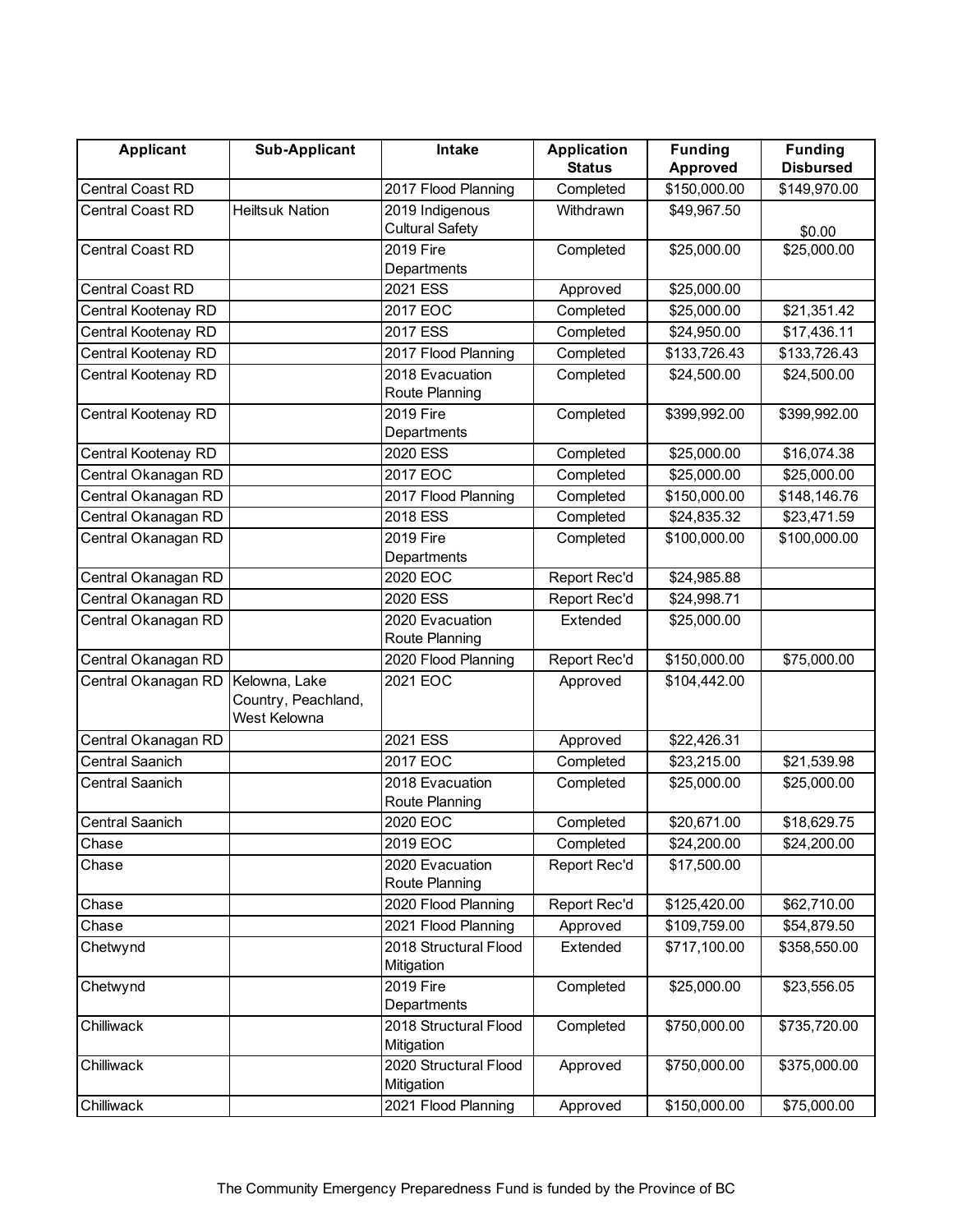| <b>Applicant</b>              | Sub-Applicant      | Intake                | <b>Application</b> | <b>Funding</b>  | <b>Funding</b>   |
|-------------------------------|--------------------|-----------------------|--------------------|-----------------|------------------|
|                               |                    |                       | <b>Status</b>      | <b>Approved</b> | <b>Disbursed</b> |
| Clearwater                    |                    | 2019 Fire             | Completed          | \$23,910.00     | \$22,377.40      |
|                               |                    | Departments           |                    |                 |                  |
| Clearwater                    |                    | 2021 EOC              | Approved           | \$23,446.54     |                  |
| Clinton                       |                    | 2017 EOC              | Completed          | \$24,997.00     | \$24,997.00      |
| Clinton                       |                    | 2017 Flood Planning   | Completed          | \$10,000.00     | \$7,950.00       |
| Clinton                       |                    | 2019 Fire             | Completed          | \$24,840.00     | \$21,358.86      |
|                               |                    | Departments           |                    |                 |                  |
| Coldstream                    |                    | 2017 EOC              | Completed          | \$10,000.00     | \$9,277.92       |
| Coldwater Indian Band         |                    | 2019 Fire             | Completed          | \$25,000.00     | \$25,000.00      |
|                               |                    | Departments           |                    |                 |                  |
| Columbia Shuswap              |                    | 2017 EOC              | Completed          | \$25,000.00     | \$24,452.35      |
| <b>RD</b>                     |                    |                       |                    |                 |                  |
| Columbia Shuswap              |                    | 2017 ESS              | Completed          | \$23,650.00     | \$23,650.00      |
| <b>RD</b>                     |                    |                       |                    |                 |                  |
| Columbia Shuswap              |                    | 2017 Flood Planning   | Completed          | \$149,686.00    | \$145,875.76     |
| <b>RD</b>                     |                    |                       |                    |                 |                  |
| Columbia Shuswap              |                    | 2018 Evacuation       | Completed          | \$25,000.00     | \$24,171.20      |
| <b>RD</b>                     |                    | Route Planning        |                    |                 |                  |
| Columbia Shuswap              |                    | 2020 EOC              | Completed          | \$25,000.00     | \$19,799.45      |
| <b>RD</b>                     |                    |                       |                    |                 |                  |
| Columbia Shuswap<br><b>RD</b> |                    | 2020 ESS              | Completed          | \$24,636.00     | \$22,711.54      |
| Columbia Shuswap              |                    | 2020 Evacuation       | Extended           | \$24,380.00     |                  |
| <b>RD</b>                     |                    | Route Planning        |                    |                 |                  |
| Columbia Shuswap              | Golden, Revelstoke | 2021 ESS              | Extended           | \$47,734.50     |                  |
| <b>RD</b>                     |                    |                       |                    |                 |                  |
| Colwood                       |                    | 2019 Structural Flood | Overdue            | \$750,000.00    | \$375,000.00     |
|                               |                    | Mitigation            |                    |                 |                  |
| Colwood                       |                    | 2020 EOC              | Completed          | \$25,000.00     | \$25,000.00      |
| Colwood                       |                    | 2020 Evacuation       | Report Rec'd       | \$19,000.00     |                  |
|                               |                    | Route Planning        |                    |                 |                  |
| Colwood                       |                    | 2021 ESS              | Approved           | \$25,000.00     |                  |
| Comox Valley RD               |                    | 2017 EOC              | Completed          | \$25,000.00     | \$25,000.00      |
| Comox Valley RD               |                    | 2019 EOC              | Completed          | \$25,000.00     | \$19,024.95      |
| Comox Valley RD               |                    | 2019 Fire             | Completed          | \$100,000.00    | \$100,000.00     |
|                               |                    | Departments           |                    |                 |                  |
| Comox Valley RD               |                    | 2020 Flood Planning   | Report Rec'd       | \$150,000.00    | \$75,000.00      |
| Comox Valley RD               |                    | 2021 ESS              | Approved           | \$11,357.95     |                  |
| Comox Valley RD               |                    | 2022 ESS              | Approved           | \$24,500.00     |                  |
| Coquitlam                     |                    | 2019 EOC              | Completed          | \$25,000.00     | \$25,000.00      |
| Cortes Island Fire            |                    | 2019 Fire             | Completed          | \$24,018.00     | \$24,018.00      |
| <b>Fighting Association</b>   |                    | Departments           |                    |                 |                  |
| Courtenay                     |                    | 2019 Flood Planning   | Completed          | \$150,000.00    | \$127,490.00     |
| <b>Cowichan Tribes</b>        |                    | 2019 Structural Flood | Extended           | \$750,000.00    | \$375,000.00     |
|                               |                    | Mitigation            |                    |                 |                  |
| Cowichan Tribes               |                    | 2020 Flood Planning   | Extended           | \$149,900.00    | \$74,950.00      |
| <b>Cowichan Tribes</b>        |                    | 2022 ESS              | Approved           | \$25,000.00     |                  |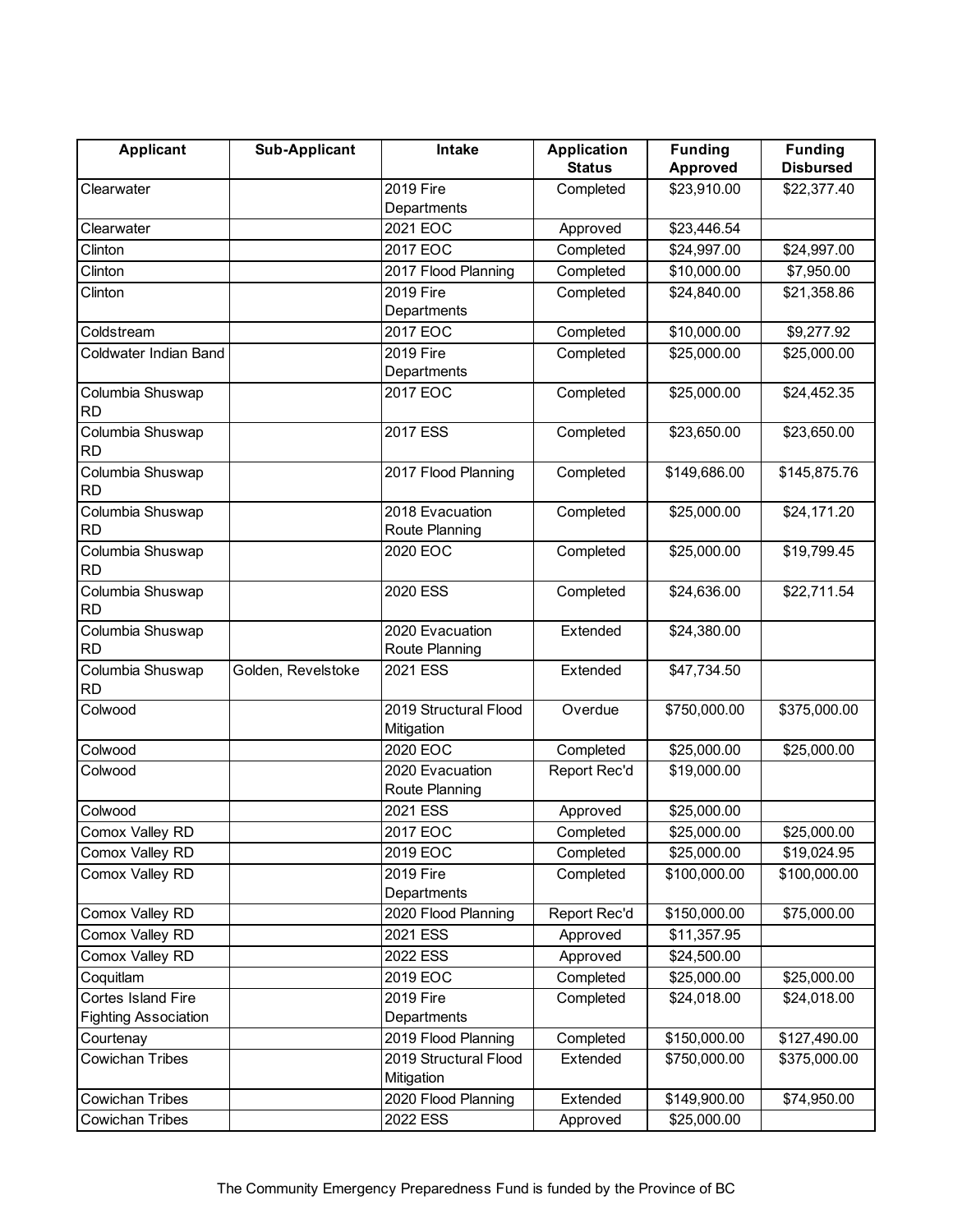| <b>Applicant</b>   | <b>Sub-Applicant</b>                    | Intake                              | <b>Application</b> | <b>Funding</b>             | <b>Funding</b>   |
|--------------------|-----------------------------------------|-------------------------------------|--------------------|----------------------------|------------------|
|                    |                                         |                                     | <b>Status</b>      | Approved                   | <b>Disbursed</b> |
| Cowichan Valley RD |                                         | 2017 EOC                            | Completed          | \$25,000.00                | \$25,000.00      |
| Cowichan Valley RD |                                         | 2017 ESS                            | Completed          | \$24,360.00                | \$24,360.00      |
| Cowichan Valley RD |                                         | 2018 Evacuation                     | Completed          | \$25,000.00                | \$24,052.64      |
|                    |                                         | Route Planning                      |                    |                            |                  |
| Cowichan Valley RD |                                         | 2019 Fire                           | Completed          | \$150,000.00               | \$150,000.00     |
|                    |                                         | Departments                         |                    |                            |                  |
| Cowichan Valley RD |                                         | 2020 EOC                            | Completed          | \$25,000.00                | \$24,127.85      |
| Cowichan Valley RD |                                         | 2020 ESS                            | Completed          | \$25,000.00                | \$24,415.02      |
| Cowichan Valley RD |                                         | 2020 Evacuation                     | Extended           | \$25,000.00                |                  |
|                    |                                         | Route Planning                      |                    |                            |                  |
| Cowichan Valley RD |                                         | 2020 Flood Planning                 | Completed          | \$91,004.00                | \$91,004.00      |
| Cowichan Valley RD | Cowichan Tribes,                        | 2021 EOC                            | Approved           | \$199,925.00               |                  |
|                    | Duncan, Ladysmith,                      |                                     |                    |                            |                  |
|                    | Lake Cowichan,<br>Malahat First Nation, |                                     |                    |                            |                  |
|                    | North Cowichan,                         |                                     |                    |                            |                  |
|                    | <b>Stz'uminus First</b>                 |                                     |                    |                            |                  |
|                    | Nation                                  |                                     |                    |                            |                  |
|                    |                                         |                                     |                    |                            |                  |
| Cowichan Valley RD | Cowichan Tribes,<br>Duncan, Ladysmith,  | 2021 ESS                            | Extended           | \$149,150.00               |                  |
|                    | Lake Cowichan,                          |                                     |                    |                            |                  |
|                    | North Cowichan                          |                                     |                    |                            |                  |
| Creston            |                                         | 2017 EOC                            | Completed          | \$25,000.00                | \$21,351.42      |
| Creston            |                                         | 2017 ESS                            | Completed          | \$24,950.00                | \$17,436.11      |
|                    |                                         | 2018 Evacuation                     |                    |                            | \$24,500.00      |
| Creston            |                                         | Route Planning                      | Completed          | \$24,500.00                |                  |
| Creston            |                                         | 2020 EOC                            | Completed          | \$18,750.00                | \$18,750.00      |
| Creston            |                                         | 2021 Flood Planning                 | Approved           | \$147,070.00               | \$73,535.00      |
|                    |                                         |                                     |                    |                            |                  |
| Cumberland         |                                         | 2017 EOC                            | Completed          | \$17,500.00                | \$17,500.00      |
| Cumberland         |                                         | 2017 ESS                            | Completed          | \$25,000.00                | \$25,000.00      |
| Cumberland         |                                         | 2019 EOC                            | Completed          | \$12,000.00                | \$11,034.47      |
| Cumberland         |                                         | 2019 Fire                           | Completed          | \$25,000.00                | \$25,000.00      |
|                    |                                         | Departments                         |                    |                            |                  |
| Dawson Creek       |                                         | 2017 ESS                            | Completed          | \$25,000.00                | \$24,996.91      |
| Dawson Creek       |                                         | 2020 Structural Flood<br>Mitigation | Withdrawn          | \$750,000.00               |                  |
|                    |                                         | 2022 ESS                            |                    |                            | \$0.00           |
| Dawson Creek       |                                         |                                     | Approved           | \$22,594.20<br>\$25,000.00 |                  |
| Daylu Dena Council |                                         | 2020 ESS                            | Completed          |                            | \$25,000.00      |
| Daylu Dena Council |                                         | 2021 ESS                            | Completed          | \$24,794.10                | \$24,794.10      |
| Delta              |                                         | 2017 EOC                            | Completed          | \$25,000.00                | \$25,000.00      |
| Delta              |                                         | 2017 ESS                            | Completed          | \$19,179.61                | \$19,179.61      |
| Delta              |                                         | 2018 Structural Flood               | Completed          | \$749,157.50               | \$742,285.64     |
|                    |                                         | Mitigation                          |                    |                            |                  |
| Delta              |                                         | 2018 Evacuation                     | Completed          | \$25,000.00                | \$22,872.00      |
|                    |                                         | Route Planning                      |                    |                            |                  |
| Delta              |                                         | 2019 EOC                            | Completed          | \$25,000.00                | \$25,000.00      |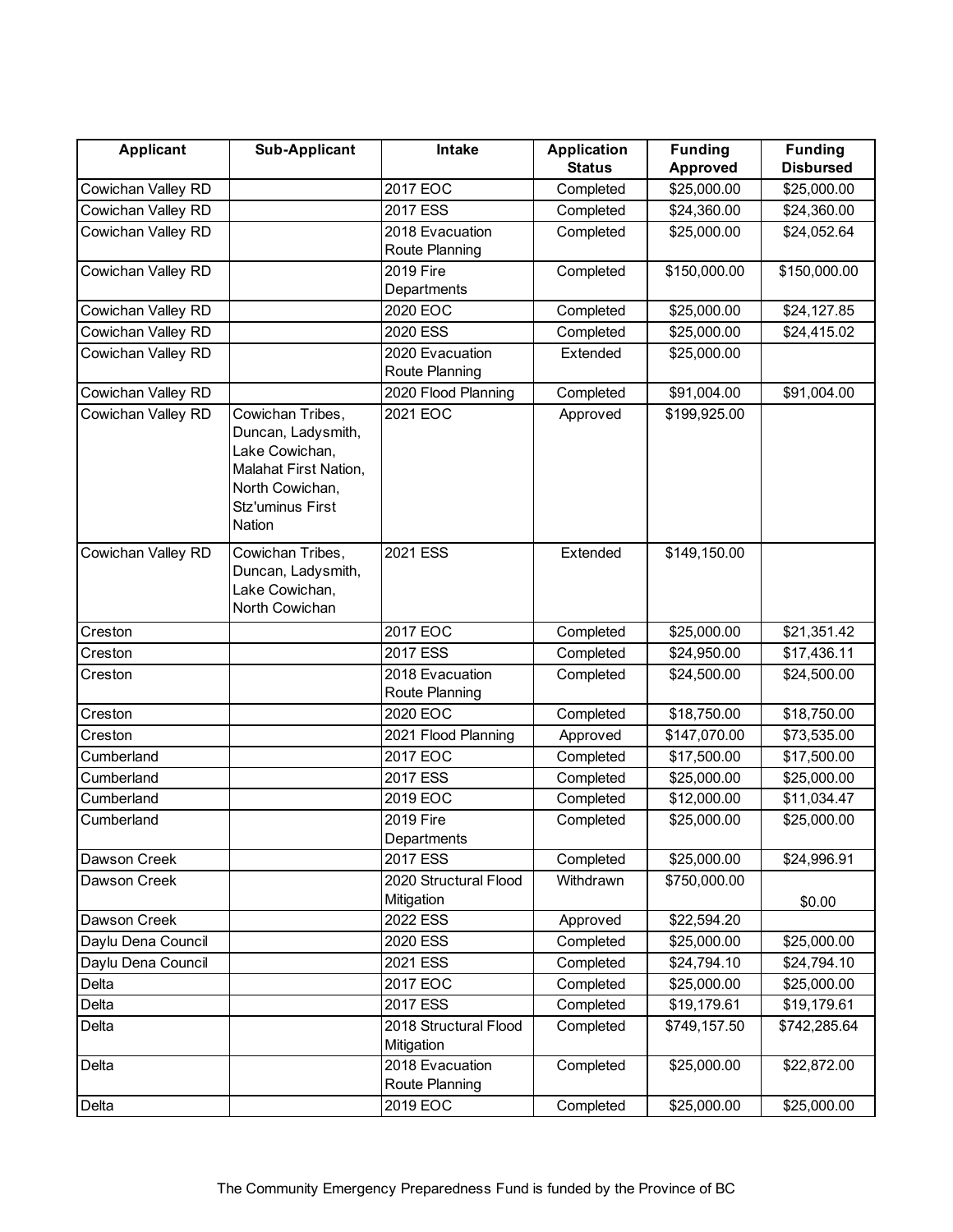| <b>Applicant</b>              | <b>Sub-Applicant</b>                                                                                                                                                           | Intake                                    | <b>Application</b> | <b>Funding</b>  | <b>Funding</b>   |
|-------------------------------|--------------------------------------------------------------------------------------------------------------------------------------------------------------------------------|-------------------------------------------|--------------------|-----------------|------------------|
|                               |                                                                                                                                                                                |                                           | <b>Status</b>      | <b>Approved</b> | <b>Disbursed</b> |
| Delta                         |                                                                                                                                                                                | 2019 Indigenous<br><b>Cultural Safety</b> | Extended           | \$25,000.00     |                  |
| Delta                         |                                                                                                                                                                                | 2020 EOC                                  | Completed          | \$25,000.00     | \$20,000.00      |
| Delta                         |                                                                                                                                                                                | 2021 ESS                                  | Approved           | \$23,759.90     |                  |
| Delta                         |                                                                                                                                                                                | 2021 Flood Planning                       | Approved           | \$149,000.00    | \$74,500.00      |
| Ditidaht First Nation         |                                                                                                                                                                                | 2020 ESS                                  | Report Rec'd       | \$25,000.00     |                  |
| Doig River First Nation       |                                                                                                                                                                                | 2019 Indigenous<br><b>Cultural Safety</b> | Withdrawn          | \$25,000.00     | \$0.00           |
| Duncan                        |                                                                                                                                                                                | 2019 Fire<br>Departments                  | Completed          | \$25,000.00     | \$25,000.00      |
| East Kootenay RD              |                                                                                                                                                                                | 2017 EOC                                  | Completed          | \$24,900.00     | \$23,676.64      |
| East Kootenay RD              |                                                                                                                                                                                | 2018 Structural Flood<br>Mitigation       | Report Rec'd       | \$749,928.00    | \$374,964.00     |
| East Kootenay RD              |                                                                                                                                                                                | 2018 ESS                                  | Completed          | \$24,700.00     | \$21,163.40      |
| East Kootenay RD              |                                                                                                                                                                                | 2018 Evacuation<br>Route Planning         | Completed          | \$25,000.00     | \$22,345.87      |
| East Kootenay RD              | Fernie, Kimberley                                                                                                                                                              | 2019 EOC                                  | Completed          | \$75,000.00     | \$65,059.49      |
| East Kootenay RD              |                                                                                                                                                                                | 2019 Indigenous<br><b>Cultural Safety</b> | Withdrawn          | \$25,000.00     | \$0.00           |
| East Kootenay RD              |                                                                                                                                                                                | 2019 Structural Flood<br>Mitigation       | Approved           | \$750,000.00    | \$375,000.00     |
| East Kootenay RD              |                                                                                                                                                                                | 2019 Fire<br>Departments                  | Report Rec'd       | \$191,216.00    |                  |
| East Kootenay RD              | Canal Flats,<br>Invermere                                                                                                                                                      | 2020 EOC                                  | Overdue            | \$69,995.00     |                  |
| East Kootenay RD              | Canal Flats,<br>Cranbrook, Invermere                                                                                                                                           | 2020 ESS                                  | Report Rec'd       | \$100,000.00    |                  |
| East Kootenay RD              | ?akisqnuk First<br>Nation, ?aq'am,<br>Canal Flats,<br>Cranbrook, Elkford,<br>Fernie, Kimberley,<br>Radium Hot Springs,<br>Shuswap Band, Yaqit<br>Pa·knuqłi 'it First<br>Nation | 2020 Evacuation<br>Route Planning         | Extended           | \$171,720.00    |                  |
| Elkford                       |                                                                                                                                                                                | 2017 EOC                                  | Completed          | \$25,000.00     | \$25,000.00      |
| Elkford                       |                                                                                                                                                                                | 2017 ESS                                  | Completed          | \$24,947.00     | \$17,025.07      |
| Enderby                       |                                                                                                                                                                                | 2018 ESS                                  | Completed          | \$25,000.00     | \$25,000.00      |
| Enderby                       |                                                                                                                                                                                | 2018 Evacuation<br>Route Planning         | Completed          | \$25,000.00     | \$25,000.00      |
| Enderby                       |                                                                                                                                                                                | 2020 EOC                                  | Completed          | \$24,900.00     | \$24,900.00      |
| Enderby                       |                                                                                                                                                                                | 2020 Flood Planning                       | Completed          | \$120,000.00    | \$120,000.00     |
| Erris Volunteer Fire          |                                                                                                                                                                                | 2019 Fire                                 | Completed          | \$23,934.00     | \$23,846.21      |
| Association                   |                                                                                                                                                                                | Departments                               |                    |                 |                  |
| <b>Esk'etemc First Nation</b> |                                                                                                                                                                                | 2021 EOC                                  | Approved           | \$25,000.00     |                  |
| Esquimalt                     |                                                                                                                                                                                | 2017 EOC                                  | Completed          | \$15,000.00     | \$15,000.00      |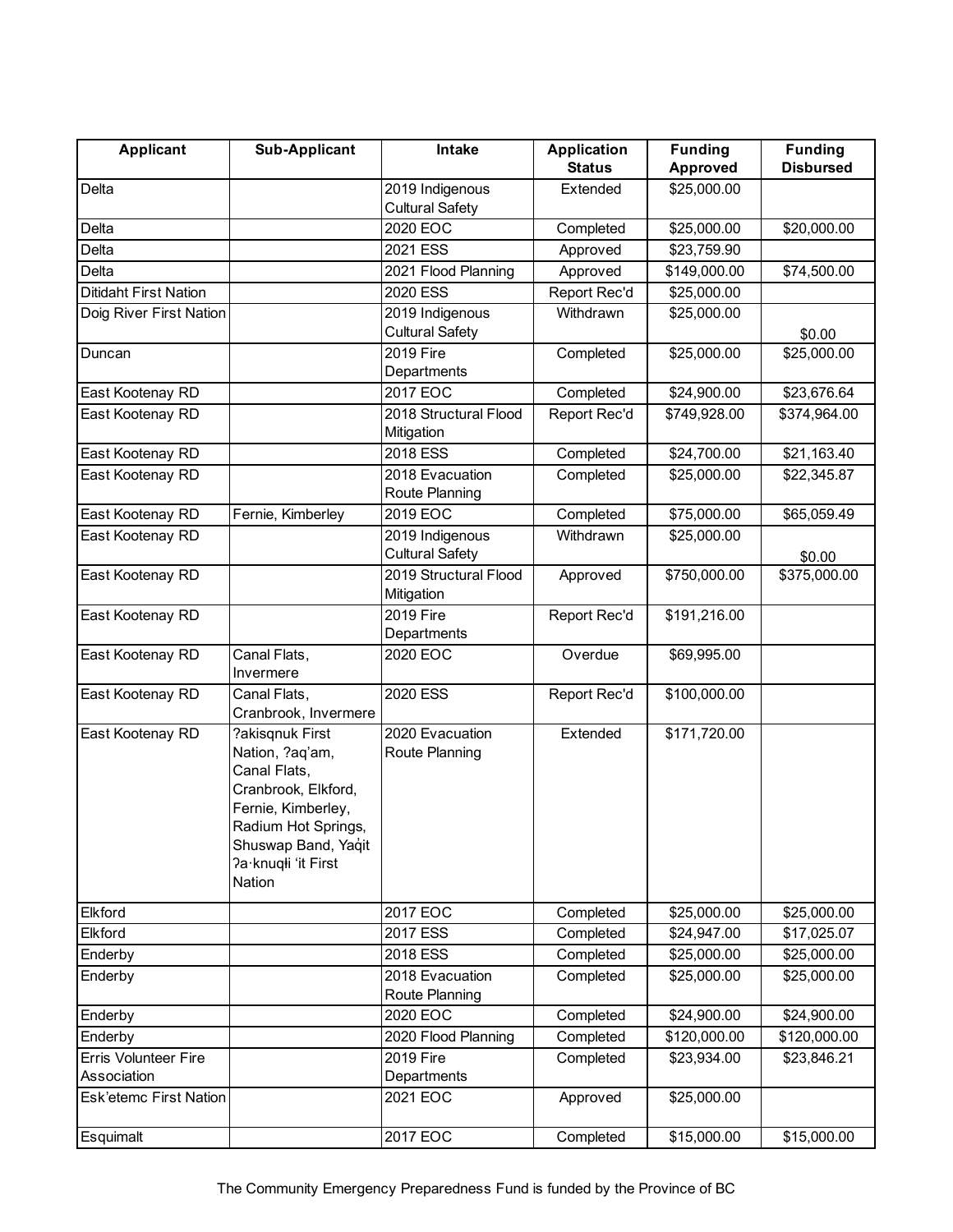| <b>Applicant</b>                | <b>Sub-Applicant</b> | Intake                  | <b>Application</b> | <b>Funding</b> | <b>Funding</b>   |
|---------------------------------|----------------------|-------------------------|--------------------|----------------|------------------|
|                                 |                      |                         | <b>Status</b>      | Approved       | <b>Disbursed</b> |
| Esquimalt                       |                      | 2018 ESS                | Completed          | \$25,000.00    | \$23,467.27      |
| Esquimalt                       |                      | 2018 Evacuation         | Completed          | \$25,000.00    | \$25,000.00      |
|                                 |                      | Route Planning          |                    |                |                  |
| Esquimalt                       | Victoria             | 2019 EOC                | Completed          | \$50,000.00    | \$50,000.00      |
| Esquimalt                       |                      | 2020 ESS                | Completed          | \$19,990.00    | \$15,582.97      |
| Esquimalt                       |                      | 2021 ESS                | Approved           | \$15,980.00    |                  |
| Fernie                          |                      | 2017 ESS                | Completed          | \$23,500.00    | \$20,915.69      |
| Fernie                          |                      | 2019 Structural Flood   | Extended           | \$750,000.00   | \$375,000.00     |
|                                 |                      | Mitigation              |                    |                |                  |
| Fort Fraser Volunteer           |                      | 2019 Fire               | Completed          | \$24,205.31    | \$24,205.31      |
| <b>Fire Department</b>          |                      | Departments             |                    |                |                  |
| Fort Nelson First               |                      | 2020 EOC                | Extended           | \$25,000.00    |                  |
| <b>Nation</b>                   |                      |                         |                    |                |                  |
| Fort Nelson First               |                      | 2020 ESS                | Extended           | \$21,275.00    |                  |
| Nation                          |                      |                         |                    |                |                  |
| Fort St. James                  |                      | 2017 EOC                | Completed          | \$6,180.00     | \$6,180.00       |
| Fort St. James                  |                      | 2019 EOC                | Completed          | \$16,567.93    | \$16,449.79      |
| Fort St. James                  |                      | 2020 EOC                | Completed          | \$25,000.00    | \$13,379.57      |
| Fraser Lake                     |                      | 2017 EOC                | Completed          | \$21,643.67    | \$21,643.67      |
| Fraser Lake                     |                      | 2017 ESS                | Completed          | \$21,353.37    | \$16,723.71      |
| Fraser Lake                     |                      | 2019 EOC                | Completed          | \$25,000.00    | \$25,000.00      |
| Fraser Lake                     |                      | 2019 Fire               | Completed          | \$25,000.00    | \$25,000.00      |
|                                 |                      | Departments             |                    |                |                  |
| Fraser Lake                     |                      | 2020 ESS                | Completed          | \$25,000.00    | \$23,056.75      |
| Fraser Lake                     |                      | 2021 EOC                | Completed          | \$25,000.00    | \$25,000.00      |
| Fraser Lake                     |                      | 2021 ESS                | Completed          | \$25,000.00    | \$25,000.00      |
| Fraser Valley RD                |                      | 2017 EOC                | Completed          | \$25,000.00    | \$24,397.96      |
| Fraser Valley RD                |                      | 2017 ESS                | Completed          | \$25,000.00    | \$21,200.70      |
| Fraser Valley RD                |                      | 2018 Evacuation         | Completed          | \$25,000.00    | \$24,960.00      |
|                                 |                      | Route Planning          |                    |                |                  |
| Fraser Valley RD                |                      | 2019 Fire               | Completed          | \$173,300.00   | \$173,300.00     |
|                                 |                      | Departments<br>2020 ESS | Completed          |                |                  |
| Fraser Valley RD                |                      |                         |                    | \$23,201.41    | \$23,201.41      |
| Fraser Valley RD                |                      | 2021 EOC                | Extended           | \$25,000.00    |                  |
| Fraser-Fort George<br><b>RD</b> |                      | 2017 EOC                | Completed          | \$25,000.00    | \$24,755.68      |
| Fraser-Fort George<br><b>RD</b> |                      | 2017 ESS                | Completed          | \$25,000.00    | \$20,645.84      |
| Fraser-Fort George              |                      | 2018 ESS                | Withdrawn          | \$23,700.00    |                  |
| <b>RD</b>                       |                      |                         |                    |                | \$0.00           |
| Fraser-Fort George<br><b>RD</b> |                      | 2019 EOC                | Completed          | \$22,068.00    | \$19,564.13      |
| Fraser-Fort George              | McBride, Valemount   | 2019 Fire               | Completed          | \$325,000.00   | \$325,000.00     |
| <b>RD</b>                       |                      | Departments             |                    |                |                  |
| Fraser-Fort George              |                      | 2020 EOC                | Completed          | \$25,000.00    | \$25,000.00      |
| <b>RD</b>                       |                      |                         |                    |                |                  |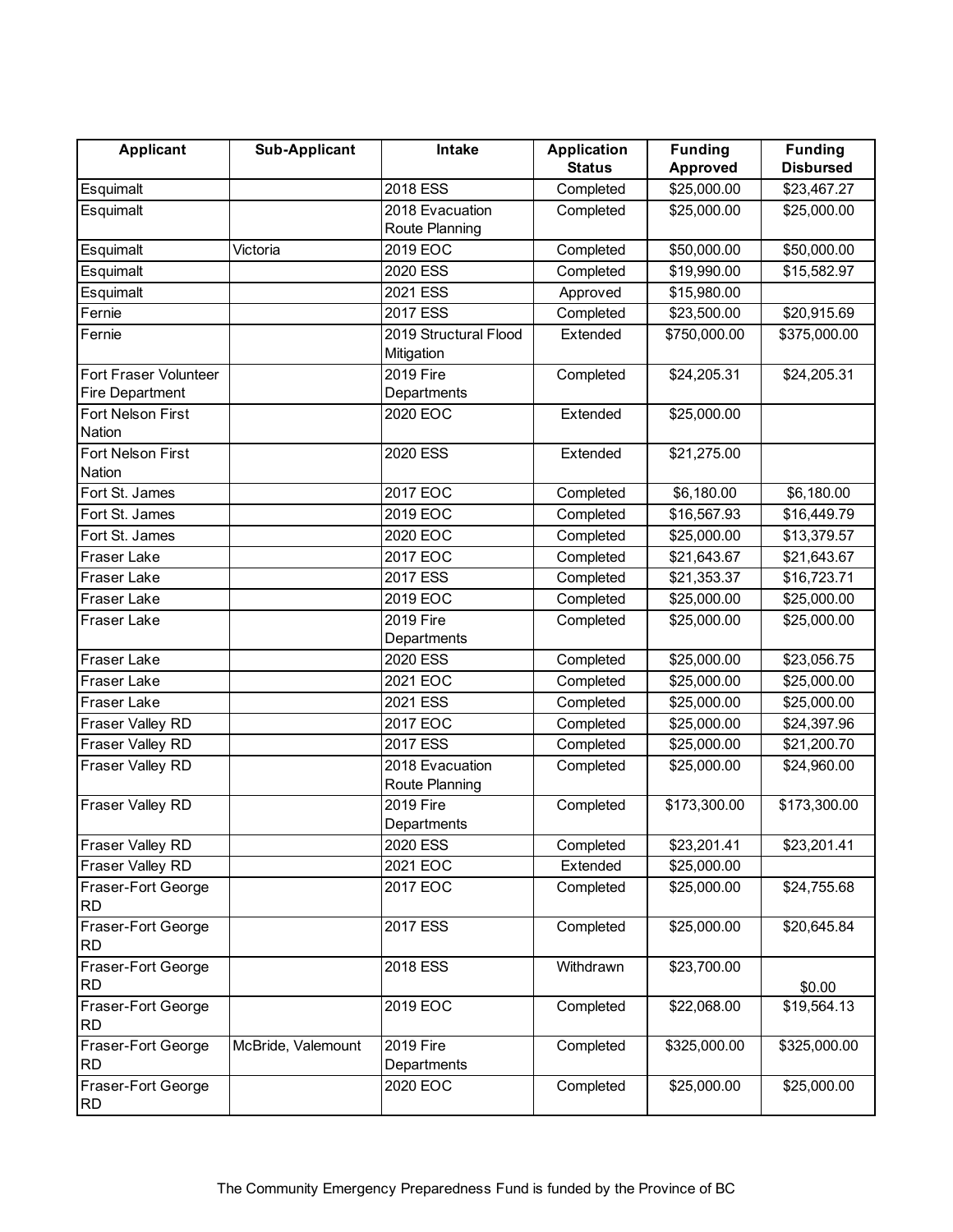| <b>Applicant</b>             | <b>Sub-Applicant</b> | <b>Intake</b>          | <b>Application</b> | <b>Funding</b> | <b>Funding</b>   |
|------------------------------|----------------------|------------------------|--------------------|----------------|------------------|
|                              |                      |                        | <b>Status</b>      | Approved       | <b>Disbursed</b> |
| Gabriola Island Fire         |                      | 2019 Fire              | Completed          | \$19,450.00    | \$19,450.00      |
| <b>Protection District</b>   |                      | Departments            |                    |                |                  |
| Gibsons                      |                      | 2021 Evacuation        | Approved           | \$25,000.00    |                  |
|                              |                      | Route Planning         |                    |                |                  |
| Gillies Bay                  |                      | 2019 Fire              | Completed          | \$22,439.00    | \$19,598.34      |
| Improvement District         |                      | Departments            |                    |                |                  |
| Gitanyow Band                |                      | 2020 EOC               | Extended           | \$25,000.00    |                  |
| Gitwinksihlkw Village        |                      | 2019 Fire              | Completed          | \$25,000.00    | \$25,000.00      |
| Government                   |                      | Departments            |                    |                |                  |
| Gitxaala Nation              |                      | 2019 Indigenous        | Overdue            | \$25,000.00    |                  |
|                              |                      | <b>Cultural Safety</b> |                    |                |                  |
| <b>Gold River</b>            |                      | 2017 ESS               | Completed          | \$21,000.00    | \$19,582.12      |
| <b>Gold River</b>            |                      | 2019 EOC               | Completed          | \$23,280.00    | \$23,202.71      |
| Gold River                   |                      | 2020 EOC               | Approved           | \$6,926.40     |                  |
| Golden                       |                      | 2018 Structural Flood  | Completed          | \$425,000.00   | \$396,675.46     |
|                              |                      | Mitigation             |                    |                |                  |
| <b>Grand Forks</b>           |                      | 2017 Flood Planning    | Completed          | \$67,500.00    | \$67,500.00      |
| Granisle                     |                      | 2017 ESS               | Completed          | \$25,000.00    | \$25,000.00      |
| Granisle                     |                      | 2018 ESS               | Completed          | \$25,000.00    | \$25,000.00      |
| Granisle                     |                      | 2018 Evacuation        | Completed          | \$25,000.00    | \$25,000.00      |
|                              |                      | Route Planning         |                    |                |                  |
| Granisle                     |                      | 2019 EOC               | Completed          | \$25,000.00    | \$25,000.00      |
| Granisle                     |                      | 2019 Fire              | Completed          | \$25,000.00    | \$25,000.00      |
|                              |                      | Departments            |                    |                |                  |
| Granisle                     |                      | 2020 EOC               | Completed          | \$25,000.00    | \$25,000.00      |
| Greenwood                    |                      | 2019 Flood Planning    | Completed          | \$149,668.00   | \$149,668.00     |
| Greenwood                    |                      | 2021 Flood Planning    | Approved           | \$145,131.00   | \$72,565.50      |
| Gwa'sala-                    |                      | 2020 ESS               | Completed          | \$25,000.00    | \$24,110.37      |
| 'Nakwaxda'xw First           |                      |                        |                    |                |                  |
| <b>Nation</b>                |                      |                        |                    |                |                  |
| Gwa'sala-                    |                      | 2021 EOC               | Approved           | \$24,502.00    |                  |
| 'Nakwaxda'xw First           |                      |                        |                    |                |                  |
| Nation                       |                      |                        |                    |                |                  |
| Gwa'sala-                    |                      | 2021 ESS               | Approved           | \$24,570.41    |                  |
| 'Nakwaxda'xw First<br>Nation |                      |                        |                    |                |                  |
|                              |                      | 2019 Fire              |                    | \$23,990.89    |                  |
| Hagensborg<br>Waterworks     |                      | Departments            | Completed          |                | \$23,990.89      |
| <b>Improvement District</b>  |                      |                        |                    |                |                  |
| <b>Halalt First Nation</b>   |                      | 2019 Indigenous        | Extended           | \$24,475.00    |                  |
|                              |                      | <b>Cultural Safety</b> |                    |                |                  |
| <b>Halalt First Nation</b>   |                      | 2020 ESS               | Report Rec'd       | \$25,000.00    |                  |
| Harrison Hot Springs         |                      | 2021 Flood Planning    | Approved           | \$147,927.50   | \$73,963.75      |
| Hazelton                     |                      | 2019 Fire              | Completed          | \$25,000.00    | \$24,629.38      |
|                              |                      | Departments            |                    |                |                  |
| Hazelton                     |                      | 2020 EOC               | Completed          | \$25,000.00    | \$9,265.08       |
|                              |                      |                        |                    |                |                  |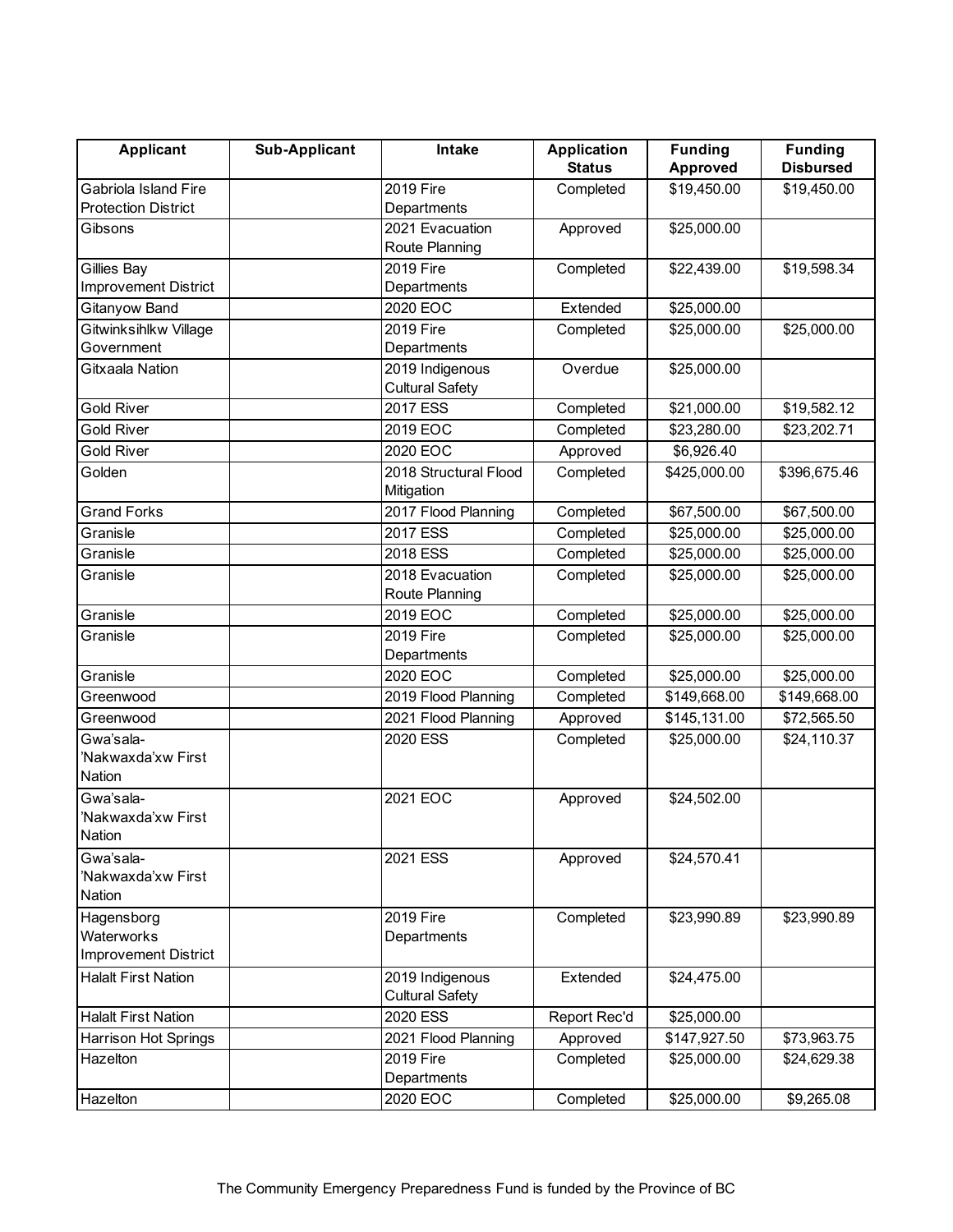| <b>Applicant</b>                                  | <b>Sub-Applicant</b> | Intake                              | <b>Application</b> | <b>Funding</b>  | <b>Funding</b>   |
|---------------------------------------------------|----------------------|-------------------------------------|--------------------|-----------------|------------------|
|                                                   |                      |                                     | <b>Status</b>      | <b>Approved</b> | <b>Disbursed</b> |
| Hazelton                                          | New Hazelton         | 2020 Evacuation<br>Route Planning   | Report Rec'd       | \$50,000.00     |                  |
| Hazelton                                          |                      | 2020 Flood Planning                 | Completed          | \$150,000.00    | \$150,000.00     |
| Hazelton                                          |                      | 2021 Flood Planning                 | Report Rec'd       | \$150,000.00    | \$75,000.00      |
| Hedley Improvement                                |                      | 2019 Fire                           | Completed          | \$22,260.00     | \$22,260.00      |
| <b>District</b>                                   |                      | Departments                         |                    |                 |                  |
| Highlands                                         |                      | 2017 EOC                            | Completed          | \$25,000.00     | \$25,000.00      |
| Highlands                                         |                      | 2018 Evacuation                     | Completed          | \$25,000.00     | \$18,500.00      |
|                                                   |                      | Route Planning                      |                    |                 |                  |
| <b>Homalco First Nation</b>                       |                      | 2020 ESS                            | Completed          | \$24,970.00     | \$24,970.00      |
| <b>Homalco First Nation</b>                       |                      | 2021 ESS                            | Approved           | \$17,160.00     |                  |
| Hope                                              |                      | 2020 Flood Planning                 | Report Rec'd       | \$150,000.00    | \$75,000.00      |
| Horsefly Volunteer                                |                      | 2019 Fire                           | Completed          | \$25,000.00     | \$25,000.00      |
| <b>Fire Department</b>                            |                      | Departments                         |                    |                 |                  |
| Houston                                           |                      | 2017 EOC                            | Completed          | \$25,000.00     | \$15,425.83      |
| Houston                                           |                      | 2017 ESS                            | Completed          | \$25,000.00     | \$5,703.59       |
| Houston                                           |                      | 2018 ESS                            | Completed          | \$25,000.00     | \$25,000.00      |
| Houston                                           |                      | 2019 Fire                           | Completed          | \$12,215.84     | \$11,107.90      |
|                                                   |                      | Departments                         |                    |                 |                  |
| Houston                                           |                      | 2020 EOC                            | Completed          | \$17,000.00     | \$16,531.50      |
| Houston                                           |                      | 2021 Flood Planning                 | Approved           | \$43,000.00     | \$21,500.00      |
| Hudson's Hope                                     |                      | 2017 EOC                            | Completed          | \$9,965.00      | \$6,516.23       |
| Hudson's Hope                                     |                      | 2019 Fire<br>Departments            | Completed          | \$23,699.20     | \$23,699.20      |
| Hudson's Hope                                     |                      | 2021 EOC                            | Approved           | \$23,560.00     |                  |
| Hudson's Hope                                     |                      | 2022 ESS                            | Approved           | \$23,016.00     |                  |
| Invermere                                         |                      | 2018 Structural Flood<br>Mitigation | Completed          | \$396,750.00    | \$226,879.93     |
| Invermere                                         |                      | 2020 Evacuation<br>Route Planning   | Extended           | \$21,920.00     |                  |
| Invermere                                         |                      | 2021 Flood Planning                 | Approved           | \$150,000.00    | \$75,000.00      |
| K'ómoks First Nation                              |                      | 2020 Structural Flood<br>Mitigation | Approved           | \$472,000.00    | \$236,000.00     |
| K'ómoks First Nation                              |                      | 2022 ESS                            | Approved           | \$25,000.00     |                  |
| Ka:'yu:'k't'h'/Che:k'tles                         |                      | 2018 ESS                            | Completed          | \$24,890.00     | \$18,568.74      |
| 7et'h' First Nations                              |                      |                                     |                    |                 |                  |
| Ka:'yu:'k't'h'/Che:k'tles                         |                      | 2018 Evacuation                     | Completed          | \$25,000.00     | \$21,740.58      |
| 7et'h' First Nations                              |                      | Route Planning                      |                    |                 |                  |
| Ka:'yu:'k't'h'/Che:k'tles                         |                      | 2019 EOC                            | Completed          | \$24,935.00     | \$12,341.69      |
| 7et'h' First Nations                              |                      |                                     |                    |                 |                  |
| Ka:'yu:'k't'h'/Che:k'tles<br>7et'h' First Nations |                      | 2020 ESS                            | Completed          | \$24,653.60     | \$21,092.67      |
| Ka:'yu:'k't'h'/Che:k'tles                         |                      | 2020 Flood Planning                 | Extended           | \$150,000.00    | \$75,000.00      |
| 7et'h' First Nations                              |                      |                                     |                    |                 |                  |
| Kamloops                                          |                      | 2017 ESS                            | Completed          | \$24,505.00     | \$21,499.37      |
| Kamloops                                          |                      | 2018 Structural Flood               | Completed          | \$154,270.00    | \$109,600.00     |
|                                                   |                      | Mitigation                          |                    |                 |                  |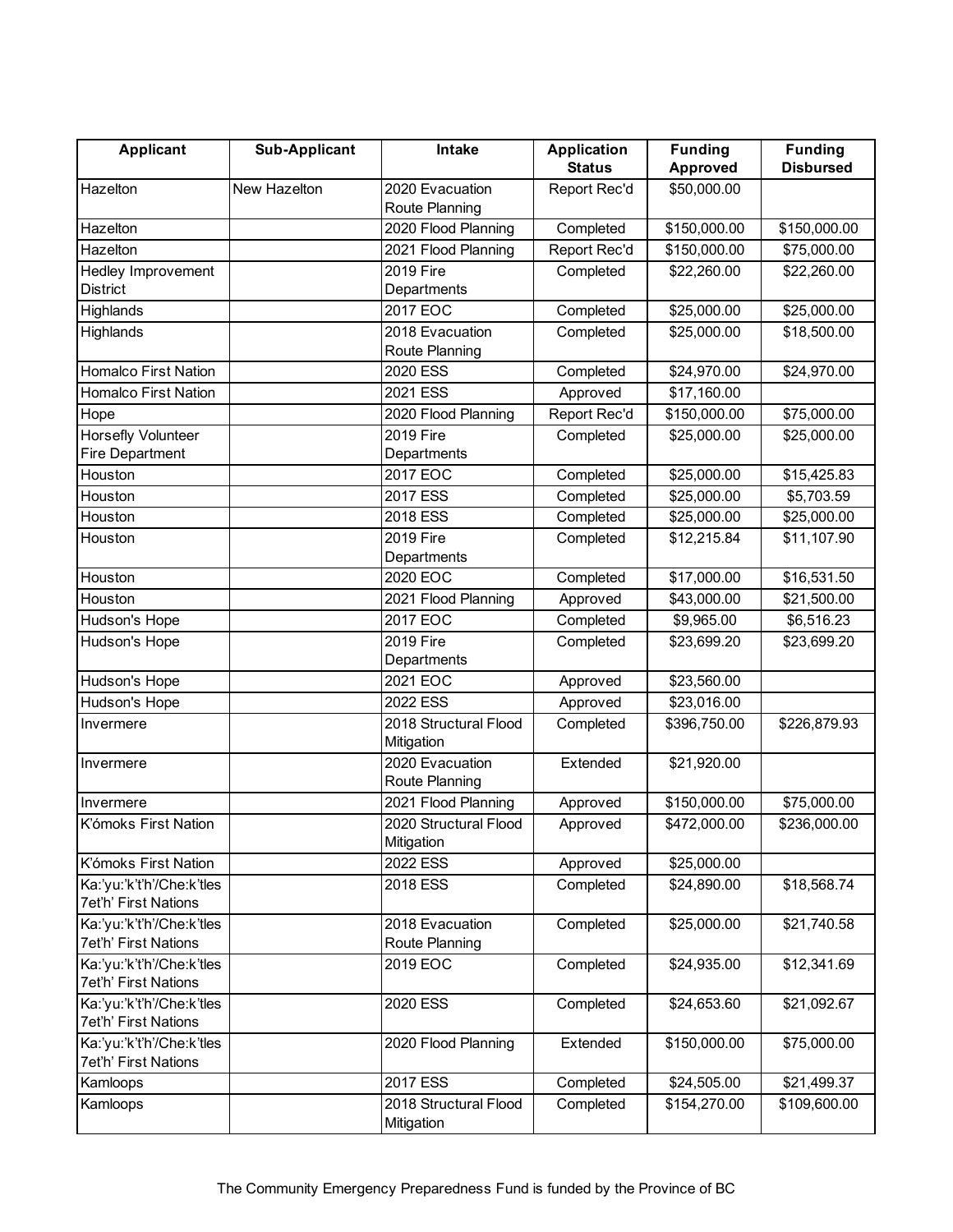| <b>Applicant</b>      | <b>Sub-Applicant</b> | Intake                   | <b>Application</b> | <b>Funding</b> | <b>Funding</b>   |
|-----------------------|----------------------|--------------------------|--------------------|----------------|------------------|
|                       |                      |                          | <b>Status</b>      | Approved       | <b>Disbursed</b> |
| Kamloops              |                      | 2020 ESS                 | Completed          | \$25,000.00    | \$25,000.00      |
| Kamloops              |                      | 2020 Flood Planning      | Overdue            | \$150,000.00   | \$75,000.00      |
| Kamloops              |                      | 2020 Structural Flood    | Approved           | \$750,000.00   | \$375,000.00     |
|                       |                      | Mitigation               |                    |                |                  |
| Kamloops              |                      | 2021 ESS                 | Approved           | \$16,795.00    |                  |
| Kamloops              |                      | 2021 Flood Planning      | Approved           | \$150,000.00   | \$75,000.00      |
| Kamloops              |                      | 2022 ESS                 | Approved           | \$25,000.00    |                  |
| Kaslo                 |                      | 2017 EOC                 | Completed          | \$25,000.00    | \$21,351.42      |
| Kaslo                 |                      | 2017 ESS                 | Completed          | \$24,950.00    | \$17,436.11      |
| Kaslo                 |                      | 2018 Structural Flood    | Extended           | \$304,869.00   | \$152,434.50     |
|                       |                      | Mitigation               |                    |                |                  |
| Kaslo                 |                      | 2020 Structural Flood    | Approved           | \$146,164.00   | \$73,082.00      |
|                       |                      | Mitigation               |                    |                |                  |
| Kelowna               |                      | 2017 Flood Planning      | Completed          | \$150,000.00   | \$131,976.64     |
| Kelowna               |                      | 2018 Structural Flood    | Completed          | \$750,000.00   | \$750,000.00     |
|                       |                      | Mitigation               |                    |                |                  |
| Kelowna               |                      | 2019 Structural Flood    | Report Rec'd       | \$289,100.00   | \$144,550.00     |
|                       |                      | Mitigation               |                    |                |                  |
| Kent                  |                      | 2018 Evacuation          | Completed          | \$19,715.00    | \$17,836.05      |
|                       |                      | Route Planning           |                    |                |                  |
| Kent                  |                      | 2019 Fire<br>Departments | Completed          | \$25,000.00    | \$25,000.00      |
| Kent                  |                      | 2020 EOC                 | Completed          | \$25,000.00    | \$25,000.00      |
| Kent                  |                      | 2020 Flood Planning      | Report Rec'd       | \$143,600.00   | \$71,800.00      |
| Kent                  |                      | 2021 EOC                 | Approved           | \$25,000.00    |                  |
| Kent                  |                      | 2021 ESS                 | Extended           | \$7,000.00     |                  |
| Keremeos              |                      | 2018 Evacuation          | Completed          | \$25,000.00    | \$24,983.03      |
|                       |                      | Route Planning           |                    |                |                  |
| Keremeos              |                      | 2019 Flood Planning      | Completed          | \$149,982.00   | \$116,042.04     |
| Keremeos              |                      | 2020 Structural Flood    | Approved           | \$688,000.00   | \$344,000.00     |
|                       |                      | Mitigation               |                    |                |                  |
| Keremeos              |                      | 2021 Flood Planning      | Approved           | \$90,985.00    | \$45,042.50      |
| Kimberley             |                      | 2020 EOC                 | Completed          | \$24,970.00    | \$19,797.82      |
| Kispiox Band Council  |                      | 2022 ESS                 | Approved           | \$25,000.00    |                  |
| Kitimat               |                      | 2017 EOC                 | Completed          | \$24,881.61    | \$24,881.61      |
| Kitimat               |                      | 2019 Indigenous          | Completed          | \$6,875.00     | \$5,700.00       |
|                       |                      | <b>Cultural Safety</b>   |                    |                |                  |
| Kitimat               |                      | 2020 Flood Planning      | Report Rec'd       | \$150,000.00   | \$75,000.00      |
| Kitimat-Stikine RD    |                      | 2017 EOC                 | Completed          | \$24,857.07    | \$24,237.86      |
| Kitimat-Stikine RD    |                      | 2017 ESS                 | Completed          | \$25,000.00    | \$22,604.97      |
| Kitimat-Stikine RD    |                      | 2019 Flood Planning      | Completed          | \$98,000.00    | \$98,000.00      |
| Kitimat-Stikine RD    |                      | 2020 EOC                 | Completed          | \$25,000.00    | \$24,468.62      |
| Kitimat-Stikine RD    |                      | 2020 ESS                 | Completed          | \$25,000.00    | \$13,171.89      |
| Kitselas First Nation |                      | 2020 ESS                 | Completed          | \$25,000.00    | \$25,000.00      |
| Kitselas First Nation |                      | 2022 ESS                 | Approved           | \$24,921.34    |                  |
| Klahoose First Nation |                      | 2020 ESS                 | Closed             | \$25,000.00    |                  |
|                       |                      |                          |                    |                | \$0.00           |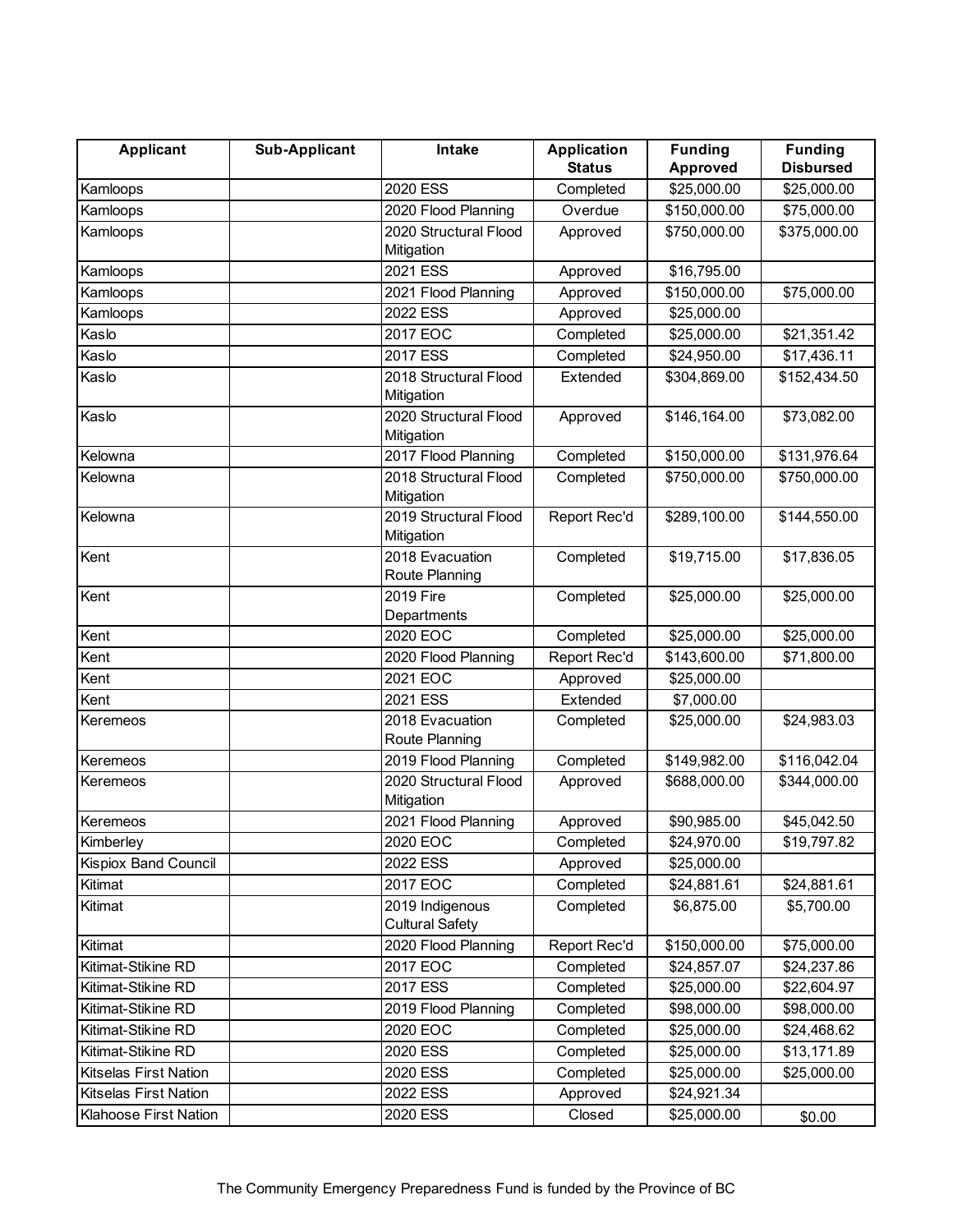| <b>Applicant</b>                                                   | Sub-Applicant | Intake                              | <b>Application</b> | <b>Funding</b> | <b>Funding</b>   |
|--------------------------------------------------------------------|---------------|-------------------------------------|--------------------|----------------|------------------|
|                                                                    |               |                                     | <b>Status</b>      | Approved       | <b>Disbursed</b> |
| Kootenay-Boundary<br><b>RD</b>                                     |               | 2017 EOC                            | Completed          | \$20,500.00    | \$14,940.34      |
| Kootenay-Boundary<br>RD                                            |               | 2018 ESS                            | Completed          | \$25,000.00    | \$23,629.03      |
| Kootenay-Boundary<br>RD                                            |               | 2018 Evacuation<br>Route Planning   | Completed          | \$25,000.00    | \$25,000.00      |
| Kootenay-Boundary<br><b>RD</b>                                     |               | 2019 Fire<br>Departments            | Completed          | \$98,055.54    | \$97,791.12      |
| Kootenay-Boundary<br><b>RD</b>                                     |               | 2020 EOC                            | Completed          | \$25,000.00    | \$15,457.78      |
| Kootenay-Boundary<br><b>RD</b>                                     |               | 2020 ESS                            | Completed          | \$24,250.00    | \$19,083.62      |
| Kootenay-Boundary<br><b>RD</b>                                     |               | 2020 Flood Planning                 | Completed          | \$149,845.00   | \$149,845.00     |
| Kootenay-Boundary<br><b>RD</b>                                     |               | 2020 Structural Flood<br>Mitigation | Approved           | \$395,027.00   | \$197,513.50     |
| Kootenay-Boundary<br><b>RD</b>                                     |               | 2021 Flood Planning                 | Extended           | \$150,000.00   | \$75,000.00      |
| <b>Kwantlen First Nation</b>                                       |               | 2020 Flood Planning                 | Completed          | \$150,000.00   | \$148,501.00     |
| Kwikwetlem First<br>Nation                                         |               | 2020 Evacuation<br>Route Planning   | Report Rec'd       | \$25,000.00    |                  |
| Ladysmith                                                          |               | 2020 ESS                            | Completed          | \$24,999.28    | \$23,411.34      |
| Ladysmith                                                          |               | 2020 Flood Planning                 | Report Rec'd       | \$150,000.00   | \$75,000.00      |
| Lake Country                                                       |               | 2021 Flood Planning                 | Approved           | \$148,200.00   | \$74,100.00      |
| Lake Cowichan                                                      |               | 2018 Evacuation                     | Withdrawn          | \$20,000.00    |                  |
|                                                                    |               | Route Planning                      |                    |                | \$0.00           |
| Lake Cowichan                                                      |               | 2020 EOC                            | Extended           | \$25,000.00    |                  |
| Langford                                                           |               | 2017 ESS                            | Completed          | \$25,000.00    | \$4,079.52       |
| Langford                                                           |               | 2018 Evacuation<br>Route Planning   | Completed          | \$25,000.00    | \$25,000.00      |
| Langley City                                                       |               | 2017 EOC                            | Completed          | \$25,000.00    | \$24,404.44      |
| Langley City                                                       |               | 2017 ESS                            | Completed          | \$25,000.00    | \$25,000.00      |
| Lantzville                                                         |               | 2017 EOC                            | Completed          | \$24,105.00    | \$24,105.00      |
| Lantzville                                                         |               | 2018 Evacuation<br>Route Planning   | Completed          | \$25,000.00    | \$24,864.60      |
| Lantzville                                                         |               | 2020 EOC                            | Completed          | \$22,500.00    | \$22,500.00      |
| Lantzville                                                         |               | 2020 ESS                            | Completed          | \$20,000.00    | \$16,243.00      |
| Lheidli-T'enneh First<br>Nation                                    |               | 2020 Evacuation<br>Route Planning   | Overdue            | \$19,500.00    |                  |
| Lhoosk'uz Dené<br><b>Nations</b>                                   |               | 2020 Evacuation<br>Route Planning   | Overdue            | \$25,000.00    |                  |
| Lhoosk'uz Dené<br><b>Nations</b>                                   |               | 2020 Flood Planning                 | Report Rec'd       | \$150,000.00   | \$112,500.00     |
| Likely and District<br>Volunteer Fire and<br><b>Rescue Society</b> |               | 2019 Fire<br>Departments            | Completed          | \$25,000.00    | \$22,407.05      |
| Lil'wat Nation                                                     |               | 2019 Structural Flood<br>Mitigation | Extended           | \$750,000.00   | \$375,000.00     |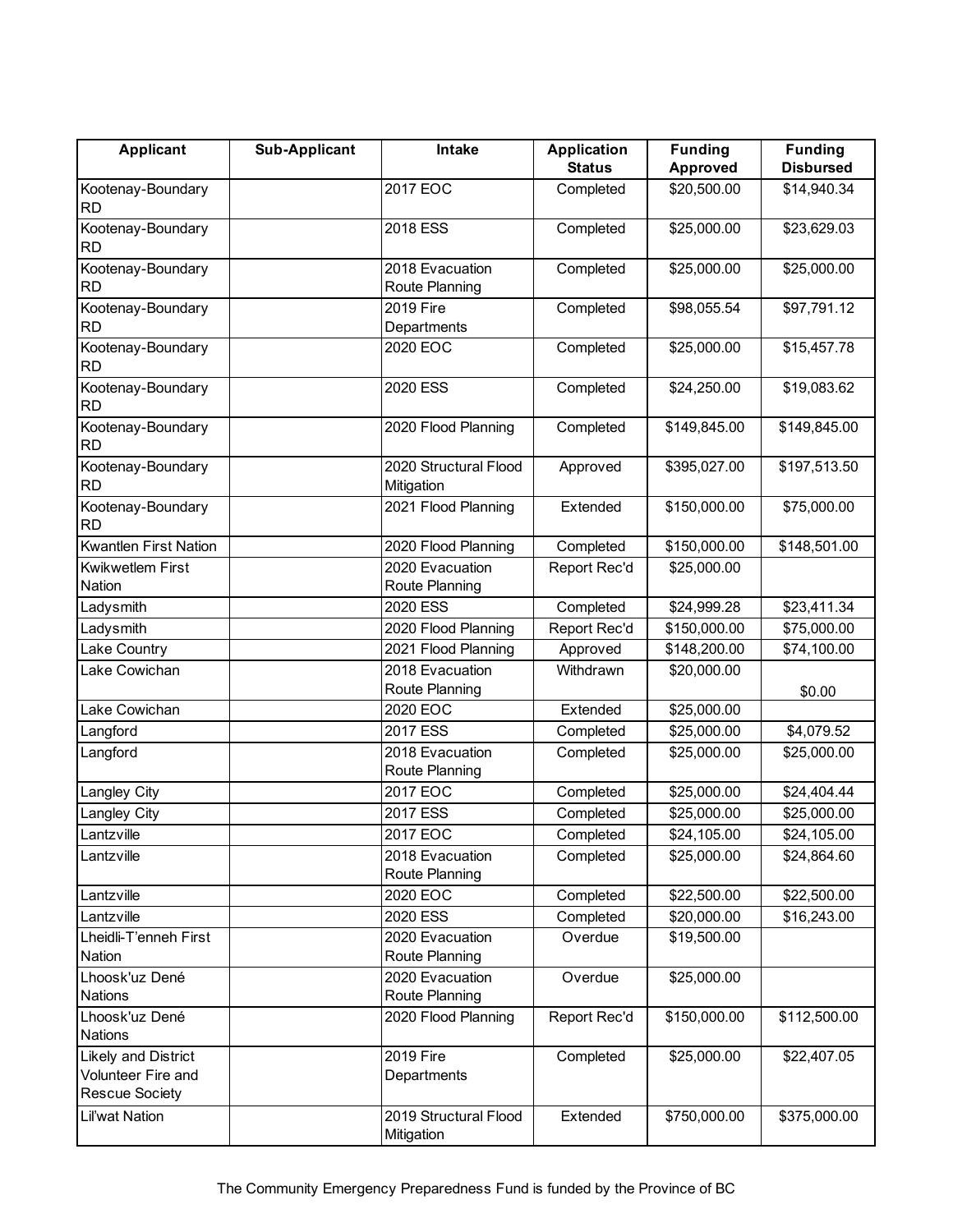| <b>Applicant</b>            | <b>Sub-Applicant</b> | Intake                              | <b>Application</b> | <b>Funding</b> | <b>Funding</b>   |
|-----------------------------|----------------------|-------------------------------------|--------------------|----------------|------------------|
|                             |                      |                                     | <b>Status</b>      | Approved       | <b>Disbursed</b> |
| <b>Lil'wat Nation</b>       |                      | 2019 Fire<br>Departments            | Completed          | \$24,725.90    | \$24,725.90      |
| <b>Lil'wat Nation</b>       |                      | 2020 Flood Planning                 | Report Rec'd       | \$150,000.00   | \$75,000.00      |
| Lil'wat Nation              |                      | 2020 Structural Flood               | Approved           | \$750,000.00   | \$375,000.00     |
|                             |                      | Mitigation                          |                    |                |                  |
| Lil'wat Nation              |                      | 2021 Flood Planning                 | Approved           | \$120,000.00   | \$60,000.00      |
| Lillooet                    |                      | 2017 EOC                            | Completed          | \$5,538.28     | \$5,538.28       |
| Lillooet                    |                      | 2017 ESS                            | Completed          | \$24,952.43    | \$23,341.98      |
| Lillooet                    |                      | 2019 EOC                            | Completed          | \$22,017.71    | \$21,134.69      |
| Lillooet                    |                      | 2020 ESS                            | Completed          | \$24,562.57    | \$22,128.46      |
| Lillooet                    |                      | 2021 EOC                            | Approved           | \$25,000.00    |                  |
| Lions Bay                   |                      | 2019 Fire                           | Completed          | \$25,000.00    | \$24,890.09      |
|                             |                      | Departments                         |                    |                |                  |
| Lions Bay                   |                      | 2020 EOC                            | Completed          | \$19,196.00    | \$16,345.76      |
| Lions Bay                   |                      | 2020 ESS                            | Completed          | \$11,758.00    | \$11,180.81      |
| Lions Bay                   |                      | 2022 ESS                            | Approved           | \$21,600.00    |                  |
| Little Shuswap Lake<br>Band |                      | 2020 ESS                            | Completed          | \$25,000.00    | \$25,000.00      |
| Little Shuswap Lake<br>Band |                      | 2021 EOC                            | Approved           | \$25,000.00    |                  |
| Logan Lake                  |                      | 2017 EOC                            | Completed          | \$21,267.70    | \$18,958.13      |
| Logan Lake                  |                      | 2019 Fire                           | Completed          | \$24,796.00    | \$22,682.25      |
|                             |                      | Departments                         |                    |                |                  |
| Logan Lake                  |                      | 2020 ESS                            | Completed          | \$22,804.84    | \$18,716.07      |
| Logan Lake                  |                      | 2020 Evacuation                     | Extended           | \$21,855.00    |                  |
|                             |                      | Route Planning                      |                    |                |                  |
| Lower Nicola Indian<br>Band |                      | 2021 Flood Planning                 | Approved           | \$136,742.00   | \$68,371.00      |
| Lumby                       |                      | 2017 ESS                            | Completed          | \$24,865.00    | \$15,277.56      |
| Lumby                       |                      | 2018 Evacuation<br>Route Planning   | Completed          | \$25,000.00    | \$25,000.00      |
| Lumby                       |                      | 2019 Structural Flood<br>Mitigation | Report Rec'd       | \$750,000.00   | \$375,000.00     |
| Lumby                       |                      | 2021 EOC                            | Report Rec'd       | \$24,800.00    |                  |
| Lytton                      |                      | 2018 Evacuation                     | Withdrawn          | \$25,000.00    |                  |
|                             |                      | Route Planning                      |                    |                | \$0.00           |
| Lytton                      |                      | 2019 EOC                            | Extended           | \$23,613.00    |                  |
| Lytton                      |                      | 2019 Fire                           | Extended           | \$25,000.00    |                  |
|                             |                      | Departments                         |                    |                |                  |
| Lytton                      |                      | 2020 EOC                            | Extended           | \$25,000.00    |                  |
| Lytton                      |                      | 2020 ESS                            | Overdue            | \$11,270.00    |                  |
| Mackenzie                   |                      | 2017 EOC                            | Completed          | \$24,400.00    | \$22,203.60      |
| Mackenzie                   |                      | 2017 ESS                            | Completed          | \$25,000.00    | \$24,984.42      |
| Mackenzie                   |                      | 2018 ESS                            | Completed          | \$25,000.00    | \$25,000.00      |
| Mackenzie                   |                      | 2018 Evacuation                     | Completed          | \$25,000.00    | \$23,726.34      |
|                             |                      | Route Planning                      |                    |                |                  |
| Mackenzie                   |                      | 2019 EOC                            | Completed          | \$25,000.00    | \$24,767.50      |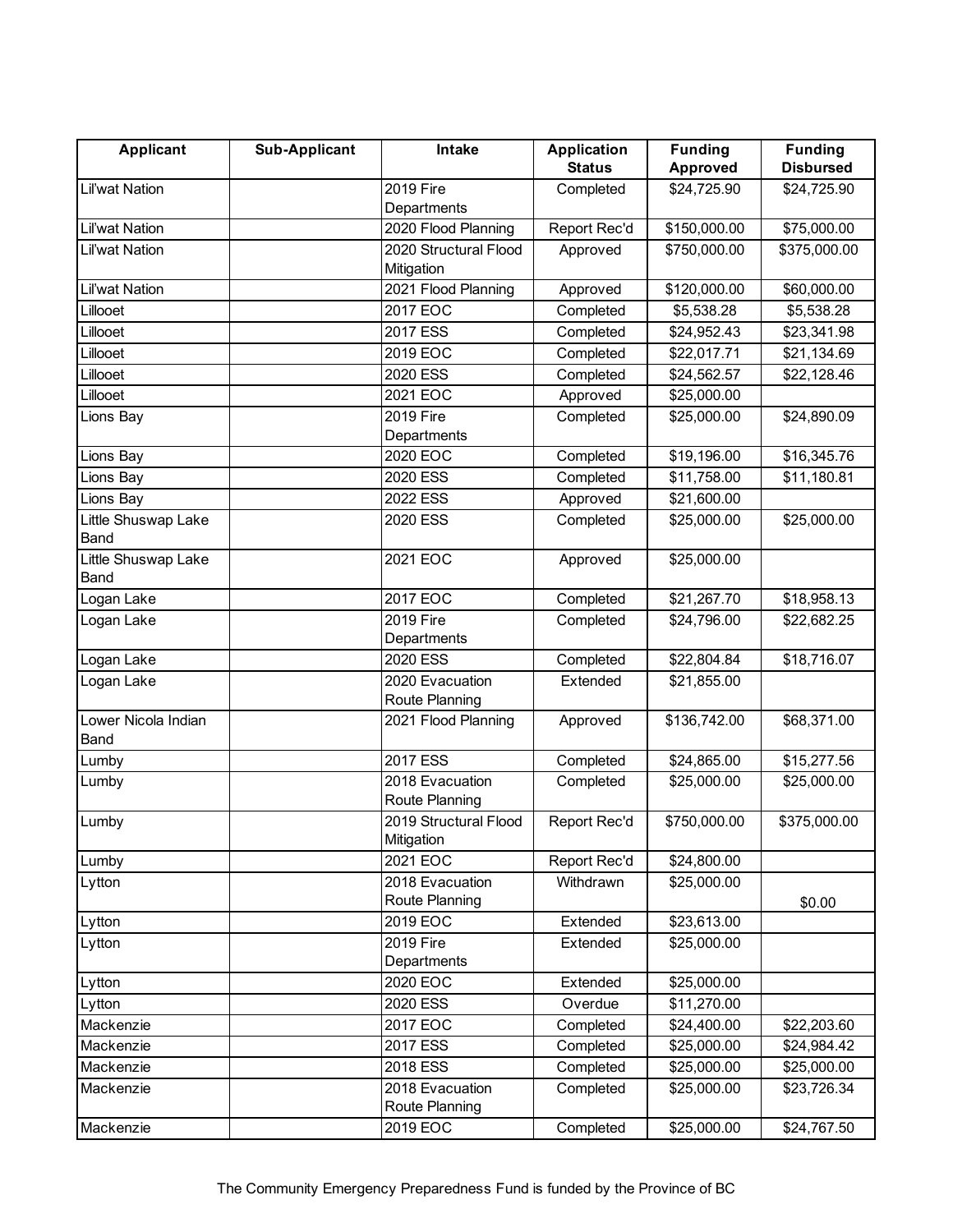| <b>Applicant</b>           | <b>Sub-Applicant</b> | Intake                 | <b>Application</b> | <b>Funding</b>  | <b>Funding</b>   |
|----------------------------|----------------------|------------------------|--------------------|-----------------|------------------|
|                            |                      |                        | <b>Status</b>      | <b>Approved</b> | <b>Disbursed</b> |
| Mackenzie                  |                      | 2020 EOC               | Completed          | \$25,000.00     | \$25,000.00      |
| Mackenzie                  |                      | 2020 ESS               | Completed          | \$25,000.00     | \$23,620.30      |
| Maple Ridge                |                      | 2017 EOC               | Completed          | \$21,800.00     | \$12,810.42      |
| Maple Ridge                |                      | 2017 ESS               | Completed          | \$24,370.00     | \$5,809.85       |
| Maple Ridge                |                      | 2018 Structural Flood  | Withdrawn          | \$74,735.00     | \$0.00           |
|                            |                      | Mitigation             |                    |                 |                  |
| Maple Ridge                |                      | 2020 EOC               | Completed          | \$16,912.00     | \$16,912.00      |
| Maple Ridge                |                      | 2020 ESS               | Extended           | \$23,951.12     |                  |
| Maple Ridge                |                      | 2021 Evacuation        | Approved           | \$25,000.00     |                  |
|                            |                      | Route Planning         |                    |                 |                  |
| Masset                     |                      | 2017 EOC               | Completed          | \$24,988.22     | \$24,987.39      |
| Masset                     |                      | 2020 Flood Planning    | Extended           | \$121,358.00    | \$60,679.00      |
| <b>McBride</b>             |                      | 2017 EOC               | Completed          | \$16,870.08     | \$10,287.56      |
| <b>McBride</b>             |                      | 2017 ESS               | Completed          | \$24,953.64     | \$16,160.89      |
| <b>McBride</b>             |                      | 2018 ESS               | Completed          | \$24,910.46     | \$19,980.95      |
| <b>McBride</b>             |                      | 2018 Evacuation        | Completed          | \$24,437.50     | \$19,275.12      |
|                            |                      | Route Planning         |                    |                 |                  |
| <b>McBride</b>             |                      | 2019 EOC               | Completed          | \$24,747.21     | \$16,596.29      |
| McLeese Lake               |                      | 2019 Fire              | Completed          | \$24,452.65     | \$22,303.15      |
| Volunteer Fire             |                      | Departments            |                    |                 |                  |
| Department                 |                      |                        |                    |                 |                  |
| McLeod Lake Indian<br>Band |                      | 2020 ESS               | Completed          | \$21,606.21     | \$21,606.21      |
| Merritt                    |                      | 2019 EOC               | Completed          | \$24,967.86     | \$24,967.86      |
| Merritt                    |                      | 2019 Structural Flood  | Completed          | \$750,000.00    | \$750,000.00     |
|                            |                      | Mitigation             |                    |                 |                  |
| Merritt                    |                      | 2020 Evacuation        | Extended           | \$17,500.00     |                  |
|                            |                      | Route Planning         |                    |                 |                  |
| Merritt                    |                      | 2020 Flood Planning    | Completed          | \$150,000.00    | \$150,000.00     |
| Merritt                    |                      | 2021 ESS               | Extended           | \$24,349.68     |                  |
| Metchosin                  |                      | 2018 Evacuation        | Completed          | \$25,000.00     | \$25,000.00      |
|                            |                      | Route Planning         |                    |                 |                  |
| Metchosin                  |                      | 2019 EOC               | Completed          | \$25,000.00     | \$22,974.33      |
| Metchosin                  |                      | 2019 Indigenous        | Closed             | \$23,650.00     |                  |
|                            |                      | <b>Cultural Safety</b> |                    |                 | \$0.00           |
| Metchosin                  |                      | 2019 Fire              | Completed          | \$24,700.00     | \$24,243.69      |
|                            |                      | Departments            |                    |                 |                  |
| Metchosin                  |                      | 2020 EOC               | Report Rec'd       | \$25,000.00     |                  |
| Metchosin                  |                      | 2020 ESS               | Completed          | \$25,000.00     | \$24,800.00      |
| Metchosin                  |                      | 2021 EOC               | Approved           | \$24,300.00     |                  |
| Metchosin                  |                      | 2021 ESS               | Approved           | \$25,000.00     |                  |
| Metlakatla First Nation    |                      | 2019 Structural Flood  | Report Rec'd       | \$750,000.00    | \$375,000.00     |
|                            |                      | Mitigation             |                    |                 |                  |
| Metro Vancouver            |                      | 2020 EOC               | Completed          | \$16,836.00     | \$16,510.48      |
| Midway                     |                      | 2019 Flood Planning    | Completed          | \$150,000.00    | \$143,983.50     |
| Midway                     |                      | 2021 EOC               | Approved           | \$25,000.00     |                  |
| Midway                     |                      | 2021 Flood Planning    | Approved           | \$132,840.00    | \$66,420.00      |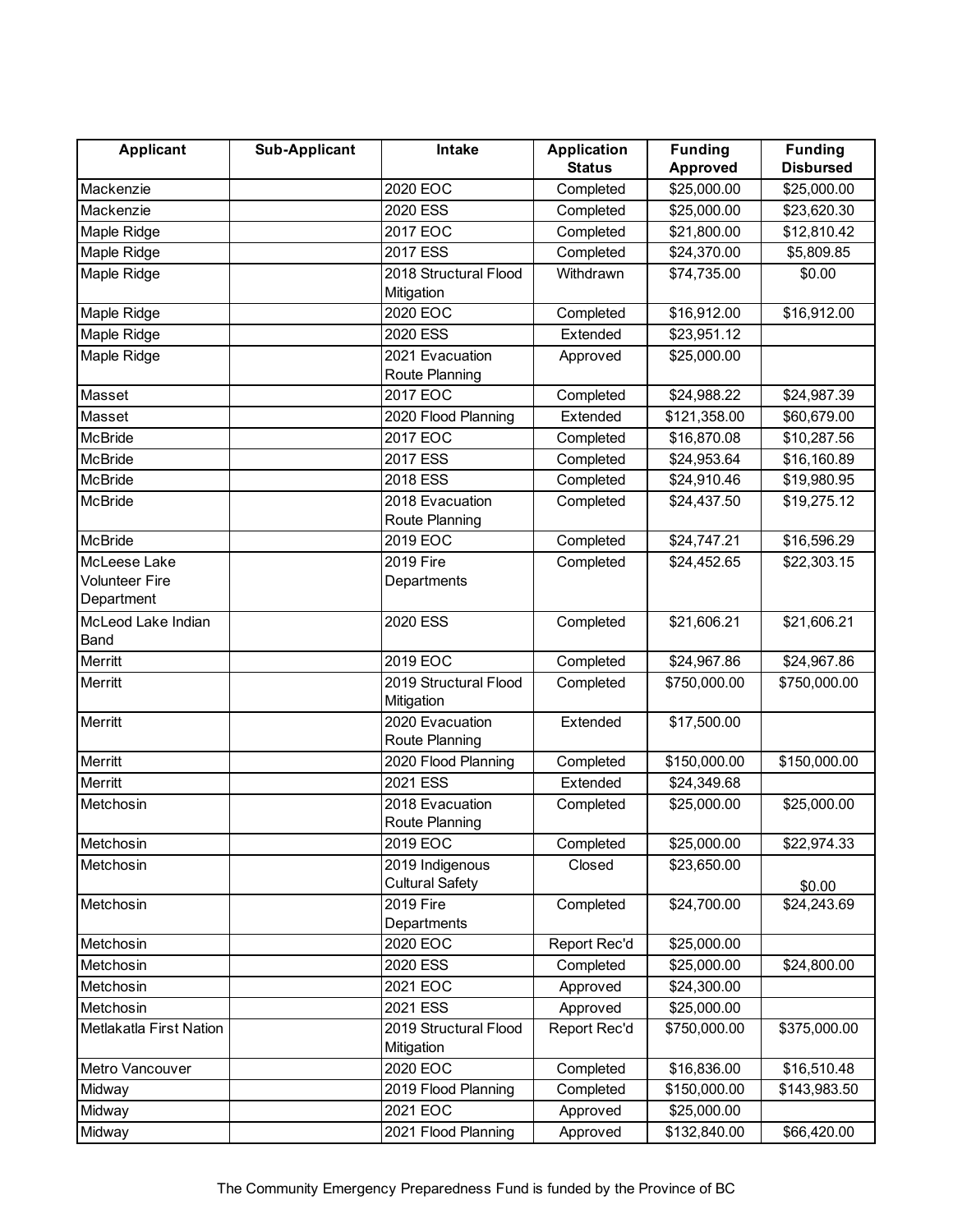| <b>Applicant</b>                                   | <b>Sub-Applicant</b> | Intake                            | <b>Application</b> | <b>Funding</b> | <b>Funding</b>   |
|----------------------------------------------------|----------------------|-----------------------------------|--------------------|----------------|------------------|
|                                                    |                      |                                   | <b>Status</b>      | Approved       | <b>Disbursed</b> |
| <b>Mission</b>                                     |                      | <b>2017 ESS</b>                   | Completed          | \$24,312.24    | \$24,197.31      |
| <b>Mission</b>                                     |                      | 2019 EOC                          | Completed          | \$25,000.00    | \$24,433.25      |
| Mission                                            |                      | 2019 Flood Planning               | Report Rec'd       | \$150,000.00   | \$75,000.00      |
| <b>Mission</b>                                     |                      | 2020 ESS                          | Completed          | \$16,257.60    | \$14,728.46      |
| <b>Mission</b>                                     |                      | 2021 EOC                          | Approved           | \$24,158.78    |                  |
| Mount Waddington RD                                |                      | 2017 EOC                          | Completed          | \$25,000.00    | \$25,000.00      |
| Mount Waddington RD                                |                      | 2017 ESS                          | Completed          | \$25,000.00    | \$25,000.00      |
| Mount Waddington RD                                |                      | 2020 EOC                          | Report Rec'd       | \$16,962.00    |                  |
| Mount Waddington RD                                |                      | 2022 ESS                          | Approved           | \$25,000.00    |                  |
| <b>Mountain Fire</b><br><b>Protection District</b> |                      | 2019 Fire<br>Departments          | Completed          | \$25,000.00    | \$25,000.00      |
| Mowachaht/Muchalaht<br><b>First Nation</b>         |                      | 2020 ESS                          | Report Rec'd       | \$24,645.00    |                  |
| Musqueam First<br>Nation                           |                      | 2020 EOC                          | Completed          | \$25,000.00    | \$25,000.00      |
| Musqueam First<br>Nation                           |                      | 2020 ESS                          | Completed          | \$25,000.00    | \$25,000.00      |
| Musqueam First<br>Nation                           |                      | 2021 Flood Planning               | Approved           | \$150,000.00   | \$75,000.00      |
| Nadleh Whut'en First<br>Nation                     |                      | 2020 Evacuation<br>Route Planning | Overdue            | \$25,000.00    |                  |
| Nadleh Whut'en First<br>Nation                     |                      | 2021 EOC                          | Approved           | \$22,426.56    |                  |
| Nakusp                                             |                      | 2017 EOC                          | Completed          | \$24,400.00    | \$21,351.42      |
| Nakusp                                             |                      | 2017 ESS                          | Completed          | \$24,950.00    | \$17,436.11      |
| Nakusp                                             |                      | 2019 Fire<br>Departments          | Completed          | \$25,000.00    | \$24,568.00      |
| Nanaimo                                            |                      | 2019 Flood Planning               | Completed          | \$150,000.00   | \$95,444.00      |
| Nanaimo                                            |                      | 2020 EOC                          | Completed          | \$25,000.00    | \$22,012.45      |
| Nanaimo RD                                         |                      | 2017 EOC                          | Completed          | \$23,008.00    | \$22,038.49      |
| Nanaimo RD                                         |                      | 2017 ESS                          | Completed          | \$25,000.00    | \$21,315.57      |
| Nanaimo RD                                         |                      | 2017 Flood Planning               | Completed          | \$150,000.00   | \$150,000.00     |
| Nanaimo RD                                         |                      | 2018 Evacuation<br>Route Planning | Completed          | \$25,000.00    | \$24,864.59      |
| Nanaimo RD                                         |                      | 2019 Fire                         | Completed          | \$49,984.50    | \$48,431.09      |
|                                                    |                      | Departments                       |                    |                |                  |
| Nanaimo RD                                         |                      | 2020 EOC                          | Completed          | \$25,000.00    | \$25,000.00      |
| Nanaimo RD                                         |                      | 2020 ESS                          | Completed          | \$25,000.00    | \$19,823.77      |
| Nanaimo RD                                         |                      | 2020 Evacuation                   | Report Rec'd       | \$25,000.00    |                  |
|                                                    |                      | Route Planning                    |                    |                |                  |
| Nanaimo RD                                         |                      | 2020 Flood Planning               | Completed          | \$150,000.00   | \$149,414.00     |
| Nanaimo RD                                         |                      | 2021 EOC                          | Approved           | \$18,200.00    |                  |
| Nanaimo RD                                         | Lantzville           | 2021 ESS                          | Approved           | \$30,139.00    |                  |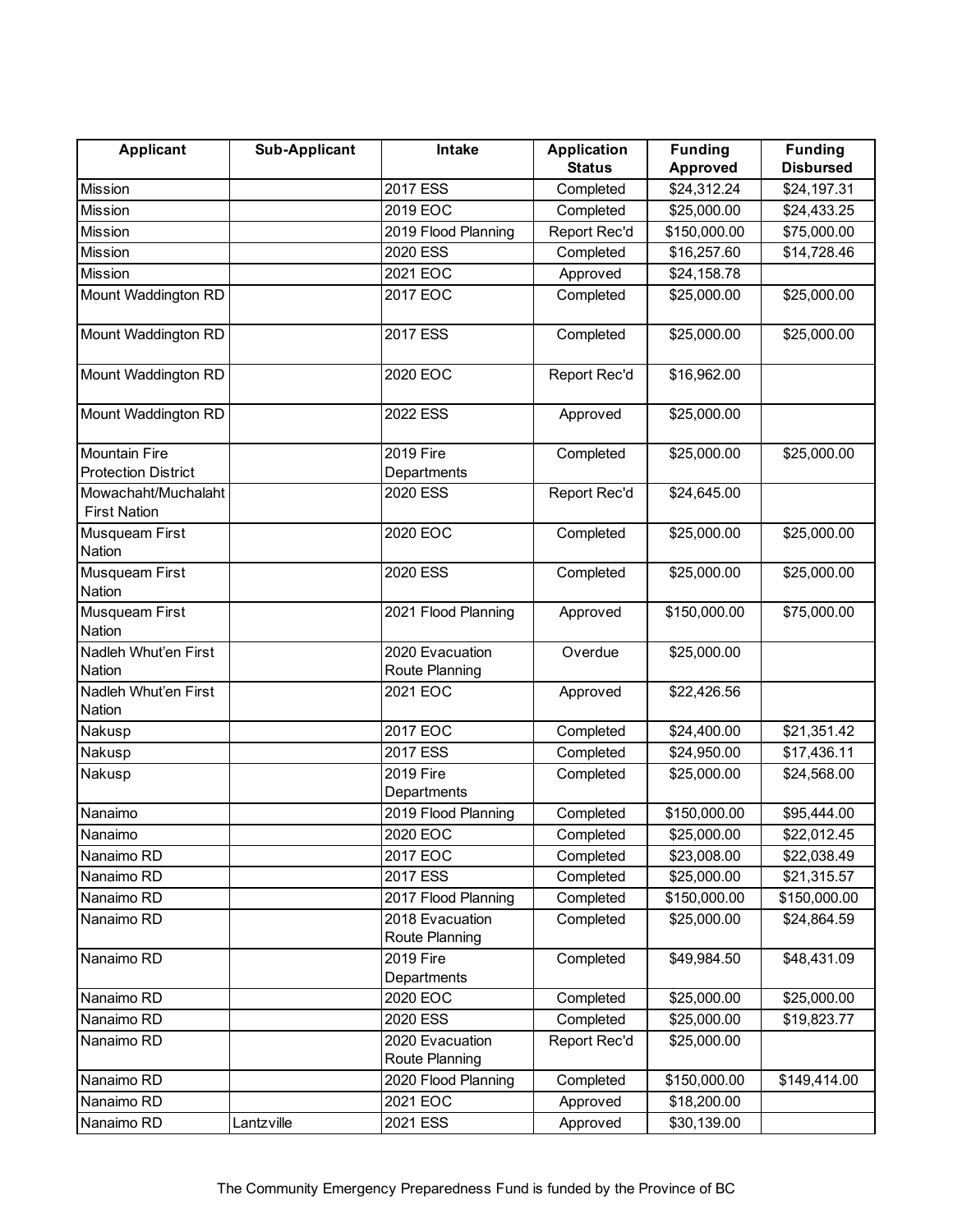| <b>Applicant</b>            | <b>Sub-Applicant</b>         | <b>Intake</b>                       | <b>Application</b> | <b>Funding</b> | <b>Funding</b>   |
|-----------------------------|------------------------------|-------------------------------------|--------------------|----------------|------------------|
|                             |                              |                                     | <b>Status</b>      | Approved       | <b>Disbursed</b> |
| Nanaimo RD                  |                              | 2021 Evacuation                     | Approved           | \$24,645.00    |                  |
|                             |                              | Route Planning                      |                    |                |                  |
| Nazko First Nation          | <b>Ulkatcho First Nation</b> | 2020 Evacuation                     | Approved           | \$48,923.20    |                  |
|                             |                              | Route Planning                      |                    |                |                  |
| Nazko First Nation          |                              | 2021 Flood Planning                 | Approved           | \$134,066.00   | \$67,033.00      |
| Nelson                      |                              | 2017 EOC                            | Completed          | \$25,000.00    | \$25,000.00      |
| Nelson                      |                              | 2017 ESS                            | Completed          | \$24,950.00    | \$17,436.11      |
| Nelson                      |                              | 2019 EOC                            | Completed          | \$25,000.00    | \$25,000.00      |
| Nelson                      |                              | 2019 Fire                           | Completed          | \$25,000.00    | \$25,000.00      |
|                             |                              | Departments                         |                    |                |                  |
| Nelson                      |                              | 2020 EOC                            | Completed          | \$18,265.00    | \$17,613.94      |
| Nelson                      |                              | 2020 Evacuation                     | Report Rec'd       | \$25,000.00    |                  |
|                             |                              | Route Planning                      |                    |                |                  |
| Neskonlith Indian           |                              | 2020 EOC                            | Completed          | \$20,055.00    | \$19,505.87      |
| Band                        |                              |                                     |                    |                |                  |
| New Denver                  |                              | 2019 Fire                           | Completed          | \$24,891.54    | \$24,099.79      |
|                             |                              | Departments                         |                    |                |                  |
| New Denver                  |                              | 2020 ESS                            | Extended           | \$15,265.00    |                  |
| New Denver                  |                              | 2021 Flood Planning                 | Approved           | \$49,340.00    | \$24,670.00      |
| New Hazelton                |                              | 2017 EOC                            | Completed          | \$11,480.90    | \$10,492.26      |
| New Hazelton                |                              | 2020 ESS                            | Completed          | \$20,918.21    | \$20,222.90      |
| New Hazelton                |                              | 2021 ESS                            | Completed          | \$11,754.00    | \$10,942.05      |
| <b>New Westminster</b>      |                              | 2017 EOC                            | Completed          | \$25,000.00    | \$25,000.00      |
|                             |                              |                                     |                    |                |                  |
| <b>New Westminster</b>      |                              | 2018 Structural Flood<br>Mitigation | Extended           | \$750,000.00   | \$375,000.00     |
| New Westminster             |                              | 2020 Evacuation                     | Extended           | \$22,000.00    |                  |
|                             |                              | Route Planning                      |                    |                |                  |
| New Westminster             |                              | 2020 Flood Planning                 | Extended           | \$150,000.00   | \$75,000.00      |
| Nisga'a Lisims              |                              | 2017 EOC                            | Completed          | \$25,000.00    | \$24,905.00      |
| Government                  |                              |                                     |                    |                |                  |
| Nisga'a Lisims              |                              | 2018 ESS                            | Completed          | \$25,000.00    | \$24,939.00      |
| Government                  |                              |                                     |                    |                |                  |
| Nisga'a Lisims              |                              | 2018 Evacuation                     | Completed          | \$25,000.00    | \$24,985.00      |
| Government                  |                              | Route Planning                      |                    |                |                  |
| Nisga'a Lisims              |                              | 2019 EOC                            | Completed          | \$25,000.00    | \$21,699.12      |
| Government                  |                              |                                     |                    |                |                  |
| Nisga'a Lisims              |                              | 2020 EOC                            | Report Rec'd       | \$25,000.00    |                  |
| Government                  |                              |                                     |                    |                |                  |
| Nisga'a Lisims              |                              | 2020 ESS                            | Completed          | \$24,893.00    | \$21,870.39      |
| Government                  |                              |                                     |                    |                |                  |
| Nisga'a Lisims              |                              | 2020 Flood Planning                 | Overdue            | \$150,000.00   | \$75,000.00      |
| Government                  |                              |                                     |                    |                |                  |
| Noosatsum                   |                              | 2019 Fire                           | Completed          | \$24,374.44    | \$24,002.55      |
| <b>Waterworks District</b>  |                              | Departments                         |                    |                |                  |
| North Cedar                 |                              | 2019 Fire                           | Completed          | \$25,000.00    | \$25,000.00      |
| <b>Improvement District</b> |                              | Departments                         |                    |                |                  |
| North Coast RD              |                              | 2019 EOC                            | Completed          | \$25,000.00    | \$25,000.00      |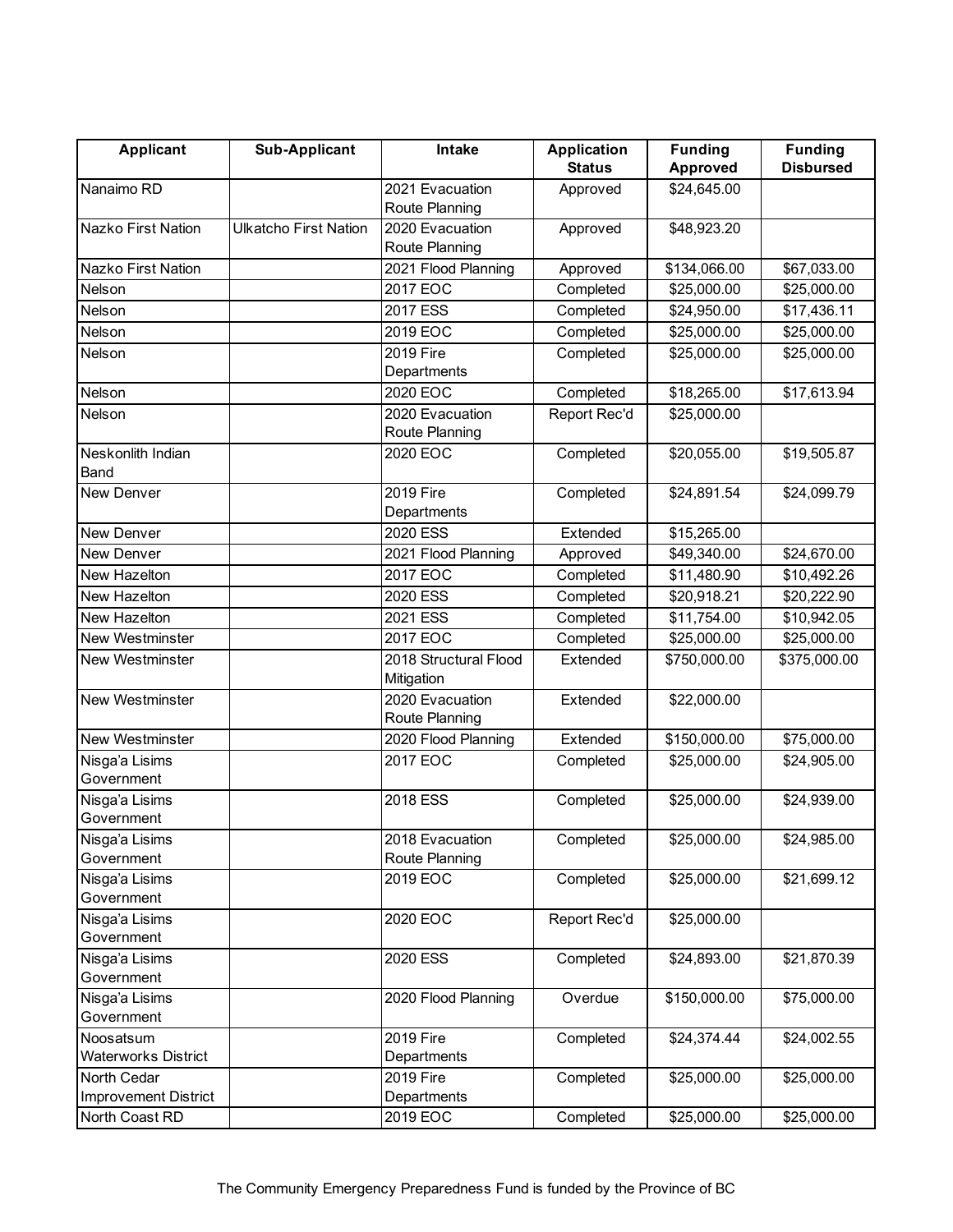| <b>Applicant</b>                            | <b>Sub-Applicant</b>                    | <b>Intake</b>                       | <b>Application</b> | <b>Funding</b>  | <b>Funding</b>   |
|---------------------------------------------|-----------------------------------------|-------------------------------------|--------------------|-----------------|------------------|
|                                             |                                         |                                     | <b>Status</b>      | <b>Approved</b> | <b>Disbursed</b> |
| North Coast RD                              |                                         | 2019 Fire                           | Completed          | \$6,868.70      | \$6,868.70       |
|                                             |                                         | Departments                         |                    |                 |                  |
| North Coast RD                              |                                         | 2020 Evacuation                     | Extended           | \$25,000.00     |                  |
|                                             |                                         | Route Planning                      |                    |                 |                  |
| North Coast RD                              |                                         | 2020 Flood Planning                 | Extended           | \$148,019.49    | \$74,010.00      |
| North Coast RD                              |                                         | 2021 Flood Planning                 | Approved           | \$136,000.00    | \$68,000.00      |
| North Cowichan                              |                                         | 2019 Structural Flood<br>Mitigation | Extended           | \$750,000.00    | \$375,000.00     |
| North Cowichan                              |                                         | 2019 Fire<br>Departments            | Completed          | \$25,000.00     | \$25,000.00      |
| North Okanagan RD                           |                                         | 2017 EOC                            | Completed          | \$25,000.00     | \$23,381.98      |
| North Okanagan RD                           |                                         | 2017 Flood Planning                 | Completed          | \$150,000.00    | \$149,466.00     |
| North Okanagan RD                           |                                         | 2018 Structural Flood<br>Mitigation | Completed          | \$405,000.00    | \$405,000.00     |
| North Okanagan RD                           |                                         | 2018 Evacuation<br>Route Planning   | Completed          | \$25,000.00     | \$24,947.72      |
| North Okanagan RD                           |                                         | 2019 EOC                            | Completed          | \$7,000.00      | \$7,000.00       |
| North Okanagan RD                           |                                         | 2020 EOC                            | Completed          | \$23,500.00     | \$20,619.24      |
| North Okanagan RD                           |                                         | 2020 ESS                            | Completed          | \$19,786.44     | \$15,284.01      |
| North Okanagan RD                           |                                         | 2020 Evacuation<br>Route Planning   | Extended           | \$25,000.00     |                  |
| North Okanagan RD                           |                                         | 2021 EOC                            | Approved           | \$25,000.00     |                  |
| North Okanagan RD                           |                                         | 2021 Evacuation<br>Route Planning   | Approved           | \$25,000.00     |                  |
| North Saanich                               |                                         | 2017 EOC                            | Completed          | \$18,302.00     | \$18,302.00      |
| North Saanich                               |                                         | 2018 ESS                            | Completed          | \$25,000.00     | \$25,000.00      |
| North Saanich                               |                                         | 2018 Evacuation<br>Route Planning   | Completed          | \$25,000.00     | \$25,000.00      |
| North Saanich                               | Central Saanich,<br>Sidney              | 2019 EOC                            | Completed          | \$75,000.00     | \$66,501.35      |
| North Thormanby<br>Community<br>Association |                                         | 2019 Fire<br>Departments            | Completed          | \$20,000.00     | \$20,000.00      |
| North Vancouver City                        |                                         | 2017 EOC                            | Completed          | \$25,000.00     | \$25,000.00      |
| North Vancouver City                        |                                         | 2018 Evacuation<br>Route Planning   | Completed          | \$25,000.00     | \$16,564.66      |
| North Vancouver City                        |                                         | 2019 Flood Planning                 | Completed          | \$150,000.00    | \$150,000.00     |
| North Vancouver<br><b>District</b>          |                                         | 2017 EOC                            | Completed          | \$25,000.00     | \$25,000.00      |
| North Vancouver                             |                                         | 2018 Structural Flood               | Completed          | \$663,000.00    | \$663,000.00     |
| <b>District</b>                             |                                         | Mitigation                          |                    |                 |                  |
| North Vancouver                             | North Vancouver                         | 2018 ESS                            | Completed          | \$74,998.89     | \$74,998.89      |
| District                                    | City, West Vancouver                    |                                     |                    |                 |                  |
| North Vancouver                             |                                         | 2018 Evacuation                     | Completed          | \$25,000.00     | \$16,564.67      |
| District                                    |                                         | Route Planning                      |                    |                 |                  |
| North Vancouver<br>District                 | North Vancouver<br>City, West Vancouver | 2019 EOC                            | Completed          | \$74,534.54     | \$74,534.54      |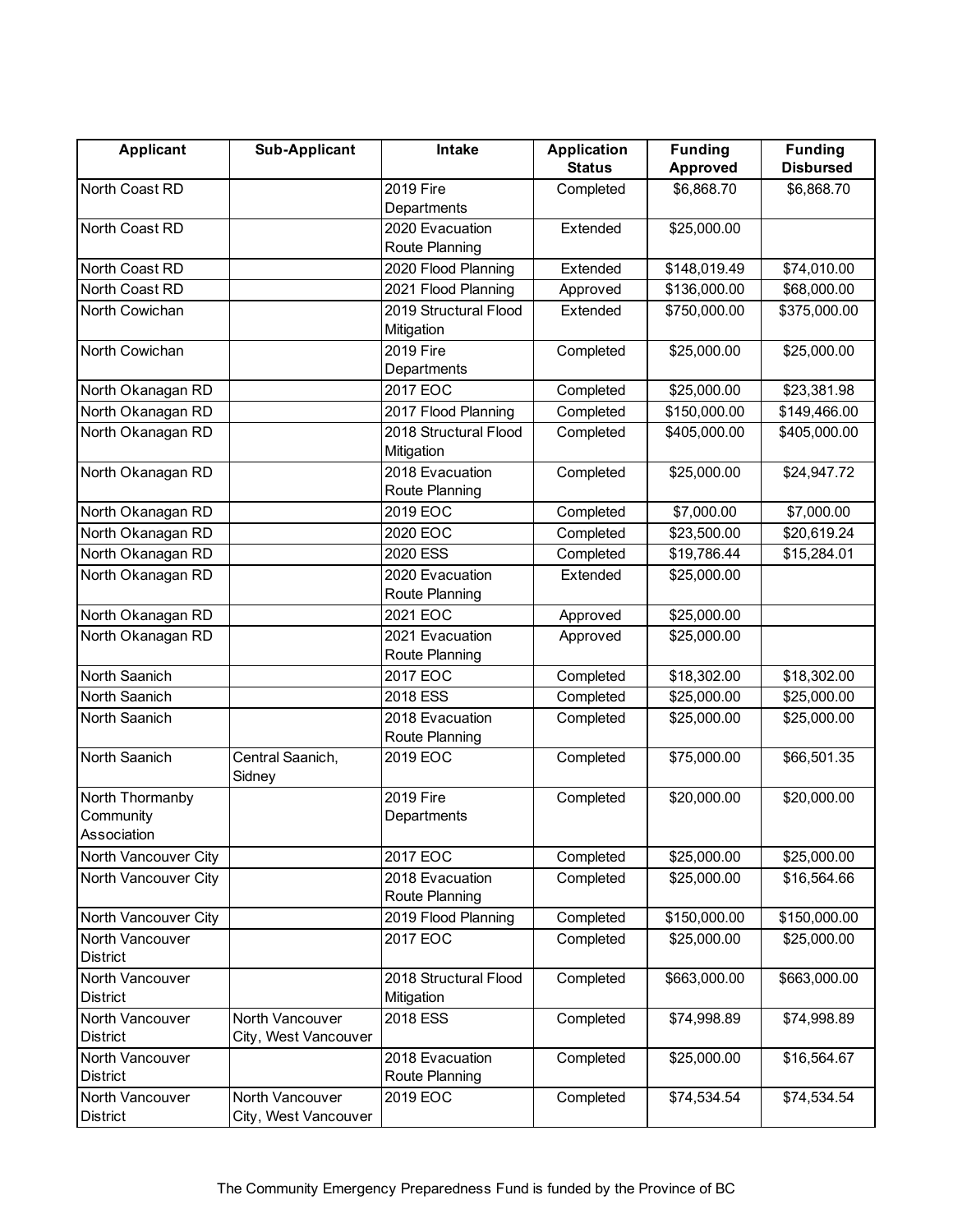| <b>Applicant</b>                  | <b>Sub-Applicant</b> | Intake                                    | <b>Application</b> | <b>Funding</b> | <b>Funding</b>   |
|-----------------------------------|----------------------|-------------------------------------------|--------------------|----------------|------------------|
|                                   |                      |                                           | <b>Status</b>      | Approved       | <b>Disbursed</b> |
| North Vancouver                   |                      | 2019 Structural Flood                     | Report Rec'd       | \$750,000.00   | \$375,000.00     |
| <b>District</b>                   |                      | Mitigation                                |                    |                |                  |
| North Vancouver                   |                      | 2020 Flood Planning                       | Extended           | \$150,000.00   | \$75,000.00      |
| <b>District</b>                   |                      |                                           |                    |                |                  |
| North Vancouver                   | North Vancouver      | 2022 ESS                                  | Approved           | \$69,542.65    |                  |
| District                          | City, West Vancouver |                                           |                    |                |                  |
| Northern Rockies RM               |                      | 2017 EOC                                  | Completed          | \$25,000.00    | \$21,574.40      |
| Northern Rockies RM               |                      | 2017 ESS                                  | Completed          | \$25,000.00    | \$20,750.54      |
| Northern Rockies RM               |                      | 2018 Evacuation<br>Route Planning         | Completed          | \$10,475.00    | \$9,708.79       |
| Northern Rockies RM               |                      | 2019 Indigenous<br><b>Cultural Safety</b> | Extended           | \$22,000.00    |                  |
| Northern Rockies RM               |                      | 2020 EOC                                  | Completed          | \$23,500.00    | \$23,129.59      |
| Northern Rockies RM               |                      | 2020 ESS                                  | Report Rec'd       | \$22,400.00    |                  |
| <b>Nuchatlaht First</b><br>Nation |                      | 2020 EOC                                  | Completed          | \$24,900.00    | \$24,541.70      |
| Nuchatlaht First<br>Nation        |                      | 2020 ESS                                  | Completed          | \$24,210.00    | \$24,210.00      |
| <b>Nuchatlaht First</b><br>Nation |                      | 2020 Flood Planning                       | Report Rec'd       | \$150,000.00   | \$75,000.00      |
| <b>Nuchatlaht First</b>           | Zeballos             | 2021 Evacuation                           | Approved           | \$42,000.00    |                  |
| Nation - 639                      |                      | Route Planning                            |                    |                |                  |
| <b>Nuxalk First Nation</b>        |                      | 2019 Fire                                 | Extended           | \$24,367.08    |                  |
|                                   |                      | Departments                               |                    |                |                  |
| <b>Nuxalk First Nation</b>        |                      | 2020 ESS                                  | Extended           | \$23,708.50    |                  |
| Oak Bay                           |                      | 2017 EOC                                  | Completed          | \$24,931.00    | \$24,931.00      |
| Oak Bay                           |                      | 2017 ESS                                  | Completed          | \$21,635.00    | \$21,635.00      |
| Oak Bay                           |                      | 2018 Evacuation<br>Route Planning         | Completed          | \$25,000.00    | \$25,000.00      |
| Oak Bay                           |                      | 2020 EOC                                  | Completed          | \$25,000.00    | \$25,000.00      |
| Oak Bay                           |                      | 2020 ESS                                  | Completed          | \$25,000.00    | \$24,938.78      |
| Oak Bay                           |                      | 2021 ESS                                  | Extended           | \$25,000.00    |                  |
| Ocean Falls                       |                      | 2019 Fire                                 | Completed          | \$12,729.00    | \$10,215.14      |
| <b>Improvement District</b>       |                      | Departments                               |                    |                |                  |
| Okanagan Indian<br>Band           |                      | 2019 Fire<br>Departments                  | Completed          | \$25,000.00    | \$25,000.00      |
| Okanagan Indian<br>Band           |                      | 2020 Evacuation<br>Route Planning         | Report Rec'd       | \$25,000.00    |                  |
| Okanagan Indian                   |                      | 2021 Flood Planning                       | Approved           | \$149,834.00   | \$74,917.00      |
| Band                              |                      |                                           |                    |                |                  |
| Okanagan Indian                   |                      | 2022 ESS                                  | Approved           | \$25,000.00    |                  |
| Band                              |                      |                                           |                    |                |                  |
| Okanagan-                         |                      | 2017 EOC                                  | Completed          | \$21,273.00    | \$15,039.81      |
| Similkameen RD                    |                      |                                           |                    |                |                  |
| Okanagan-                         |                      | 2017 ESS                                  | Completed          | \$25,000.00    | \$9,159.35       |
| Similkameen RD                    |                      |                                           |                    |                |                  |
| Okanagan-                         | Keremeos, Princeton  | 2018 ESS                                  | Completed          | \$75,000.00    | \$69,553.17      |
| Similkameen RD                    |                      |                                           |                    |                |                  |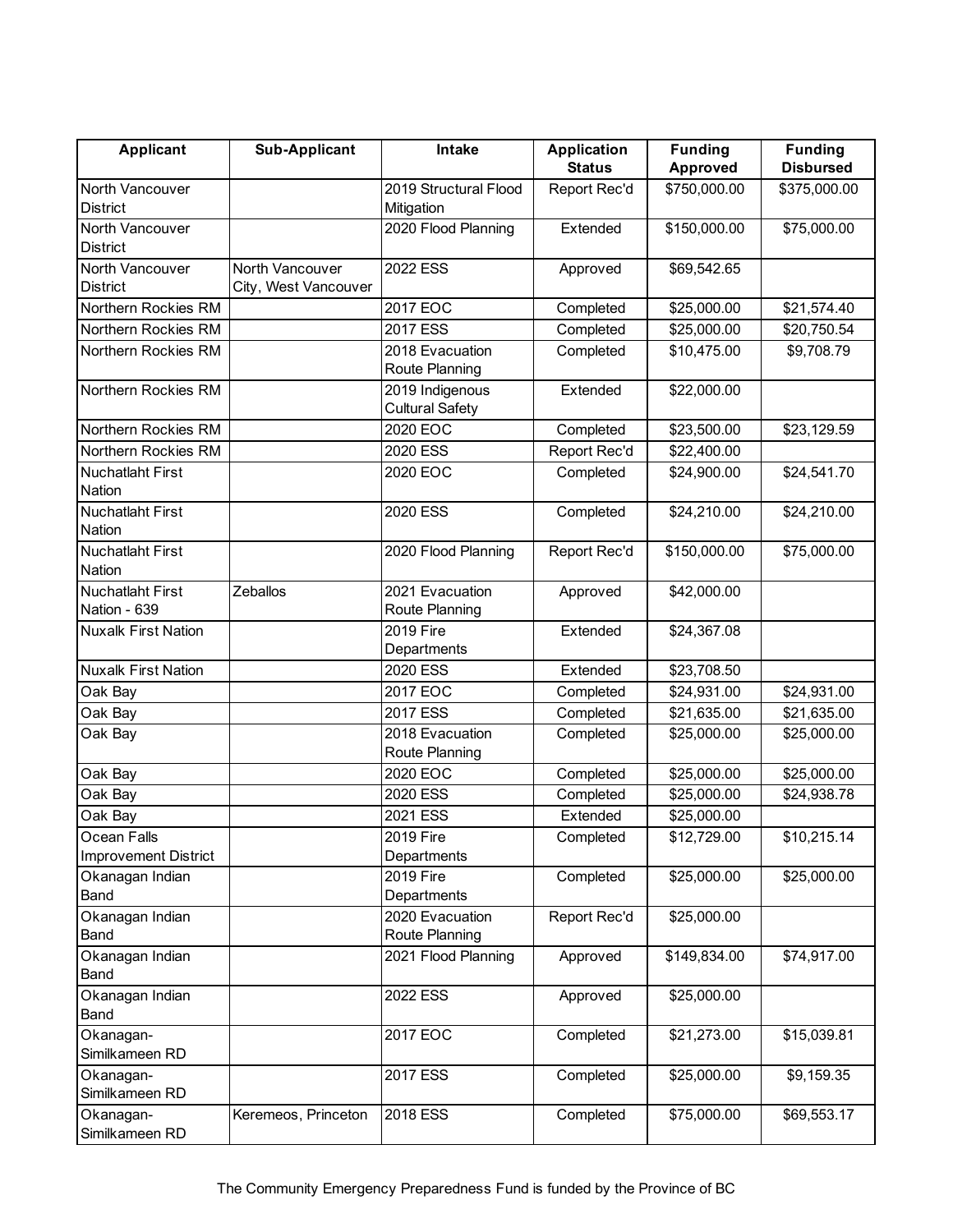| <b>Applicant</b>    | <b>Sub-Applicant</b> | Intake              | <b>Application</b> | <b>Funding</b> | <b>Funding</b>   |
|---------------------|----------------------|---------------------|--------------------|----------------|------------------|
|                     |                      |                     | <b>Status</b>      | Approved       | <b>Disbursed</b> |
| Okanagan-           |                      | 2018 Evacuation     | Completed          | \$25,000.00    | \$23,863.57      |
| Similkameen RD      |                      | Route Planning      |                    |                |                  |
| Okanagan-           |                      | 2019 EOC            | Completed          | \$24,600.00    | \$20,045.71      |
| Similkameen RD      |                      |                     |                    |                |                  |
| Okanagan-           |                      | 2019 Flood Planning | Completed          | \$138,957.00   | \$103,277.54     |
| Similkameen RD      |                      |                     |                    |                |                  |
| Okanagan-           |                      | 2019 Fire           | Completed          | \$143,751.00   | \$142,898.09     |
| Similkameen RD      |                      | Departments         |                    |                |                  |
| Okanagan-           |                      | 2020 EOC            | Report Rec'd       | \$24,950.00    |                  |
| Similkameen RD      |                      |                     |                    |                |                  |
| Okanagan-           | Keremeos, Okanagan   | 2020 ESS            | Completed          | \$133,470.00   | \$109,652.07     |
| Similkameen RD      | Indian Band, Oliver, |                     |                    |                |                  |
|                     | Osoyoos, Princeton   |                     |                    |                |                  |
|                     |                      |                     |                    |                |                  |
| Okanagan-           | Keremeos, Oliver,    | 2021 EOC            | Extended           | \$133,800.00   |                  |
| Similkameen RD      | Osoyoos, Princeton,  |                     |                    |                |                  |
|                     | Summerland           |                     |                    |                |                  |
| Okanagan-           |                      | 2021 ESS            | Approved           | \$25,000.00    |                  |
| Similkameen RD      |                      |                     |                    |                |                  |
| Old Massett Village |                      | 2019 Fire           | Completed          | \$25,000.00    | \$25,000.00      |
| Council             |                      | Departments         |                    |                |                  |
| Old Massett Village |                      | 2020 EOC            | Completed          | \$17,724.02    | \$9,308.01       |
| Council             |                      |                     |                    |                |                  |
| Old Massett Village |                      | 2020 ESS            | Report Rec'd       | \$23,500.00    |                  |
| Council             |                      |                     |                    |                |                  |
| Old Massett Village |                      | 2021 EOC            | Approved           | \$17,092.48    |                  |
| Council             |                      |                     |                    |                |                  |
| Old Massett Village |                      | 2021 ESS            | Approved           | \$25,000.00    |                  |
| Council             |                      |                     |                    |                |                  |
| Oliver              |                      | 2017 EOC            | Completed          | \$25,000.00    | \$24,842.32      |
| Oliver              |                      | 2017 ESS            | Completed          | \$25,000.00    | \$25,000.00      |
| Oliver              |                      | 2019 EOC            | Completed          | \$13,600.00    | \$13,600.00      |
| Oliver              |                      | 2020 Evacuation     | Report Rec'd       | \$21,000.00    |                  |
|                     |                      | Route Planning      |                    |                |                  |
| Oliver              |                      | 2022 ESS            | Approved           | \$18,625.00    |                  |
| Osoyoos             |                      | 2018 Evacuation     | Completed          | \$25,000.00    | \$25,000.00      |
|                     |                      | Route Planning      |                    |                |                  |
| Osoyoos             |                      | 2019 Fire           | Completed          | \$25,000.00    | \$25,000.00      |
|                     |                      | Departments         |                    |                |                  |
| Osoyoos             |                      | 2021 Flood Planning | Approved           | \$136,653.00   | \$68,326.50      |
| Osoyoos Indian Band |                      | 2020 Evacuation     | Report Rec'd       | \$21,000.00    |                  |
|                     |                      | Route Planning      |                    |                |                  |
| Pacheedaht First    |                      | 2021 Flood Planning | Approved           | \$147,900.00   | \$73,950.00      |
| Nation              |                      |                     |                    |                |                  |
| Parksville          |                      | 2017 ESS            | Completed          | \$25,000.00    | \$25,000.00      |
| Parksville          | Qualicum Beach       | 2020 ESS            | Completed          | \$38,361.22    | \$38,361.22      |
|                     |                      |                     |                    |                |                  |
| Parksville          | Qualicum Beach       | 2021 ESS            | Completed          | \$43,902.17    | \$21,021.56      |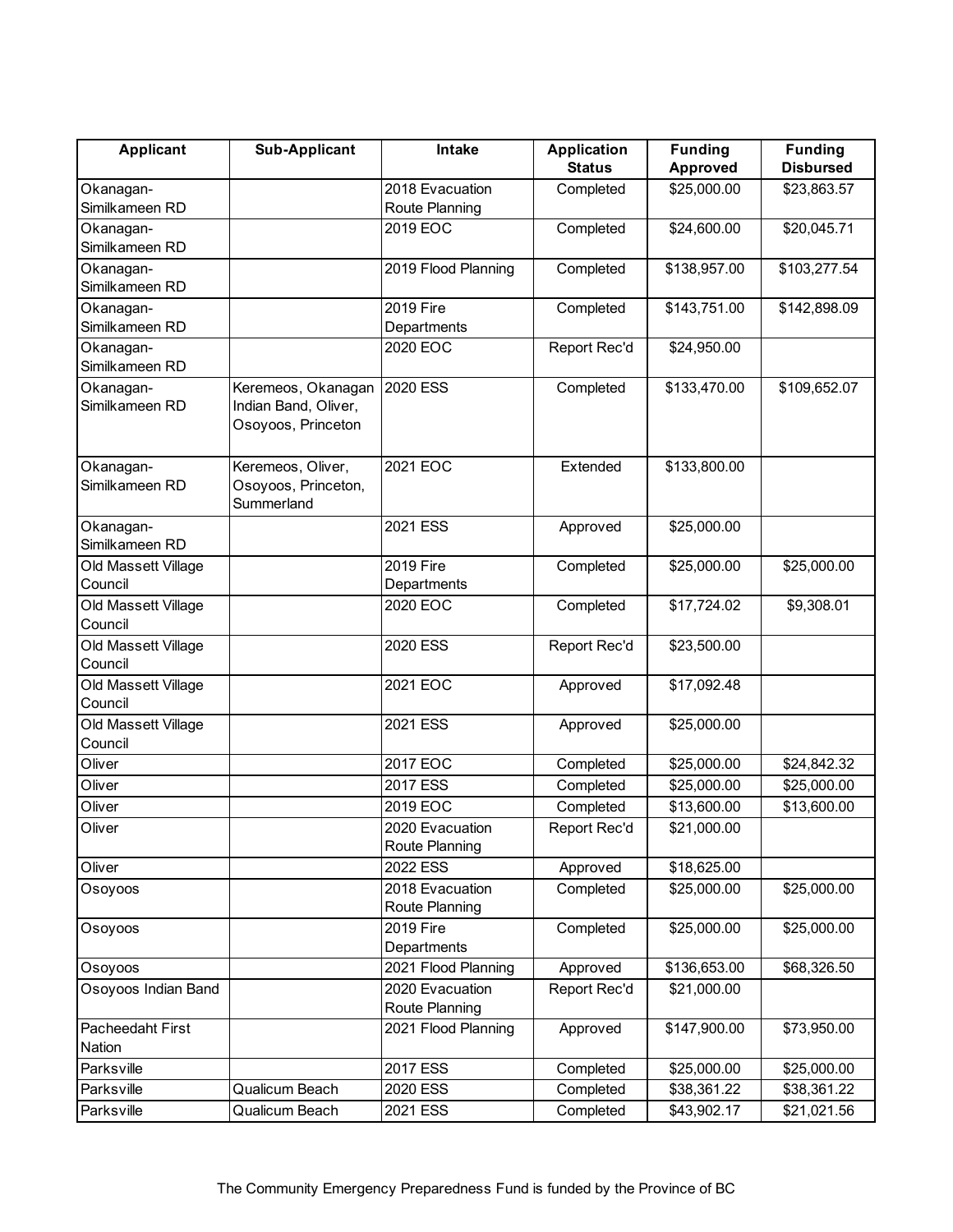| <b>Applicant</b>           | <b>Sub-Applicant</b>         | <b>Intake</b>                             | <b>Application</b> | <b>Funding</b>  | <b>Funding</b>   |
|----------------------------|------------------------------|-------------------------------------------|--------------------|-----------------|------------------|
|                            |                              |                                           | <b>Status</b>      | <b>Approved</b> | <b>Disbursed</b> |
| Paul Lake Community        |                              | 2019 Fire                                 | Completed          | \$24,437.55     | \$24,437.55      |
| Association                |                              | Departments                               |                    |                 |                  |
|                            |                              |                                           |                    |                 |                  |
| Pauquachin First           | Tsartlip First Nation,       | 2021 EOC                                  | Approved           | \$100,000.00    | \$50,000.00      |
| Nation - 625               | <b>Tsawout First Nation,</b> |                                           |                    |                 |                  |
|                            | <b>Tseycum First Nation</b>  | 2017 EOC                                  |                    |                 |                  |
| Peace River RD             |                              | 2019 EOC                                  | Completed          | \$25,000.00     | \$21,714.35      |
| Peace River RD             |                              |                                           | Completed          | \$25,000.00     | \$25,000.00      |
| Peace River RD             |                              | 2020 Flood Planning                       | Report Rec'd       | \$150,000.00    | \$75,000.00      |
| Peace River RD             |                              | 2021 EOC                                  | Completed          | \$18,500.00     | \$18,500.00      |
| Peachland                  |                              | 2019 Flood Planning                       | Completed          | \$145,000.00    | \$145,000.00     |
| Peachland                  |                              | 2019 Structural Flood<br>Mitigation       | Approved           | \$750,000.00    | \$375,000.00     |
| Pemberton                  |                              | 2018 Evacuation<br>Route Planning         | Completed          | \$25,000.00     | \$19,665.74      |
| Pemberton                  |                              | 2019 EOC                                  | Completed          | \$25,000.00     | \$23,944.02      |
| Pemberton                  |                              | 2019 Flood Planning                       | Completed          | \$150,000.00    | \$128,193.91     |
| Pemberton                  |                              | 2019 Indigenous                           | Extended           | \$14,500.00     |                  |
|                            |                              | <b>Cultural Safety</b>                    |                    |                 |                  |
| Pemberton                  |                              | 2019 Structural Flood<br>Mitigation       | Approved           | \$750,000.00    | \$375,000.00     |
| Pemberton                  |                              | 2020 EOC                                  | Completed          | \$24,946.00     | \$24,945.03      |
| Pemberton                  |                              | 2020 Structural Flood<br>Mitigation       | Approved           | \$614,847.98    | \$307,423.99     |
| Pemberton                  |                              | 2021 Flood Planning                       | Approved           | \$120,000.00    | \$60,000.00      |
| Pemberton                  |                              | 2022 ESS                                  | Approved           | \$20,575.00     |                  |
| Pender Harbour Fire        |                              | 2019 Fire                                 | Completed          | \$23,850.00     | \$23,850.00      |
| <b>Protection District</b> |                              | Departments                               |                    |                 |                  |
| Pender Island Fire         |                              | 2019 Fire                                 | Completed          | \$25,000.00     | \$25,000.00      |
| <b>Protection Society</b>  |                              | Departments                               |                    |                 |                  |
| Penticton                  |                              | 2017 EOC                                  | Completed          | \$25,000.00     | \$25,000.00      |
| Penticton                  |                              | 2017 ESS                                  | Completed          | \$24,999.65     | \$24,999.65      |
| Penticton                  |                              | 2017 Flood Planning                       | Completed          | \$66,500.00     | \$66,500.00      |
| Penticton                  |                              | 2018 Structural Flood<br>Mitigation       | Completed          | \$750,000.00    | \$750,000.00     |
| Penticton                  |                              | 2019 Flood Planning                       | Completed          | \$63,000.00     | \$62,979.05      |
| Penticton                  |                              | 2019 Structural Flood                     | Overdue            | \$750,000.00    | \$375,000.00     |
|                            |                              | Mitigation                                |                    |                 |                  |
| Penticton                  |                              | 2019 Fire                                 | Extended           | \$25,000.00     |                  |
|                            |                              | Departments                               |                    |                 |                  |
| Penticton                  |                              | 2020 EOC                                  | Completed          | \$25,000.00     | \$20,947.30      |
| Penticton                  |                              | 2020 ESS                                  | Completed          | \$21,500.00     | \$21,500.00      |
| Penticton                  |                              | 2021 EOC                                  | Approved           | \$25,000.00     |                  |
| Penticton                  |                              | 2021 ESS                                  | Approved           | \$25,000.00     |                  |
| Penticton                  |                              | 2022 ESS                                  | Approved           | \$17,000.00     |                  |
| Penticton Indian Band      |                              | 2019 Indigenous<br><b>Cultural Safety</b> | Extended           | \$25,000.00     |                  |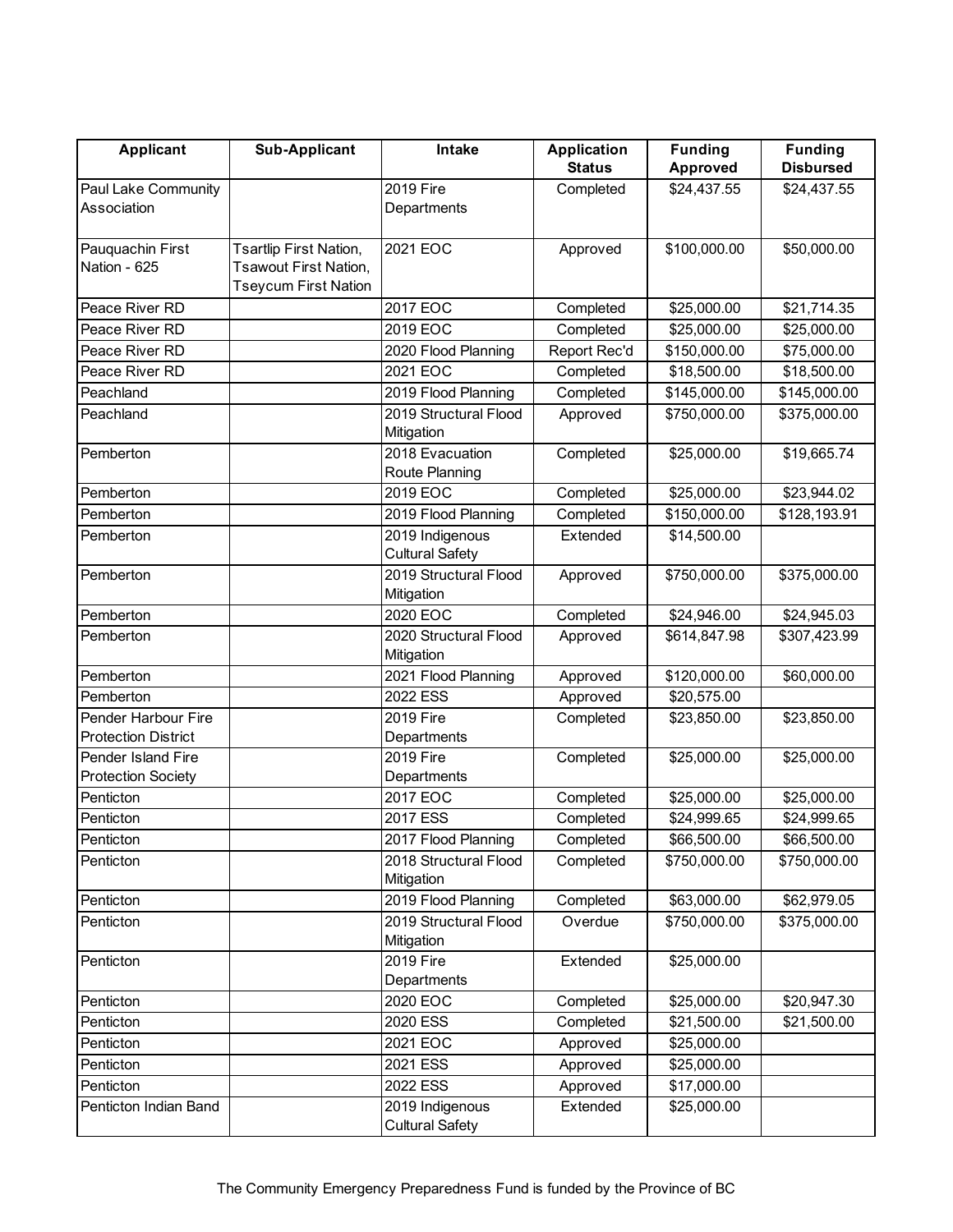| <b>Applicant</b>            | <b>Sub-Applicant</b> | Intake                              | <b>Application</b> | <b>Funding</b>  | <b>Funding</b>   |
|-----------------------------|----------------------|-------------------------------------|--------------------|-----------------|------------------|
|                             |                      |                                     | <b>Status</b>      | <b>Approved</b> | <b>Disbursed</b> |
| Penticton Indian Band       |                      | 2019 Fire                           | Completed          | \$25,000.00     | \$25,000.00      |
|                             |                      | Departments                         |                    |                 |                  |
| Penticton Indian Band       |                      | 2020 EOC                            | Overdue            | \$25,000.00     |                  |
| Piers Island                |                      | 2019 Fire                           | Completed          | \$23,800.00     | \$22,498.07      |
| <b>Improvement District</b> |                      | Departments                         |                    |                 |                  |
| Pinantan Lake Fire          |                      | 2019 Fire                           | Completed          | \$24,743.93     | \$24,743.93      |
| Association                 |                      | Departments                         |                    |                 |                  |
| <b>Pitt Meadows</b>         |                      | 2017 EOC                            | Completed          | \$25,000.00     | \$25,000.00      |
| <b>Pitt Meadows</b>         |                      | 2017 ESS                            | Completed          | \$24,000.00     | \$24,000.00      |
| <b>Pitt Meadows</b>         |                      | 2018 Structural Flood<br>Mitigation | Completed          | \$678,200.00    | \$678,200.00     |
| <b>Pitt Meadows</b>         |                      | 2018 ESS                            | Completed          | \$25,000.00     | \$17,753.24      |
| <b>Pitt Meadows</b>         |                      | 2018 Evacuation<br>Route Planning   | Completed          | \$25,000.00     | \$22,125.70      |
| <b>Pitt Meadows</b>         |                      | 2019 Structural Flood<br>Mitigation | Extended           | \$729,740.00    | \$364,870.00     |
| <b>Pitt Meadows</b>         |                      | 2020 EOC                            | Completed          | \$25,000.00     | \$25,000.00      |
| <b>Pitt Meadows</b>         |                      | 2020 ESS                            | Completed          | \$25,000.00     | \$25,000.00      |
| <b>Pitt Meadows</b>         |                      | 2021 EOC                            | Approved           | \$25,000.00     |                  |
| <b>Pitt Meadows</b>         | Katzie First Nation  | 2021 ESS                            | Approved           | \$36,000.00     |                  |
| <b>Pitt Meadows</b>         | Katzie First Nation  | 2022 ESS                            | Approved           | \$50,000.00     |                  |
| Port Alberni                |                      | 2020 ESS                            | Completed          | \$24,978.87     | \$23,950.70      |
| Port Alberni                | Alberni-Clayoquot RD | 2021 ESS                            | Extended           | \$50,000.00     |                  |
| Port Alice                  |                      | 2017 EOC                            | Completed          | \$9,700.00      | \$5,661.30       |
| Port Alice                  |                      | 2017 ESS                            | Completed          | \$25,000.00     | \$19,026.79      |
| Port Alice                  |                      | 2022 ESS                            | Approved           | \$5,000.00      |                  |
| <b>Port Clements</b>        |                      | 2020 EOC                            | Completed          | \$21,295.48     | \$18,398.71      |
| <b>Port Clements</b>        |                      | 2020 ESS                            | Completed          | \$24,982.74     | \$23,565.96      |
| <b>Port Clements</b>        |                      | 2020 Flood Planning                 | Extended           | \$88,509.00     | \$44,254.50      |
| Port Coquitlam              |                      | 2017 EOC                            | Completed          | \$25,000.00     | \$25,000.00      |
| Port Coquitlam              |                      | 2018 ESS                            | Completed          | \$25,000.00     | \$24,680.04      |
| Port Coquitlam              |                      | 2021 EOC                            | Approved           | \$21,972.00     |                  |
| Port Coquitlam              |                      | 2022 ESS                            | Approved           | \$24,954.95     |                  |
| Port Edward                 |                      | 2019 Fire                           | Completed          | \$25,000.00     | \$25,000.00      |
|                             |                      | Departments                         |                    |                 |                  |
| Port Edward                 |                      | 2020 ESS                            | Extended           | \$21,989.80     |                  |
| Port Hardy                  |                      | 2017 ESS                            | Completed          | \$23,361.88     | \$14,387.95      |
| Port Hardy                  |                      | 2019 Fire                           | Completed          | \$25,000.00     | \$24,792.04      |
|                             |                      | Departments                         |                    |                 |                  |
| Port Hardy                  |                      | 2021 EOC                            | Report Rec'd       | \$22,395.62     |                  |
| Port McNeill                |                      | 2017 EOC                            | Completed          | \$24,120.00     | \$23,600.38      |
| Port McNeill                |                      | 2017 ESS                            | Completed          | \$23,498.21     | \$23,498.21      |
| Port McNeill                |                      | 2017 Flood Planning                 | Completed          | \$101,000.00    | \$101,000.00     |
| Port McNeill                |                      | 2018 ESS                            | Completed          | \$15,067.66     | \$10,762.19      |
| Port McNeill                |                      | 2021 EOC                            | Approved           | \$20,000.00     |                  |
| Port Moody                  |                      | 2017 EOC                            | Completed          | \$25,000.00     | \$25,000.00      |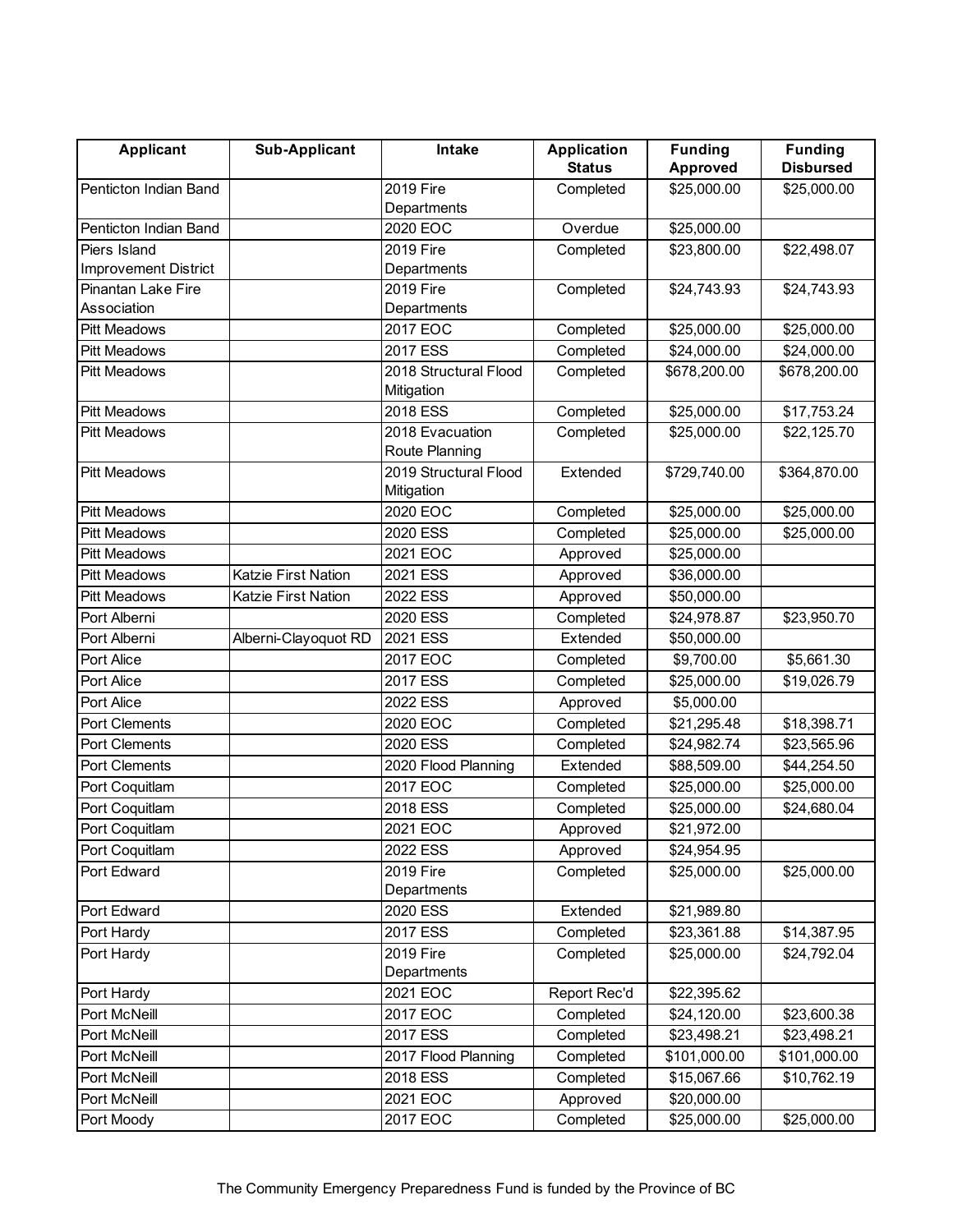| <b>Applicant</b>             | <b>Sub-Applicant</b>                                                                      | Intake                                    | <b>Application</b> | <b>Funding</b> | <b>Funding</b>   |
|------------------------------|-------------------------------------------------------------------------------------------|-------------------------------------------|--------------------|----------------|------------------|
|                              |                                                                                           |                                           | <b>Status</b>      | Approved       | <b>Disbursed</b> |
| Port Moody                   |                                                                                           | 2018 ESS                                  | Completed          | \$24,987.00    | \$24,922.36      |
| Port Moody                   |                                                                                           | 2019 EOC                                  | Completed          | \$24,975.00    | \$24,975.00      |
| Port Moody                   |                                                                                           | 2020 EOC                                  | Completed          | \$25,000.00    | \$23,914.11      |
| Port Moody                   |                                                                                           | 2020 ESS                                  | Completed          | \$25,000.00    | \$22,672.76      |
| Port Moody                   |                                                                                           | 2021 EOC                                  | Approved           | \$24,896.19    |                  |
| Port Moody                   |                                                                                           | 2021 ESS                                  | Approved           | \$25,000.00    |                  |
| <b>Powell River</b>          |                                                                                           | 2017 ESS                                  | Completed          | \$25,000.00    | \$24,155.64      |
| Prince George                |                                                                                           | 2017 ESS                                  | Completed          | \$22,006.00    | \$20,411.24      |
| Prince George                |                                                                                           | 2018 ESS                                  | Completed          | \$23,550.00    | \$21,834.72      |
| Prince George                |                                                                                           | 2019 EOC                                  | Completed          | \$25,000.00    | \$25,000.00      |
| Prince George                |                                                                                           | 2020 EOC                                  | Completed          | \$25,000.00    | \$24,265.34      |
| Prince George                |                                                                                           | 2020 ESS                                  | Completed          | \$25,000.00    | \$21,476.95      |
| Prince George                |                                                                                           | 2022 ESS                                  | Approved           | \$25,000.00    |                  |
| <b>Prince Rupert</b>         |                                                                                           | 2017 ESS                                  | Completed          | \$14,980.00    | \$11,804.81      |
| <b>Prince Rupert</b>         |                                                                                           | 2018 ESS                                  | Closed             | \$11,100.00    | \$0.00           |
| Prince Rupert                |                                                                                           | 2019 EOC                                  | Completed          | \$25,000.00    | \$22,236.38      |
| Princeton                    |                                                                                           | 2018 Evacuation                           | Completed          | \$23,200.00    | \$18,690.00      |
|                              |                                                                                           | Route Planning                            |                    |                |                  |
| Princeton                    |                                                                                           | 2019 Flood Planning                       | Completed          | \$149,940.00   | \$128,400.03     |
| Princeton                    |                                                                                           | 2019 Fire                                 | Report Rec'd       | \$25,000.00    | \$23,433.00      |
|                              |                                                                                           | Departments                               |                    |                |                  |
| Princeton                    |                                                                                           | 2020 EOC                                  | Completed          | \$25,000.00    | \$23,814.24      |
| qathet RD                    |                                                                                           | 2017 EOC                                  | Completed          | \$25,000.00    | \$25,000.00      |
| qathet RD                    |                                                                                           | 2017 ESS                                  | Completed          | \$25,000.00    | \$24,971.56      |
| qathet RD                    |                                                                                           | 2018 Evacuation                           | Completed          | \$25,000.00    | \$25,000.00      |
|                              |                                                                                           | Route Planning                            |                    |                |                  |
| qathet RD                    |                                                                                           | 2019 Indigenous<br><b>Cultural Safety</b> | Extended           | \$25,000.00    |                  |
| qathet RD                    |                                                                                           | 2019 Fire                                 | Completed          | \$69,141.82    | \$69,141.82      |
|                              |                                                                                           | Departments                               |                    |                |                  |
| qathet RD                    |                                                                                           | 2020 EOC                                  | Completed          | \$25,000.00    | \$20,158.72      |
| qathet RD                    |                                                                                           | 2020 ESS                                  | Completed          | \$24,000.00    | \$24,000.00      |
| qathet RD                    |                                                                                           | 2020 Flood Planning                       | Report Rec'd       | \$150,000.00   | \$75,000.00      |
| qathet RD                    |                                                                                           | 2021 EOC                                  | Approved           | \$25,000.00    |                  |
| qathet RD                    |                                                                                           | 2021 ESS                                  | Approved           | \$25,000.00    |                  |
| qathet RD                    |                                                                                           | 2021 Flood Planning                       | Extended           | \$130,350.00   | \$65,175.00      |
| qathet RD                    |                                                                                           | 2022 ESS                                  | Approved           | \$25,000.00    |                  |
| Qualicum Beach               |                                                                                           | 2017 EOC                                  | Completed          | \$23,000.00    | \$20,585.96      |
| Qualicum Beach               | Dashwood Volunteer<br>Fire Department,<br>Coombs-Hilliers<br>Volunteer Fire<br>Department | 2019 Fire<br>Departments                  | Completed          | \$75,000.00    | \$75,000.00      |
| <b>Quatsino First Nation</b> |                                                                                           | 2020 EOC                                  | Extended           | \$25,000.00    |                  |
| <b>Quatsino First Nation</b> |                                                                                           | 2021 EOC                                  | Approved           | \$25,000.00    |                  |
| Queen Charlotte              |                                                                                           | 2020 Flood Planning                       | Extended           | \$142,113.37   | \$71,057.00      |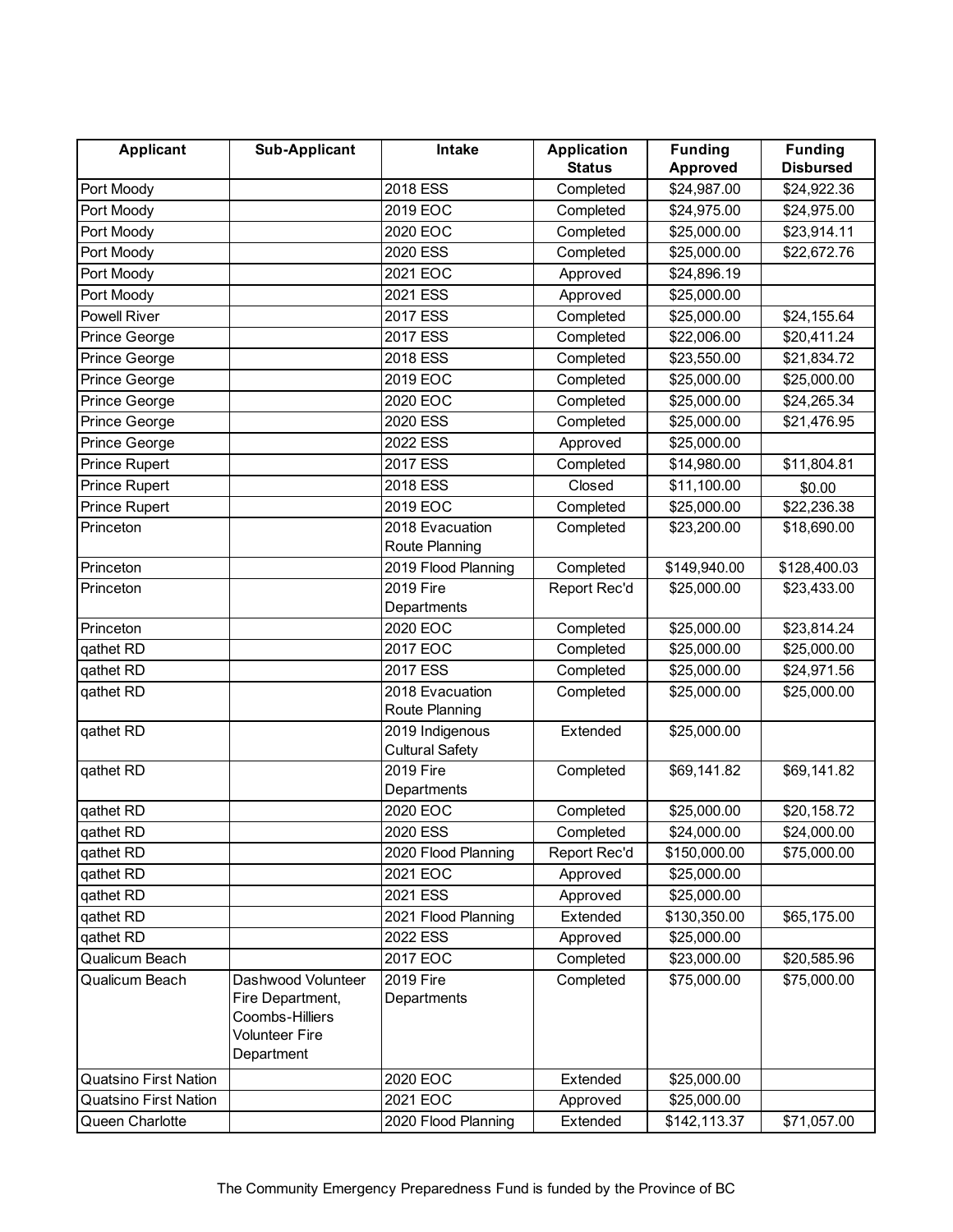| <b>Applicant</b>              | <b>Sub-Applicant</b> | Intake                | <b>Application</b> | <b>Funding</b> | <b>Funding</b>   |
|-------------------------------|----------------------|-----------------------|--------------------|----------------|------------------|
|                               |                      |                       | <b>Status</b>      | Approved       | <b>Disbursed</b> |
| Queen Charlotte               |                      | 2021 EOC              | Approved           | \$25,000.00    |                  |
| Quesnel                       |                      | 2017 EOC              | Completed          | \$19,115.00    | \$14,900.62      |
| Quesnel                       |                      | 2017 ESS              | Completed          | \$15,541.00    | \$13,011.92      |
| Quesnel                       |                      | 2018 Evacuation       | Completed          | \$25,000.00    | \$25,000.00      |
|                               |                      | Route Planning        |                    |                |                  |
| Radium Hot Springs            |                      | 2019 Fire             | Completed          | \$25,000.00    | \$25,000.00      |
|                               |                      | Departments           |                    |                |                  |
| Revelstoke                    |                      | 2017 EOC              | Completed          | \$19,000.00    | \$18,390.29      |
| Revelstoke                    |                      | 2018 ESS              | Completed          | \$21,800.00    | \$10,909.59      |
| Revelstoke                    |                      | 2020 EOC              | Completed          | \$14,182.71    | \$14,149.15      |
| Revelstoke                    |                      | 2020 ESS              | Completed          | \$11,405.00    | \$11,108.35      |
| Revelstoke                    |                      | 2021 Flood Planning   | Approved           | \$88,500.00    | \$44,250.00      |
| Richmond                      |                      | 2017 EOC              | Completed          | \$23,840.03    | \$22,010.28      |
| Richmond                      |                      | 2017 ESS              | Completed          | \$24,902.65    | \$24,902.65      |
| Richmond                      |                      | 2017 Flood Planning   | Completed          | \$150,000.00   | \$149,950.28     |
| Richmond                      |                      | 2019 EOC              | Completed          | \$24,777.00    | \$23,628.21      |
| Richmond                      |                      | 2019 Structural Flood | Extended           | \$750,000.00   | \$375,000.00     |
|                               |                      | Mitigation            |                    |                |                  |
| Richmond                      |                      | $2020$ EOC            | Extended           | \$24,942.00    |                  |
| Richmond                      |                      | 2020 ESS              | Completed          | \$23,432.00    | \$15,160.83      |
| Richmond                      |                      | 2020 Flood Planning   | Report Rec'd       | \$150,000.00   | \$75,000.00      |
| <b>Riske Creek</b>            |                      | 2019 Fire             | Completed          | \$20,017.00    | \$15,143.51      |
| <b>Volunteer Fire</b>         |                      | Departments           |                    |                |                  |
| Department                    |                      |                       |                    |                |                  |
| Saanich                       |                      | 2017 EOC              | Completed          | \$22,929.80    | \$14,494.53      |
| Saanich                       |                      | 2017 ESS              | Completed          | \$7,750.00     | \$7,500.00       |
| Saanich                       |                      | 2019 EOC              | Completed          | \$25,000.00    | \$13,279.29      |
| Saanich                       |                      | 2020 EOC              | Extended           | \$25,000.00    |                  |
| Saanich                       |                      | 2020 ESS              | Completed          | \$25,000.00    | \$25,000.00      |
| Saanich                       |                      | 2022 ESS              | Approved           | \$21,465.05    |                  |
| Salmo                         |                      | 2017 EOC              | Completed          | \$24,700.00    | \$21,351.42      |
| Salmo                         |                      | 2017 ESS              | Completed          | \$24,950.00    | \$17,436.11      |
| Salmo                         |                      | 2017 Flood Planning   | Completed          | \$150,000.00   | \$150,000.00     |
| Samahquam Nation              |                      | 2020 ESS              | Report Rec'd       | \$24,970.00    |                  |
| Samahquam Nation              |                      | 2021 ESS              | Extended           | \$17,050.00    |                  |
| Sandspit Volunteer            |                      | 2019 Fire             | Extended           | \$4,520.00     |                  |
| <b>Fire Department</b>        |                      | Departments           |                    |                |                  |
| Sasamat Volunteer             |                      | 2019 Fire             | Completed          | \$23,400.00    | \$23,400.00      |
| Firefighters                  |                      | Departments           |                    |                |                  |
| Association                   |                      |                       |                    |                |                  |
| Saturna Island Fire           |                      | 2019 Fire             | Completed          | \$15,175.00    | \$14,374.15      |
| <b>Protection Society</b>     |                      | Departments           |                    |                |                  |
| <b>Saulteau First Nations</b> |                      | 2021 EOC              | Approved           | \$25,000.00    |                  |
| Sayward                       |                      | 2017 ESS              | Completed          | \$23,505.00    | \$22,787.31      |
| Sayward                       |                      | 2018 Evacuation       | Completed          | \$24,500.00    | \$24,500.00      |
|                               |                      | Route Planning        |                    |                |                  |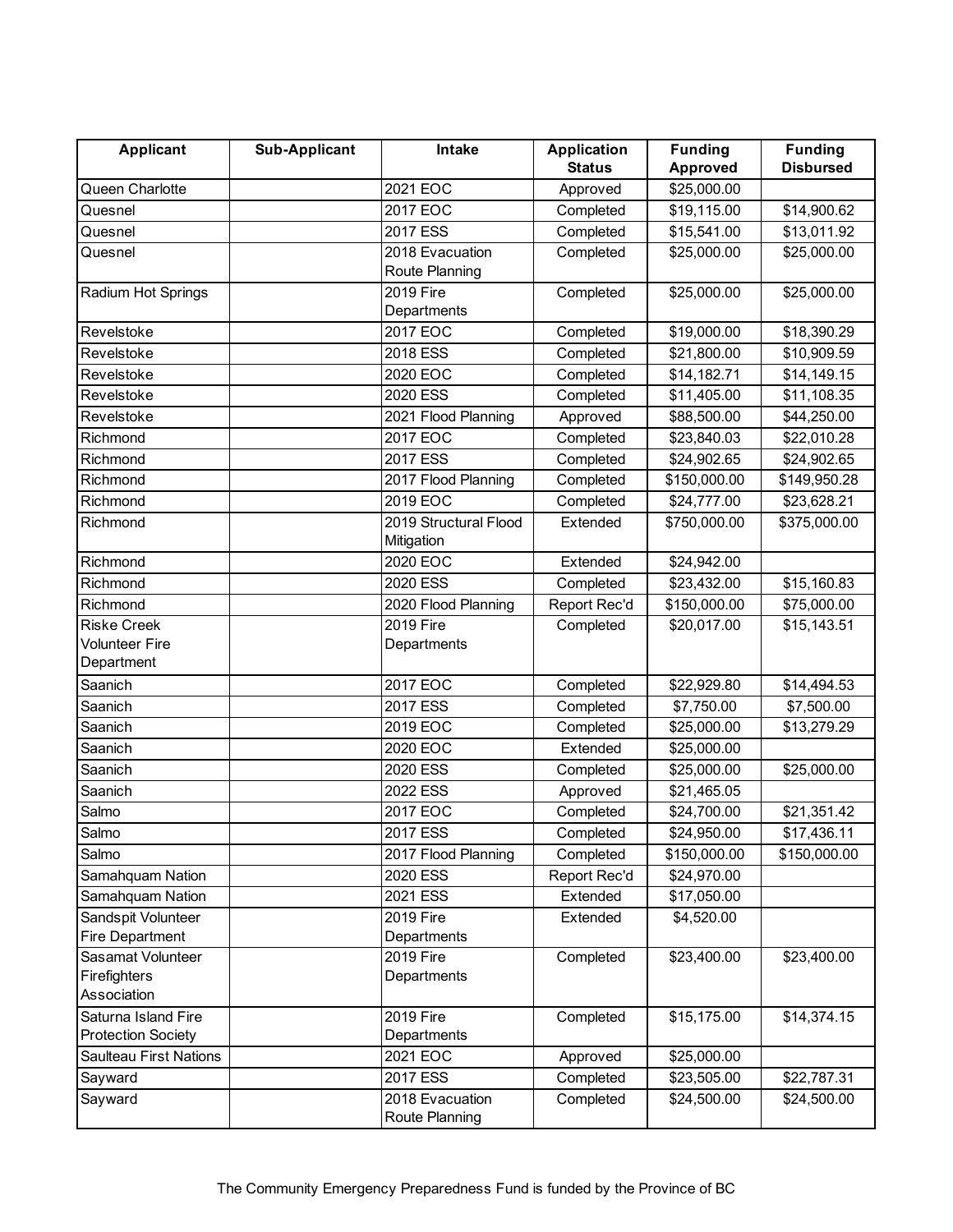| <b>Applicant</b>                        | <b>Sub-Applicant</b> | Intake                            | <b>Application</b> | <b>Funding</b> | <b>Funding</b>   |
|-----------------------------------------|----------------------|-----------------------------------|--------------------|----------------|------------------|
|                                         |                      |                                   | <b>Status</b>      | Approved       | <b>Disbursed</b> |
| Sayward                                 |                      | 2019 EOC                          | Completed          | \$24,428.00    | \$24,066.89      |
| Sayward                                 |                      | 2020 ESS                          | Completed          | \$5,400.00     | \$5,400.00       |
| Sayward                                 |                      | 2020 Flood Planning               | Report Rec'd       | \$150,000.00   | \$75,000.00      |
| Seabird Island Band                     |                      | 2019 Fire                         | Completed          | \$25,000.00    | \$25,000.00      |
|                                         |                      | Departments                       |                    |                |                  |
| Seabird Island Band                     |                      | 2020 Flood Planning               | Report Rec'd       | \$150,000.00   | \$75,000.00      |
| Seabird Island Band                     |                      | 2021 Flood Planning               | Approved           | \$150,000.00   | \$75,000.00      |
| Sechelt                                 |                      | 2021 Evacuation                   | Approved           | \$25,000.00    |                  |
|                                         |                      | Route Planning                    |                    |                |                  |
| Sechelt Indian Gov't<br><b>District</b> |                      | 2021 Flood Planning               | Approved           | \$150,000.00   | \$75,000.00      |
| Semiahmoo First                         |                      | 2020 EOC                          | Completed          | \$22,601.70    | \$21,833.12      |
| Nation                                  |                      |                                   |                    |                |                  |
| Semiahmoo First<br>Nation               |                      | 2020 ESS                          | Completed          | \$24,640.00    | \$24,638.82      |
| Shackan Indian Band                     |                      | 2021 Flood Planning               | Approved           | \$148,657.32   | \$74,328.66      |
| Shxw'ōwhámel First                      |                      | 2021 Flood Planning               | Approved           | \$143,158.00   | \$71,579.00      |
| Nation                                  |                      |                                   |                    |                |                  |
| Shxwha:y Village                        |                      | 2021 ESS                          | Approved           | \$25,000.00    |                  |
| Sicamous                                |                      | 2018 Evacuation<br>Route Planning | Completed          | \$21,800.00    | \$21,800.00      |
| Sicamous                                |                      | 2019 Fire                         | Completed          | \$24,995.00    | \$17,540.61      |
|                                         |                      | Departments                       |                    |                |                  |
| Sicamous                                |                      | 2021 EOC                          | Approved           | \$25,000.00    |                  |
| Sidney                                  |                      | 2017 EOC                          | Completed          | \$25,000.00    | \$21,148.00      |
| Sidney                                  |                      | 2017 ESS                          | Completed          | \$25,000.00    | \$25,000.00      |
| Sidney                                  |                      | 2020 EOC                          | Completed          | \$20,200.00    | \$20,200.00      |
| Sidney                                  |                      | 2020 Evacuation                   | Report Rec'd       | \$21,000.00    |                  |
|                                         |                      | Route Planning                    |                    |                |                  |
| Sik-E-Dakh                              |                      | 2021 EOC                          | Approved           | \$25,000.00    |                  |
| Sik-E-Dakh                              |                      | 2021 ESS                          | Approved           | \$25,000.00    |                  |
| Sik-E-Dakh                              |                      | 2022 ESS                          | Approved           | \$25,000.00    |                  |
| Silverton                               |                      | 2017 EOC                          | Completed          | \$25,000.00    | \$21,351.42      |
| Silverton                               |                      | 2017 ESS                          | Completed          | \$24,950.00    | \$17,436.11      |
| <b>Simpcw First Nation</b>              |                      | 2019 Fire                         | Completed          | \$25,000.00    | \$25,000.00      |
|                                         |                      | Departments                       |                    |                |                  |
| <b>Simpcw First Nation</b>              |                      | 2020 EOC                          | Completed          | \$25,000.00    | \$25,000.00      |
| <b>Simpcw First Nation</b>              |                      | 2020 ESS                          | Completed          | \$25,000.00    | \$25,000.00      |
| <b>Simpcw First Nation</b>              |                      | 2021 EOC                          | Approved           | \$25,000.00    |                  |
| <b>Simpcw First Nation</b>              |                      | 2021 ESS                          | Approved           | \$25,000.00    |                  |
| <b>Simpcw First Nation</b>              |                      | 2022 ESS                          | Approved           | \$25,000.00    |                  |
| Skawahlook First                        |                      | 2019 Indigenous                   | Extended           | \$23,067.00    |                  |
| Nation                                  |                      | <b>Cultural Safety</b>            |                    |                |                  |
| Skawahlook First                        |                      | 2020 ESS                          | Completed          | \$24,695.00    | \$24,695.00      |
| Nation                                  |                      |                                   |                    |                |                  |
| Skawahlook First                        |                      | 2021 ESS                          | Approved           | \$15,510.00    |                  |
| Nation                                  |                      |                                   |                    |                |                  |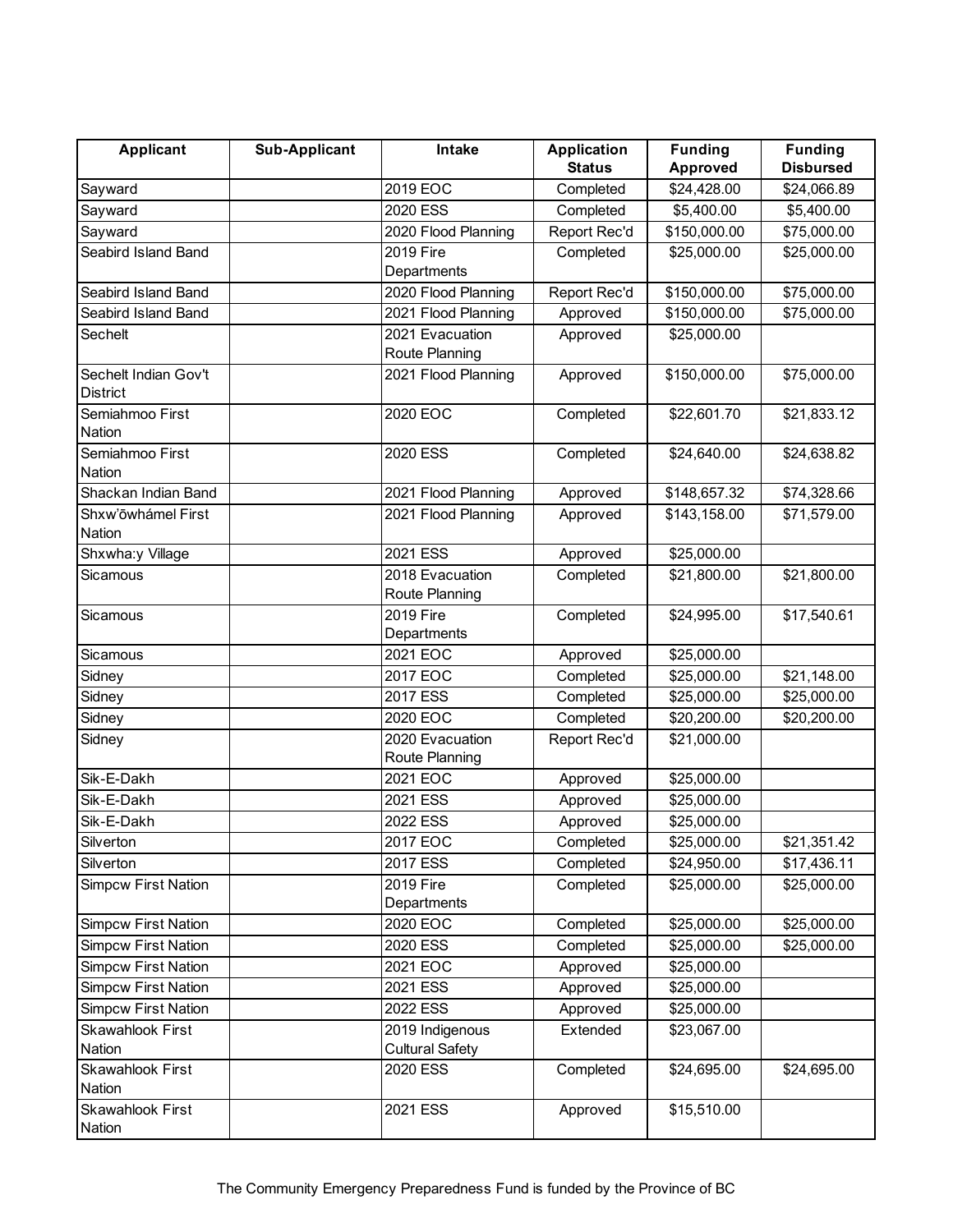| <b>Applicant</b>            | <b>Sub-Applicant</b> | Intake                                    | <b>Application</b> | <b>Funding</b>  | <b>Funding</b>   |
|-----------------------------|----------------------|-------------------------------------------|--------------------|-----------------|------------------|
|                             |                      |                                           | <b>Status</b>      | <b>Approved</b> | <b>Disbursed</b> |
| Skeetchestn Indian          |                      | 2019 Fire                                 | Report Rec'd       | \$25,000.00     | \$12,500.00      |
| <b>Band</b>                 |                      | Departments                               |                    |                 |                  |
| Skeetchestn Indian<br>Band  |                      | 2020 EOC                                  | Extended           | \$24,959.00     |                  |
| Skidegate Band              |                      | 2019 Fire<br>Departments                  | Report Rec'd       | \$25,000.00     | \$12,500.00      |
| Skuppah Indian Band         |                      | $2021$ EOC                                | Approved           | \$21,410.23     |                  |
| Skuppah Indian Band         |                      | 2021 Evacuation                           | Approved           | \$25,000.00     |                  |
|                             |                      | Route Planning                            |                    |                 |                  |
| <b>Skwah First Nation</b>   |                      | 2021 ESS                                  | Approved           | \$25,000.00     |                  |
| Slocan                      |                      | 2017 EOC                                  | Completed          | \$25,000.00     | \$21,351.42      |
| <b>Smithers</b>             |                      | 2017 EOC                                  | Completed          | \$25,000.00     | \$22,121.82      |
| <b>Smithers</b>             |                      | 2017 ESS                                  | Completed          | \$25,000.00     | \$22,676.97      |
| <b>Smithers</b>             | Telkwa               | 2018 ESS                                  | Completed          | \$50,000.00     | \$50,000.00      |
| <b>Smithers</b>             | Telkwa               | 2019 EOC                                  | Completed          | \$50,000.00     | \$50,000.00      |
| <b>Smithers</b>             |                      | 2019 Fire                                 | Completed          | \$25,000.00     | \$24,087.97      |
|                             |                      | Departments                               |                    |                 |                  |
| <b>Smithers</b>             |                      | 2020 EOC                                  | Withdrawn          | \$25,000.00     | \$0.00           |
| <b>Smithers</b>             |                      | 2020 Flood Planning                       | Report Rec'd       | \$122,933.00    | \$61,466.50      |
| <b>Smithers</b>             | Telkwa               | 2021 EOC                                  | Approved           | \$50,000.00     |                  |
| <b>Smithers</b>             | Telkwa               | 2021 ESS                                  | Approved           | \$39,508.32     |                  |
| <b>Smithers</b>             | Telkwa               | 2022 ESS                                  | Approved           | \$50,000.00     |                  |
| Snaw-Naw-As First           |                      | 2021 EOC                                  | Approved           | \$24,316.69     |                  |
| Nation                      |                      |                                           |                    |                 |                  |
| Snuneymuxw First            |                      | 2021 ESS                                  | Approved           | \$15,500.00     |                  |
| Nation                      |                      |                                           |                    |                 |                  |
| Sooke                       |                      | 2018 ESS                                  | Completed          | \$25,000.00     | \$25,000.00      |
| Sooke                       |                      | 2018 Evacuation<br>Route Planning         | Completed          | \$25,000.00     | \$25,000.00      |
| Sooke                       |                      | 2019 EOC                                  | Completed          | \$25,000.00     | \$18,854.18      |
| Southside Volunteer         |                      | 2019 Fire                                 | Report Rec'd       | \$15,032.55     |                  |
| <b>Fire Department</b>      |                      | Departments                               |                    |                 |                  |
| Sparwood                    |                      | 2019 Fire                                 | Completed          | \$25,000.00     | \$24,354.33      |
|                             |                      | Departments                               |                    |                 |                  |
| Sparwood                    |                      | 2020 ESS                                  | Completed          | \$20,000.00     | \$20,000.00      |
| Sparwood                    |                      | 2020 Structural Flood<br>Mitigation       | Approved           | \$703,000.00    | \$351,500.00     |
| <b>Spuzzum First Nation</b> |                      | 2022 ESS                                  | Approved           | \$25,000.00     |                  |
| Squamish                    |                      | 2017 EOC                                  | Completed          | \$19,118.76     | \$14,369.09      |
| Squamish                    |                      | 2017 ESS                                  | Completed          | \$24,962.00     | \$24,628.93      |
| Squamish                    |                      | 2019 Flood Planning                       | Completed          | \$150,000.00    | \$141,258.60     |
| Squamish                    |                      | 2019 Indigenous<br><b>Cultural Safety</b> | Extended           | \$25,000.00     |                  |
| Squamish                    |                      | 2020 ESS                                  | Completed          | \$25,000.00     | \$23,869.42      |
| Squamish                    |                      | 2020 Structural Flood<br>Mitigation       | Withdrawn          | \$750,000.00    |                  |
| Squamish                    |                      | 2021 EOC                                  | Approved           | \$25,000.00     | \$0.00           |
|                             |                      |                                           |                    |                 |                  |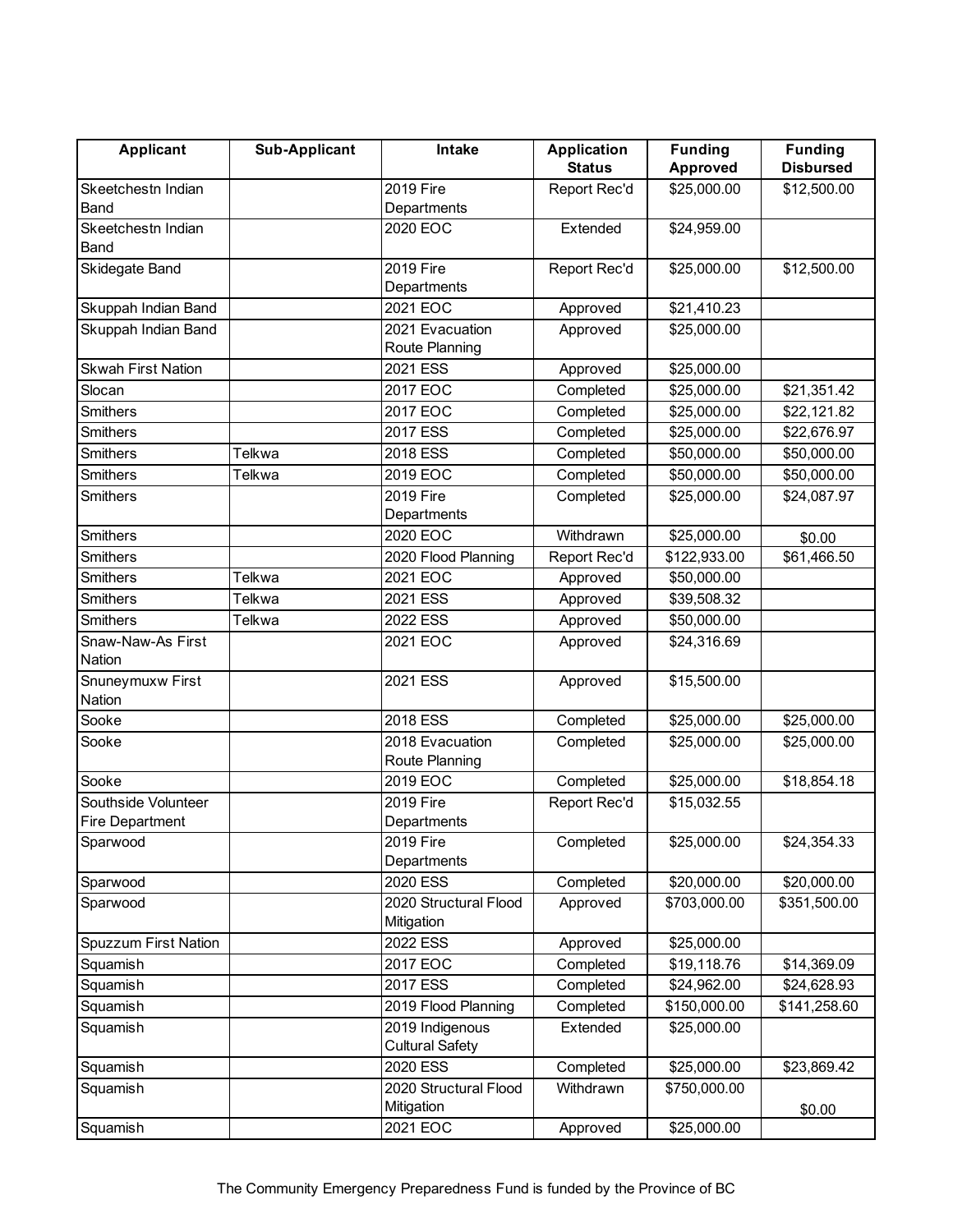| <b>Applicant</b>       | <b>Sub-Applicant</b> | Intake                              | <b>Application</b> | <b>Funding</b>  | <b>Funding</b>   |
|------------------------|----------------------|-------------------------------------|--------------------|-----------------|------------------|
|                        |                      |                                     | <b>Status</b>      | <b>Approved</b> | <b>Disbursed</b> |
| Squamish               |                      | 2021 ESS                            | Extended           | \$25,000.00     |                  |
| Squamish               |                      | 2022 ESS                            | Approved           | \$25,000.00     |                  |
| Squamish Nation        |                      | 2021 EOC                            | Approved           | \$24,648.32     |                  |
| <b>Squamish Nation</b> |                      | 2021 ESS                            | Approved           | \$24,721.25     |                  |
| Squamish Nation        |                      | 2021 Evacuation                     | Approved           | \$25,000.00     |                  |
|                        |                      | Route Planning                      |                    |                 |                  |
| <b>Squamish Nation</b> |                      | <b>2022 ESS</b>                     | Approved           | \$24,876.43     |                  |
| Squamish-Lillooet RD   |                      | 2017 EOC                            | Completed          | \$21,988.35     | \$21,988.35      |
| Squamish-Lillooet RD   |                      | 2017 ESS                            | Completed          | \$16,400.00     | \$13,299.48      |
| Squamish-Lillooet RD   |                      | 2018 Evacuation                     | Completed          | \$25,000.00     | \$24,965.02      |
|                        |                      | Route Planning                      |                    |                 |                  |
| Squamish-Lillooet RD   |                      | 2019 EOC                            | Completed          | \$10,950.70     | \$10,709.95      |
| Squamish-Lillooet RD   |                      | 2019 Flood Planning                 | Completed          | \$150,000.00    | \$97,944.01      |
| Squamish-Lillooet RD   |                      | 2019 Structural Flood               | Overdue            | \$750,000.00    | \$562,500.00     |
|                        |                      | Mitigation                          |                    |                 |                  |
| Squamish-Lillooet RD   |                      | 2020 EOC                            | Completed          | \$25,000.00     | \$25,000.00      |
| Squamish-Lillooet RD   | Pemberton, Squamish  | 2020 Evacuation                     | Extended           | \$60,000.00     |                  |
|                        |                      | Route Planning                      |                    |                 |                  |
| Squamish-Lillooet RD   |                      | 2020 Flood Planning                 | Report Rec'd       | \$150,000.00    | \$75,000.00      |
| Squamish-Lillooet RD   |                      | 2020 Structural Flood               | Approved           | \$720,000.00    | \$360,000.00     |
|                        |                      | Mitigation                          |                    |                 |                  |
| Squamish-Lillooet RD   |                      | 2021 EOC                            | Approved           | \$25,000.00     |                  |
| Squamish-Lillooet RD   | Lillooet             | 2021 ESS                            | Approved           | \$48,432.81     |                  |
| Squamish-Lillooet RD   |                      | 2021 Flood Planning                 | Extended           | \$99,500.00     | \$49,750.00      |
| <b>Stewart</b>         |                      | 2017 EOC                            | Completed          | \$25,000.00     | \$25,000.00      |
| <b>Stewart</b>         |                      | 2017 ESS                            | Completed          | \$25,000.00     | \$24,994.34      |
| <b>Stewart</b>         |                      | 2018 ESS                            | Completed          | \$25,000.00     | \$25,000.00      |
| <b>Stewart</b>         |                      | 2018 Evacuation<br>Route Planning   | Completed          | \$25,000.00     | \$25,000.00      |
| <b>Stewart</b>         |                      | 2019 EOC                            | Completed          | \$25,000.00     | \$25,000.00      |
| <b>Stewart</b>         |                      | 2019 Fire                           | Completed          | \$25,000.00     | \$25,000.00      |
|                        |                      | Departments                         |                    |                 |                  |
| Stewart                |                      | 2020 EOC                            | Completed          | \$25,000.00     | \$25,000.00      |
| Stewart                |                      | 2020 ESS                            | Completed          | \$23,234.36     | \$23,234.36      |
| <b>Stewart</b>         |                      | 2020 Structural Flood<br>Mitigation | Approved           | \$692,000.00    | \$346,000.00     |
| Stewart                |                      | 2021 EOC                            | Approved           | \$25,000.00     |                  |
| Stewart                |                      | 2021 ESS                            | Completed          | \$25,000.00     | \$24,983.73      |
| Strathcona RD          |                      | 2017 EOC                            | Completed          | \$24,510.00     | \$24,510.00      |
| Strathcona RD          |                      | 2017 ESS                            | Completed          | \$24,040.00     | \$18,708.09      |
| Strathcona RD          |                      | 2018 Structural Flood<br>Mitigation | Completed          | \$441,000.00    | \$440,970.00     |
| Strathcona RD          |                      | 2018 ESS                            | Completed          | \$24,800.00     | \$24,704.14      |
| Strathcona RD          |                      | 2019 EOC                            | Completed          | \$24,475.00     | \$24,274.95      |
| Strathcona RD          |                      | 2020 EOC                            | Completed          | \$10,440.00     | \$10,440.00      |
| Strathcona RD          |                      | 2020 ESS                            | Completed          | \$25,000.00     | \$25,000.00      |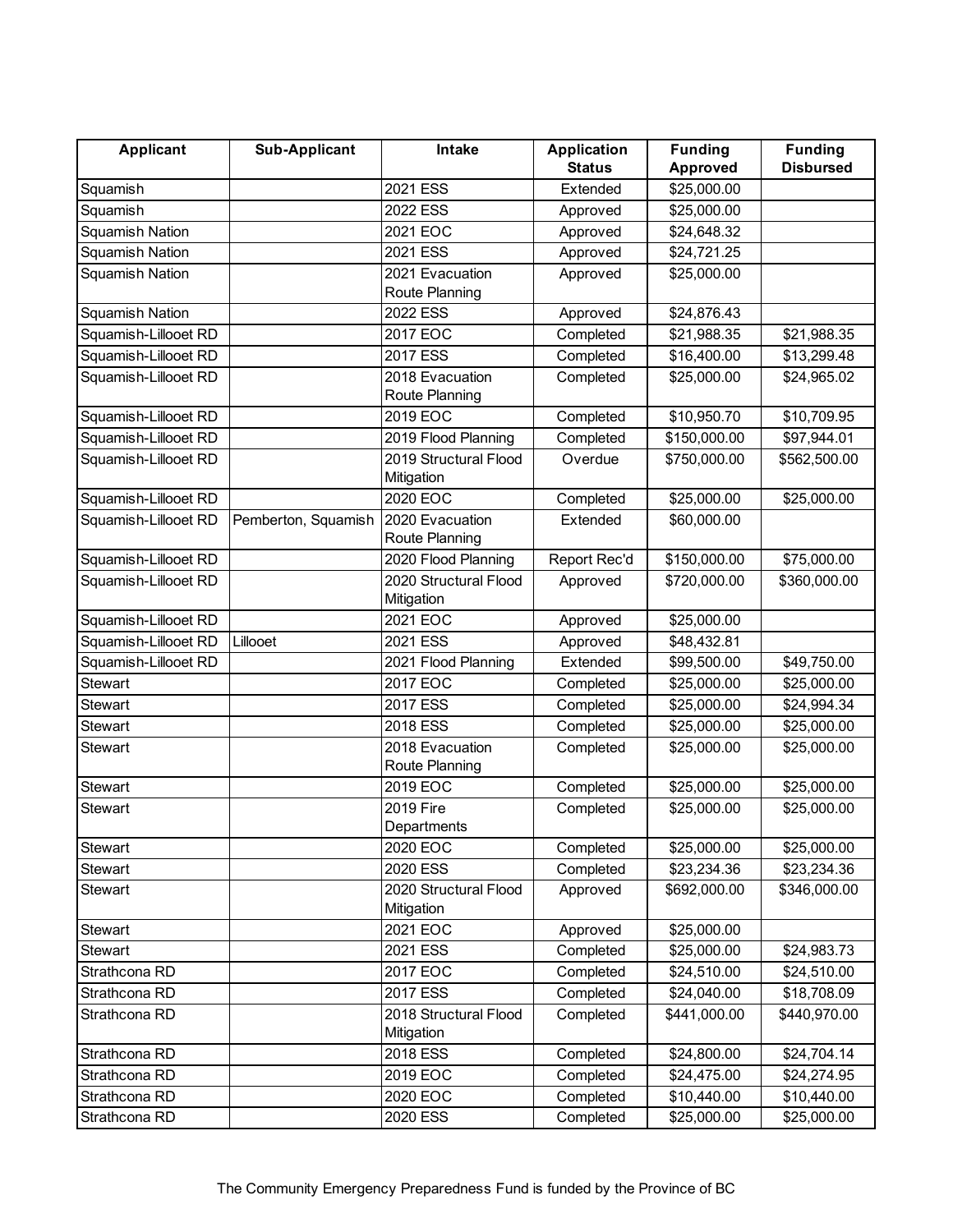| <b>Applicant</b>                                       | <b>Sub-Applicant</b>                                                                                                                                                                                                                                                                  | Intake                                    | <b>Application</b> | <b>Funding</b>          | <b>Funding</b>   |
|--------------------------------------------------------|---------------------------------------------------------------------------------------------------------------------------------------------------------------------------------------------------------------------------------------------------------------------------------------|-------------------------------------------|--------------------|-------------------------|------------------|
|                                                        |                                                                                                                                                                                                                                                                                       |                                           | <b>Status</b>      | Approved                | <b>Disbursed</b> |
| Strathcona RD                                          |                                                                                                                                                                                                                                                                                       | 2020 Flood Planning                       | Report Rec'd       | \$150,000.00            | \$75,000.00      |
| Strathcona RD                                          | Campbell River,<br><b>Ehattesaht First</b><br>Nation, Gold River,<br>Ka:'yu:'k't'h'/Che:k'tles<br>7et'h' First Nations,<br>Mowachaht/Muchalaht<br>First Nation,<br><b>Nuchatlaht First</b><br>Nation, Sayward,<br>Tahsis, We Wai Kai<br>Nation, Wei Wai Kum<br>First Nation, Zeballos | 2021 ESS                                  | Approved           | \$125,701.00            |                  |
| Sts'ailes                                              |                                                                                                                                                                                                                                                                                       | 2020 ESS                                  | Completed          | \$21,684.76             | \$21,684.76      |
| Stswecem'c Xgat'tem<br><b>First Nation</b>             |                                                                                                                                                                                                                                                                                       | 2019 Fire<br>Departments                  | Overdue            | \$25,000.00             | \$22,500.00      |
| Stz'uminus First<br>Nation                             |                                                                                                                                                                                                                                                                                       | 2019 Indigenous<br><b>Cultural Safety</b> | Extended           | \$24,420.00             |                  |
| Stz'uminus First<br><b>Nation</b>                      | Penelakut Tribes                                                                                                                                                                                                                                                                      | 2020 EOC                                  | Extended           | \$49,929.00             |                  |
| Stz'uminus First<br>Nation                             |                                                                                                                                                                                                                                                                                       | 2020 ESS                                  | Extended           | \$24,925.00             |                  |
| Stz'uminus First<br>Nation                             |                                                                                                                                                                                                                                                                                       | 2021 Flood Planning                       | Approved           | \$149,266.00            | \$74,633.00      |
| Summerland                                             |                                                                                                                                                                                                                                                                                       | 2017 EOC                                  | Completed          | \$10,574.65             | \$8,759.00       |
| Summerland                                             |                                                                                                                                                                                                                                                                                       | 2018 ESS                                  | Completed          | \$7,891.00              | \$5,184.12       |
| Summerland                                             |                                                                                                                                                                                                                                                                                       | 2019 EOC                                  | Completed          | \$25,000.00             | \$15,287.88      |
| Summerland                                             |                                                                                                                                                                                                                                                                                       | 2021 Flood Planning                       | Approved           | \$120,000.00            | \$60,000.00      |
| Sun Peaks                                              |                                                                                                                                                                                                                                                                                       | 2017 EOC                                  | Completed          | \$3,945.00              | \$3,886.00       |
| Sun Peaks                                              |                                                                                                                                                                                                                                                                                       | 2020 EOC                                  | Completed          | \$25,000.00             | \$25,000.00      |
| Sun Peaks                                              |                                                                                                                                                                                                                                                                                       | 2021 Evacuation<br>Route Planning         | Approved           | \$25,000.00             |                  |
| Sunshine Coast RD                                      |                                                                                                                                                                                                                                                                                       | 2017 EOC                                  | Completed          | $\overline{$}23,467.00$ | \$23,467.00      |
| Sunshine Coast RD                                      |                                                                                                                                                                                                                                                                                       | 2017 ESS                                  | Completed          | \$24,400.00             | \$22,376.66      |
| Sunshine Coast RD                                      |                                                                                                                                                                                                                                                                                       | 2019 Fire<br>Departments                  | Completed          | \$100,000.00            | \$100,000.00     |
| Sunshine Coast RD                                      |                                                                                                                                                                                                                                                                                       | 2020 EOC                                  | Report Rec'd       | \$24,635.00             |                  |
| Sunshine Coast RD                                      |                                                                                                                                                                                                                                                                                       | 2020 ESS                                  | Completed          | \$16,300.00             | \$8,259.00       |
| Sunshine Coast RD                                      |                                                                                                                                                                                                                                                                                       | 2021 Evacuation<br>Route Planning         | Approved           | \$25,000.00             |                  |
| Sunshine Coast RD                                      |                                                                                                                                                                                                                                                                                       | 2021 Flood Planning                       | Approved           | \$143,000.00            | \$71,500.00      |
| Sunshine Coast RD                                      |                                                                                                                                                                                                                                                                                       | 2022 ESS                                  | Approved           | \$24,967.00             |                  |
| Sunshine Valley<br><b>Volunteer Fire</b><br>Department |                                                                                                                                                                                                                                                                                       | 2019 Fire<br>Departments                  | Completed          | \$16,525.73             | \$16,525.73      |
| Surrey                                                 |                                                                                                                                                                                                                                                                                       | 2017 EOC                                  | Completed          | \$24,987.00             | \$23,821.20      |
| Surrey                                                 |                                                                                                                                                                                                                                                                                       | 2017 ESS                                  | Completed          | \$25,000.00             | \$20,834.96      |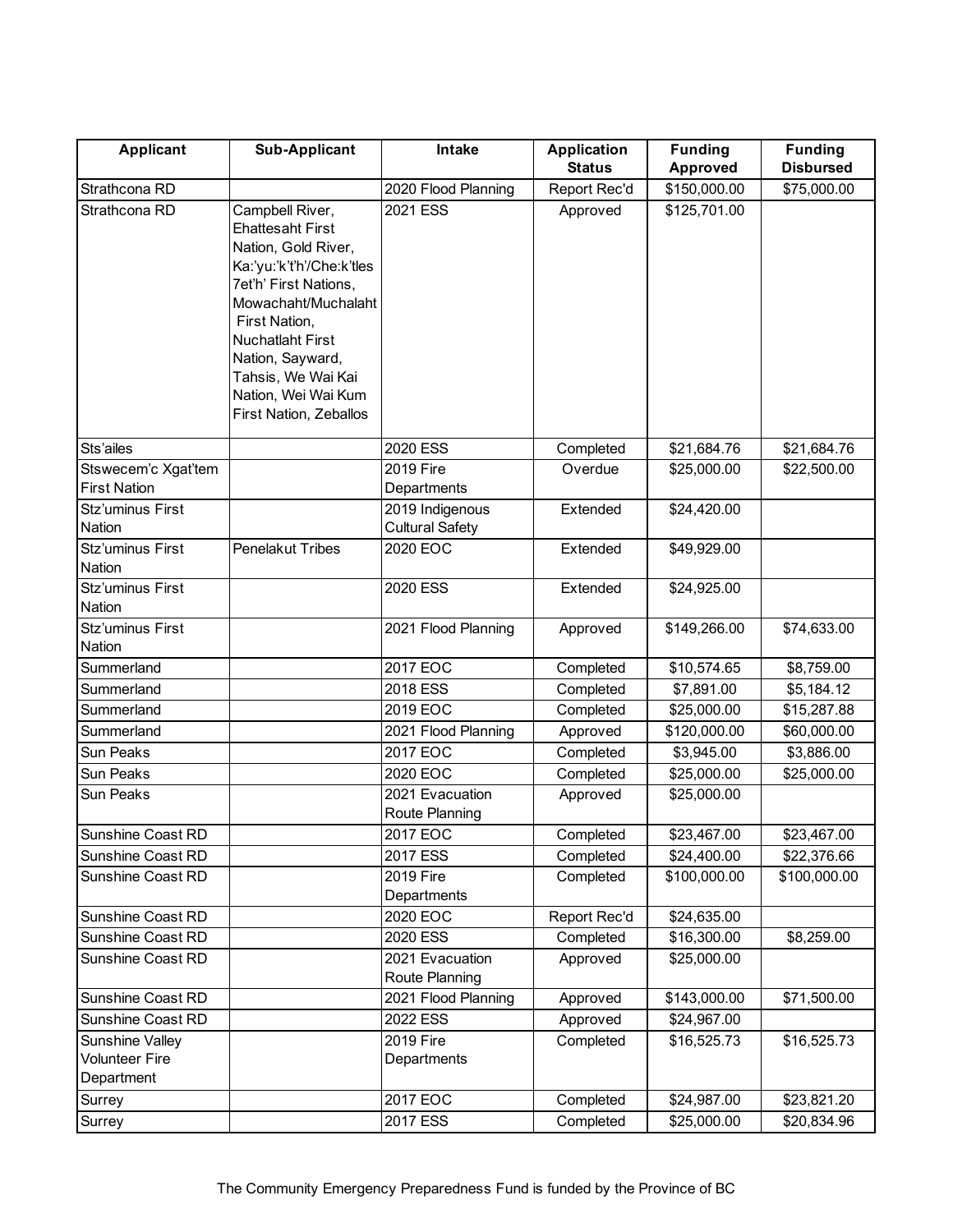| <b>Applicant</b>            | <b>Sub-Applicant</b> | Intake                   | <b>Application</b> | <b>Funding</b> | <b>Funding</b>   |
|-----------------------------|----------------------|--------------------------|--------------------|----------------|------------------|
|                             |                      |                          | <b>Status</b>      | Approved       | <b>Disbursed</b> |
| Surrey                      |                      | 2020 EOC                 | Completed          | \$25,000.00    | \$19,188.99      |
| Surrey                      |                      | 2022 ESS                 | Approved           | \$25,000.00    |                  |
| T'it'q'et                   |                      | 2020 ESS                 | Completed          | \$25,000.00    | \$25,000.00      |
| T'it'q'et                   |                      | 2021 ESS                 | Report Rec'd       | \$25,000.00    |                  |
| <b>Tahltan Nation</b>       |                      | 2019 Fire                | Completed          | \$25,000.00    | \$25,000.00      |
|                             |                      | Departments              |                    |                |                  |
| Tahsis                      |                      | 2017 EOC                 | Completed          | \$24,637.00    | \$23,597.31      |
| Tahsis                      |                      | 2017 ESS                 | Completed          | \$24,935.00    | \$24,933.27      |
| Tahsis                      |                      | 2017 Flood Planning      | Completed          | \$126,500.00   | \$122,011.94     |
| <b>Tahsis</b>               |                      | 2018 Evacuation          | Completed          | \$24,500.00    | \$22,256.42      |
|                             |                      | Route Planning           |                    |                |                  |
| Tahsis                      |                      | 2019 Fire                | Completed          | \$25,000.00    | \$25,000.00      |
|                             |                      | Departments              |                    |                |                  |
| Tahsis                      |                      | 2020 ESS                 | Completed          | \$15,641.00    | \$15,641.00      |
| Tahsis                      |                      | 2020 Flood Planning      | Completed          | \$149,895.00   | \$149,895.00     |
| <b>Takla Nation</b>         |                      | 2019 Fire                | Report Rec'd       | \$24,987.92    | \$12,493.96      |
|                             |                      | Departments              |                    |                |                  |
| <b>Takla Nation</b>         |                      | 2020 EOC                 | Overdue            | \$24,161.00    |                  |
| Takla Nation                |                      | 2020 ESS                 | Overdue            | \$17,604.73    |                  |
| <b>Takla Nation</b>         |                      | 2021 Flood Planning      | Approved           | \$149,808.00   | \$74,904.00      |
| Taylor                      |                      | 2018 Evacuation          | Completed          | \$18,500.00    | \$8,475.55       |
|                             |                      | Route Planning           |                    |                |                  |
| Taylor                      |                      | 2019 Fire<br>Departments | Completed          | \$19,492.00    | \$19,492.00      |
| Taylor                      |                      | 2020 EOC                 | Completed          | \$16,300.00    | \$14,445.90      |
| Taylor                      |                      | 2020 ESS                 | Completed          | \$10,700.00    | \$10,113.19      |
| Taylor                      |                      | 2021 ESS                 | Completed          | \$19,000.00    | \$19,000.00      |
| Telkwa                      |                      | 2017 EOC                 | Completed          | \$25,000.00    | \$20,251.63      |
| Telkwa                      |                      | 2017 ESS                 | Completed          | \$25,000.00    | \$22,676.90      |
| Telkwa                      |                      | 2018 Evacuation          | Completed          | \$25,000.00    | \$19,740.68      |
|                             |                      | Route Planning           |                    |                |                  |
| Telkwa                      |                      | 2019 Structural Flood    | Extended           | \$739,961.00   | \$369,980.50     |
|                             |                      | Mitigation               |                    |                |                  |
| Telkwa                      |                      | 2019 Fire                | Completed          | \$25,000.00    | \$25,000.00      |
|                             |                      | Departments              |                    |                |                  |
| Telkwa                      |                      | 2020 EOC                 | Completed          | \$25,000.00    | \$25,000.00      |
| Terrace                     |                      | 2020 EOC                 | Completed          | \$25,000.00    | \$20,809.05      |
| Terrace                     |                      | 2021 Flood Planning      | Approved           | \$150,000.00   | \$75,000.00      |
| Thetis Island               |                      | 2019 Fire                | Completed          | \$25,000.00    | \$25,000.00      |
| <b>Improvement District</b> |                      | Departments              |                    |                |                  |
| Thompson-Nicola RD          |                      | 2017 ESS                 | Completed          | \$25,000.00    | \$25,000.00      |
| Thompson-Nicola RD          |                      | 2019 Flood Planning      | Completed          | \$150,000.00   | \$150,000.00     |
| Thompson-Nicola RD          |                      | 2019 Fire                | Completed          | \$199,100.00   | \$199,100.00     |
|                             |                      | Departments              |                    |                |                  |
| Thompson-Nicola RD          |                      | 2020 EOC                 | Extended           | \$20,577.00    |                  |
| Thompson-Nicola RD          |                      | 2020 ESS                 | Completed          | \$23,100.00    | \$22,853.27      |
| Thompson-Nicola RD          |                      | 2020 Flood Planning      | Completed          | \$150,000.00   | \$150,000.00     |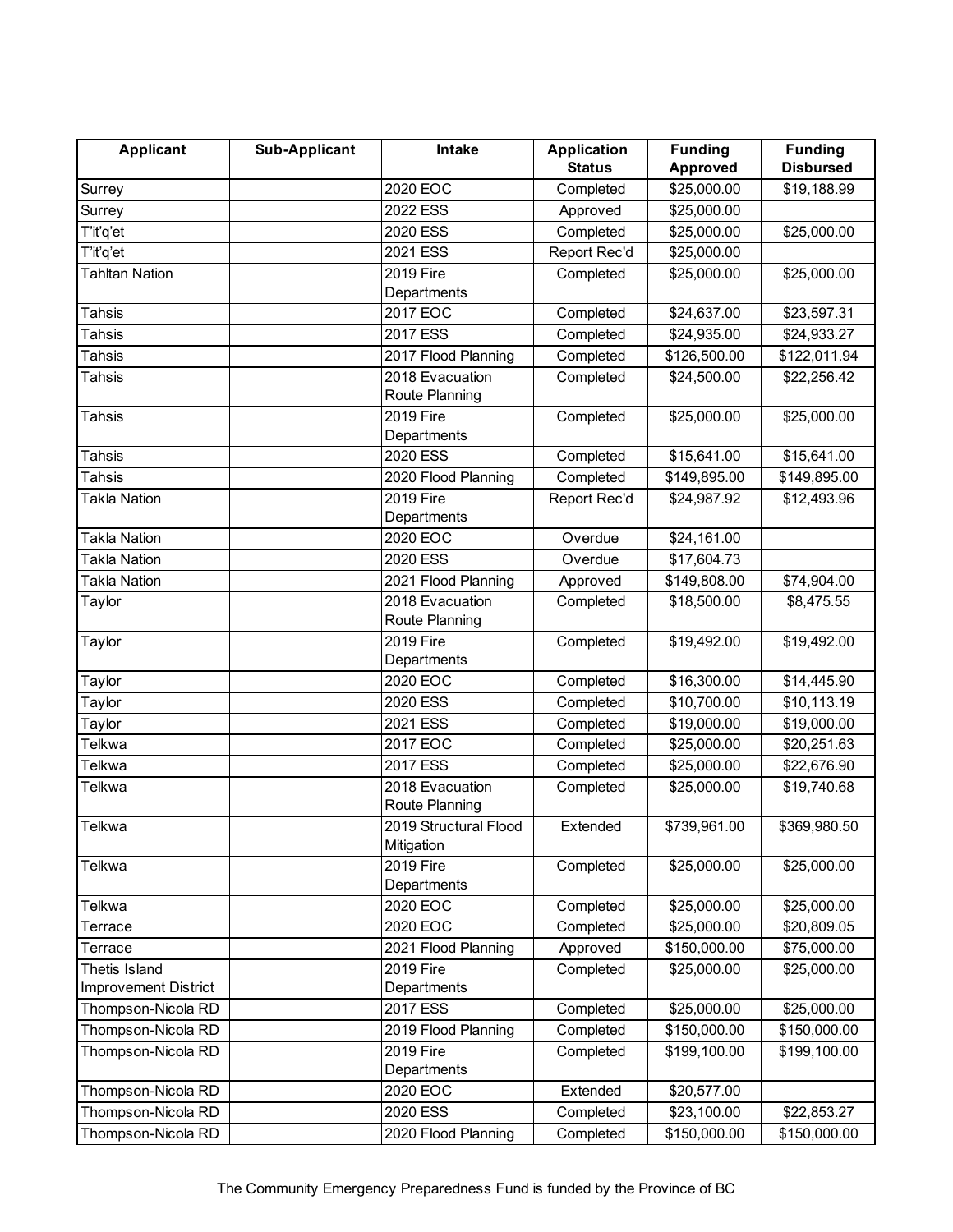| <b>Applicant</b>                                    | <b>Sub-Applicant</b> | Intake                            | <b>Application</b><br><b>Status</b> | <b>Funding</b>  | <b>Funding</b><br><b>Disbursed</b> |
|-----------------------------------------------------|----------------------|-----------------------------------|-------------------------------------|-----------------|------------------------------------|
|                                                     |                      |                                   |                                     | <b>Approved</b> |                                    |
| Tk'emlups te<br>Secwepemc                           |                      | 2021 Evacuation<br>Route Planning | Approved                            | \$25,000.00     |                                    |
| Tk'emlups te                                        |                      | 2022 ESS                          | Approved                            | \$22,686.04     |                                    |
| Secwepemc                                           |                      |                                   |                                     |                 |                                    |
| Tl'azt'en Nation                                    |                      | 2019 Indigenous                   | Extended                            | \$25,000.00     |                                    |
|                                                     |                      | <b>Cultural Safety</b>            |                                     |                 |                                    |
| Tľazťen Nation                                      |                      | 2019 Fire<br>Departments          | Completed                           | \$20,171.00     | \$20,140.13                        |
| Tľazťen Nation                                      |                      | 2021 EOC                          | Approved                            | \$24,900.00     |                                    |
| Tl'azt'en Nation                                    |                      | 2021 Flood Planning               | Approved                            | \$149,852.00    | \$74,926.00                        |
| Tla-o-qui-aht First<br><b>Nations</b>               |                      | 2020 ESS                          | Overdue                             | \$24,970.00     |                                    |
| <b>Tla'amin Nation</b>                              |                      | 2017 ESS                          | Completed                           | \$25,000.00     | \$23,270.49                        |
| Tofino                                              |                      | 2017 EOC                          | Completed                           | \$25,000.00     | \$25,000.00                        |
| Tofino                                              |                      | 2017 ESS                          | Completed                           | \$25,000.00     | \$24,762.66                        |
| Tofino                                              |                      | 2017 Flood Planning               | Completed                           | \$150,000.00    | \$148,010.00                       |
| Tofino                                              |                      | 2018 ESS                          | Completed                           | \$25,000.00     | \$24,920.79                        |
| Tofino                                              |                      | 2018 Evacuation<br>Route Planning | Completed                           | \$25,000.00     | \$25,000.00                        |
| Tofino                                              |                      | 2019 EOC                          | Completed                           | \$25,000.00     | \$24,813.47                        |
| Tofino                                              |                      | 2019 Flood Planning               | Completed                           | \$150,000.00    | \$142,883.00                       |
| Tofino                                              |                      | 2020 EOC                          | Completed                           | \$25,000.00     | \$24,796.96                        |
| Tofino                                              |                      | 2020 ESS                          | Completed                           | \$25,000.00     | \$25,000.00                        |
| Tofino                                              |                      | 2021 EOC                          | Approved                            | \$25,000.00     |                                    |
| Tofino                                              |                      | 2022 ESS                          | Approved                            | \$24,960.50     |                                    |
| Tomslake & District<br>Volunteer Fire<br>Department |                      | 2019 Fire<br>Departments          | Completed                           | \$25,000.00     | \$25,000.00                        |
| <b>Toquaht Nation</b>                               |                      | 2018 ESS                          | Completed                           | \$24,961.00     | \$23,265.58                        |
| Tsaľalh                                             |                      | 2021 Flood Planning               | Extended                            | \$150,000.00    | \$75,000.00                        |
| Tsawwassen First<br>Nation                          |                      | 2018 ESS                          | Completed                           | \$21,137.00     | \$21,137.00                        |
| <b>Tsawwassen First</b><br>Nation                   |                      | 2018 Evacuation<br>Route Planning | Completed                           | \$24,000.00     | \$22,872.00                        |
| <b>Tsawwassen First</b><br>Nation                   |                      | 2019 EOC                          | Completed                           | \$24,288.66     | \$24,228.66                        |
| <b>Tsawwassen First</b><br>Nation                   |                      | 2020 EOC                          | Completed                           | \$24,769.65     | \$21,422.15                        |
| <b>Tsawwassen First</b><br>Nation                   |                      | 2020 ESS                          | Completed                           | \$21,420.50     | \$21,420.50                        |
| <b>Tsawwassen First</b><br>Nation                   |                      | 2021 EOC                          | Approved                            | \$3,200.90      |                                    |
| <b>Tsawwassen First</b><br>Nation                   |                      | 2021 ESS                          | Approved                            | \$13,613.26     |                                    |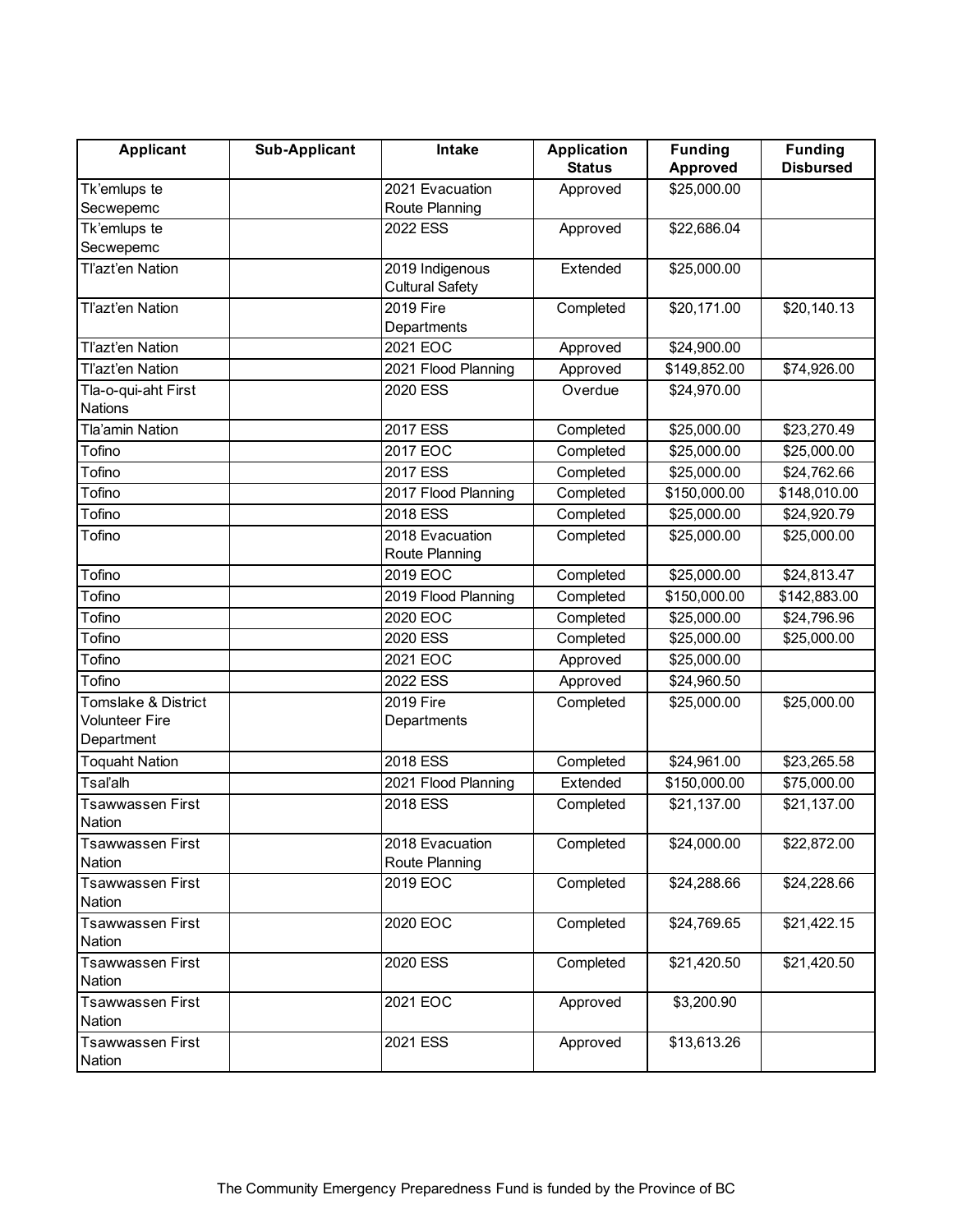| <b>Applicant</b>                          | <b>Sub-Applicant</b>                                                                                                                                                      | Intake                                    | <b>Application</b><br><b>Status</b> | <b>Funding</b><br><b>Approved</b> | <b>Funding</b><br><b>Disbursed</b> |
|-------------------------------------------|---------------------------------------------------------------------------------------------------------------------------------------------------------------------------|-------------------------------------------|-------------------------------------|-----------------------------------|------------------------------------|
| <b>Tsilhqot'in National</b><br>Government | ?Esdilagh First<br>Nation, Tl'esqox First<br>Nation, Tl'etinqox-t'in<br>Government,<br>Tŝideldel First Nation,<br>Xeni Gwet'in First<br>Nations, Yunesit'in<br>Government | 2019 Indigenous<br><b>Cultural Safety</b> | Approved                            | \$125,440.00                      |                                    |
| <b>Tsilhqot'in National</b><br>Government | ?Esdilagh First<br>Nation, Tl'esqox First<br>Nation, Tl'etinqox-t'in<br>Government,<br>Tŝideldel First Nation,<br>Xeni Gwet'in First<br>Nations, Yunesit'in<br>Government | 2019 Fire<br>Departments                  | Completed                           | \$150,000.00                      | \$149,994.88                       |
| <b>Tsilhqot'in National</b><br>Government | ?Esdilagh First<br>Nation, Tl'esqox First<br>Nation, Tl'etinqox-t'in<br>Government,<br>Tŝideldel First Nation,<br>Xeni Gwet'in First<br>Nations, Yunesit'in<br>Government | 2020 EOC                                  | Completed                           | \$110,886.80                      | \$103,632.07                       |
| <b>Tsilhqot'in National</b><br>Government | ?Esdilagh First<br>Nation, Tl'esqox First<br>Nation, Tl'etinqox-t'in<br>Government,<br>Tŝideldel First Nation,<br>Xeni Gwet'in First<br>Nations, Yunesit'in<br>Government | 2020 ESS                                  | Completed                           | \$28,780.00                       | \$28,780.00                        |
| <b>Tsilhqot'in National</b><br>Government | ?Esdilagh First<br>Nation, Tl'esqox First<br>Nation, Tl'etinqox-t'in<br>Government,<br>Tŝideldel First Nation,<br>Xeni Gwet'in First<br>Nations, Yunesit'in<br>Government | 2021 EOC                                  | Approved                            | \$149,932.16                      |                                    |
| <b>Tsilhqot'in National</b><br>Government | ?Esdilagh First<br>Nation, Tl'esqox First<br>Nation, Tl'etinqox-t'in<br>Government,<br>Tŝideldel First Nation,<br>Xeni Gwet'in First<br>Nations, Yunesit'in<br>Government | 2021 ESS                                  | Approved                            | \$99,345.40                       |                                    |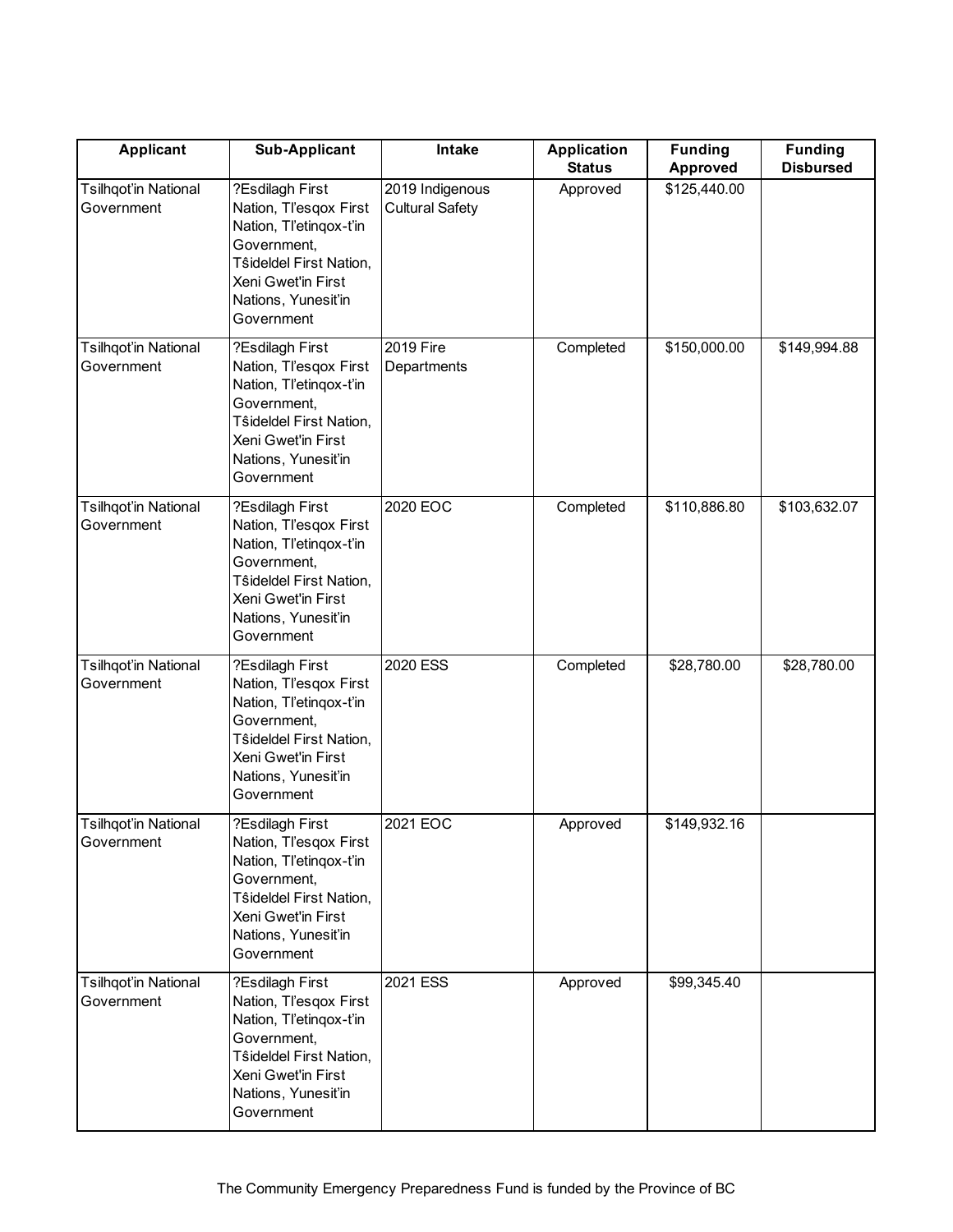| <b>Applicant</b>                 | <b>Sub-Applicant</b> | Intake                              | <b>Application</b> | <b>Funding</b> | <b>Funding</b>   |
|----------------------------------|----------------------|-------------------------------------|--------------------|----------------|------------------|
|                                  |                      |                                     | <b>Status</b>      | Approved       | <b>Disbursed</b> |
| <b>Tsleil-Waututh Nation</b>     |                      | 2021 ESS                            | Approved           | \$24,624.28    |                  |
| <b>Tzeachten First</b>           |                      | 2020 EOC                            | Completed          | \$23,784.10    | \$23,500.90      |
| Nation                           |                      |                                     |                    |                |                  |
| <b>Tzeachten First</b>           |                      | 2020 ESS                            | Completed          | \$25,000.00    | \$25,000.00      |
| Nation                           |                      |                                     |                    |                |                  |
| <b>Tzeachten First</b>           |                      | 2021 EOC                            | Completed          | \$18,407.38    | \$18,407.00      |
| Nation                           |                      |                                     |                    |                |                  |
| <b>Tzeachten First</b><br>Nation |                      | 2022 ESS                            | Approved           | \$25,000.00    |                  |
| <b>Ucluelet</b>                  |                      | 2017 EOC                            | Completed          | \$24,000.00    | \$24,000.00      |
|                                  |                      |                                     |                    |                |                  |
| <b>Ucluelet</b>                  |                      | 2017 ESS                            | Completed          | \$16,499.42    | \$16,499.42      |
| Ucluelet                         |                      | 2019 EOC                            | Completed          | \$25,000.00    | \$25,000.00      |
| <b>Ucluelet</b>                  |                      | 2019 Flood Planning                 | Completed          | \$150,000.00   | \$150,000.00     |
| <b>Ucluelet</b>                  |                      | 2020 EOC                            | Completed          | \$24,530.42    | \$15,487.16      |
| Ucluelet                         |                      | 2020 ESS                            | Completed          | \$25,000.00    | \$25,000.00      |
| <b>Ucluelet</b>                  |                      | 2020 Evacuation<br>Route Planning   | Report Rec'd       | \$22,441.00    |                  |
| Ulkatcho First Nation            |                      | 2020 ESS                            | Completed          | \$24,475.36    | \$24,475.36      |
| <b>Upper Clearwater</b>          |                      | 2019 Fire                           | Completed          | \$25,000.00    | \$23,067.26      |
| <b>Volunteer Fire</b>            |                      | Departments                         |                    |                |                  |
| <b>Brigade Society</b>           |                      |                                     |                    |                |                  |
| Upper Similkameen                |                      | 2021 ESS                            | Approved           | \$25,000.00    | \$12,500.00      |
| Indian Band                      |                      |                                     |                    |                |                  |
| Valemount                        |                      | 2017 ESS                            | Completed          | \$17,769.00    | \$13,885.16      |
| Valemount                        |                      | 2018 ESS                            | Completed          | \$18,499.80    | \$6,185.43       |
| Valemount                        |                      | 2019 EOC                            | Completed          | \$20,625.00    | \$14,376.50      |
| Valemount                        |                      | 2020 ESS                            | Extended           | \$19,354.00    |                  |
| Valemount                        |                      | 2020 Structural Flood<br>Mitigation | Approved           | \$38,750.00    | \$19,375.00      |
| Vancouver                        |                      | 2017 EOC                            | Completed          | \$25,000.00    | \$25,000.00      |
| Vancouver                        |                      | 2017 ESS                            | Completed          | \$25,000.00    | \$25,000.00      |
| Vancouver                        |                      | 2017 Flood Planning                 | Completed          | \$150,000.00   | \$150,000.00     |
| Vancouver                        |                      | 2020 Flood Planning                 | Report Rec'd       | \$150,000.00   | \$75,000.00      |
| Vancouver                        |                      | 2020 Structural Flood<br>Mitigation | Approved           | \$750,000.00   | \$375,000.00     |
| Vanderhoof                       |                      | 2017 ESS                            | Completed          | \$19,263.00    | \$19,107.95      |
| Vanderhoof                       |                      | 2019 EOC                            | Completed          | \$25,000.00    | \$14,645.20      |
| Vernon                           |                      | 2017 EOC                            | Completed          | \$25,000.00    | \$20,222.18      |
| Vernon                           |                      | 2017 ESS                            | Completed          | \$25,000.00    | \$6,404.18       |
| Vernon                           |                      | 2018 ESS                            | Completed          | \$23,000.00    | \$10,652.73      |
| Vernon                           |                      | 2018 Evacuation                     | Completed          | \$25,000.00    | \$18,700.00      |
|                                  |                      | Route Planning                      |                    |                |                  |
| Vernon                           |                      | 2019 EOC                            | Completed          | \$24,680.77    | \$24,202.15      |
| Vernon                           |                      | 2019 Flood Planning                 | Completed          | \$149,600.00   | \$149,600.00     |
| Vernon                           |                      | 2019 Indigenous                     | Withdrawn          | \$25,000.00    |                  |
|                                  |                      | <b>Cultural Safety</b>              |                    |                | \$0.00           |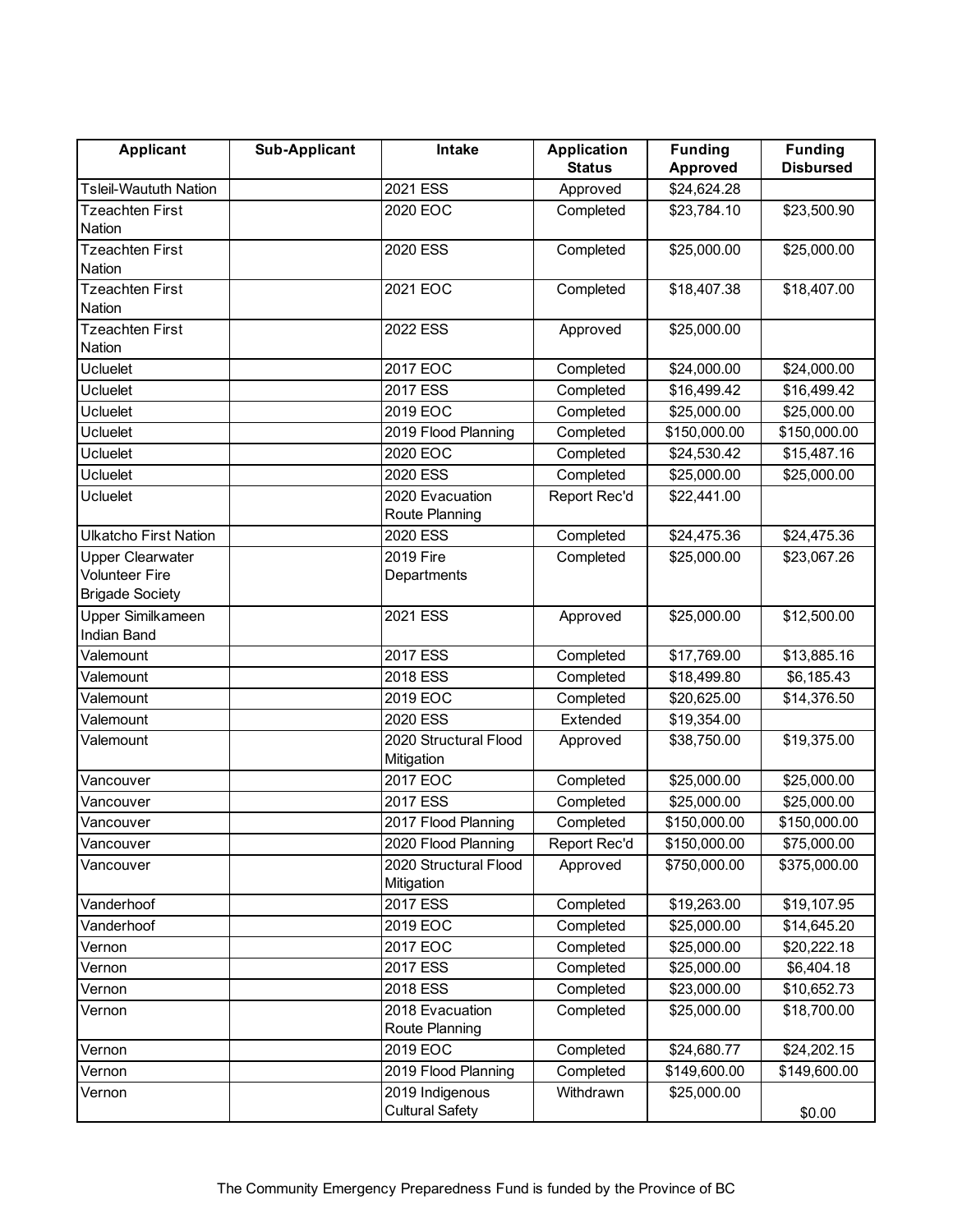| <b>Applicant</b>                            | <b>Sub-Applicant</b>              | <b>Intake</b>                     | <b>Application</b> | <b>Funding</b>  | <b>Funding</b>   |
|---------------------------------------------|-----------------------------------|-----------------------------------|--------------------|-----------------|------------------|
|                                             |                                   |                                   | <b>Status</b>      | <b>Approved</b> | <b>Disbursed</b> |
| Vernon                                      | Armstrong,<br>Coldstream, Enderby | 2019 Fire<br>Departments          | Completed          | \$100,000.00    | \$99,863.82      |
| Vernon                                      |                                   | 2020 EOC                          | Report Rec'd       | \$17,500.00     |                  |
| Vernon                                      |                                   | 2020 ESS                          | Report Rec'd       | \$25,000.00     |                  |
| Vernon                                      |                                   | 2020 Flood Planning               | Report Rec'd       | \$149,950.00    | \$74,975.00      |
| Vernon                                      |                                   | 2020 Structural Flood             | Approved           | \$747,000.00    | \$373,500.00     |
|                                             |                                   | Mitigation                        |                    |                 |                  |
| Vernon                                      |                                   | 2021 EOC                          | Approved           | \$25,000.00     |                  |
| Vernon                                      |                                   | 2022 ESS                          | Approved           | \$25,000.00     |                  |
| Victoria                                    |                                   | 2017 EOC                          | Completed          | \$25,000.00     | \$25,000.00      |
| Victoria                                    |                                   | 2017 ESS                          | Completed          | \$24,750.00     | \$24,450.00      |
| Victoria                                    |                                   | 2018 Evacuation<br>Route Planning | Completed          | \$25,000.00     | \$25,000.00      |
| Victoria                                    |                                   | 2020 ESS                          | Completed          | \$24,172.99     | \$20,345.15      |
| View Royal                                  |                                   | 2017 EOC                          | Completed          | \$25,000.00     | \$23,989.83      |
| View Royal                                  |                                   | 2017 ESS                          | Completed          | \$25,000.00     | \$24,561.35      |
| View Royal                                  |                                   | 2018 Evacuation<br>Route Planning | Completed          | \$25,000.00     | \$25,000.00      |
| View Royal                                  |                                   | 2020 EOC                          | Completed          | \$25,000.00     | \$22,947.72      |
| View Royal                                  |                                   | 2020 ESS                          | Completed          | \$25,000.00     | \$24,789.80      |
| View Royal                                  |                                   | 2021 ESS                          | Completed          | \$25,000.00     | \$23,774.21      |
| We Wai Kai Nation                           |                                   | 2020 EOC                          | Completed          | \$19,900.00     | \$7,737.83       |
| We Wai Kai Nation                           |                                   | 2020 ESS                          | Completed          | \$24,945.00     | \$24,751.68      |
| Wells                                       |                                   | 2017 EOC                          | Completed          | \$25,000.00     | \$25,000.00      |
| Wells                                       |                                   | 2018 Evacuation<br>Route Planning | Withdrawn          | \$25,000.00     | \$0.00           |
| Wells                                       |                                   | 2019 Fire<br>Departments          | Completed          | \$25,000.00     | \$25,000.00      |
| West Kelowna                                |                                   | 2021 Flood Planning               | Approved           | \$150,000.00    | \$75,000.00      |
| West Moberly First<br><b>Nations</b>        |                                   | 2020 EOC                          | Completed          | \$25,000.00     | \$25,000.00      |
| <b>West Moberly First</b><br><b>Nations</b> |                                   | 2020 ESS                          | Completed          | \$22,141.46     | \$22,063.34      |
| West Moberly First<br><b>Nations</b>        |                                   | 2021 EOC                          | Report Rec'd       | \$25,000.00     |                  |
| West Moberly First<br><b>Nations</b>        |                                   | 2021 ESS                          | Report Rec'd       | \$25,000.00     |                  |
| West Moberly First<br><b>Nations</b>        |                                   | 2022 ESS                          | Approved           | \$24,966.87     |                  |
| <b>West Vancouver</b>                       |                                   | 2017 EOC                          | Completed          | \$25,000.00     | \$25,000.00      |
| West Vancouver                              |                                   | 2018 Evacuation<br>Route Planning | Completed          | \$25,000.00     | \$16,564.66      |
| Whispering                                  |                                   | 2020 Flood Planning               | Extended           | \$100,654.00    | \$50,327.00      |
| Pines/Clinton Band                          |                                   |                                   |                    |                 |                  |
| Whistler                                    |                                   | 2017 EOC                          | Completed          | \$24,560.00     | \$22,603.33      |
| Whistler                                    |                                   | 2017 ESS                          | Completed          | \$22,881.70     | \$14,996.35      |
| Whistler                                    |                                   | 2018 ESS                          | Completed          | \$25,000.00     | \$25,000.00      |